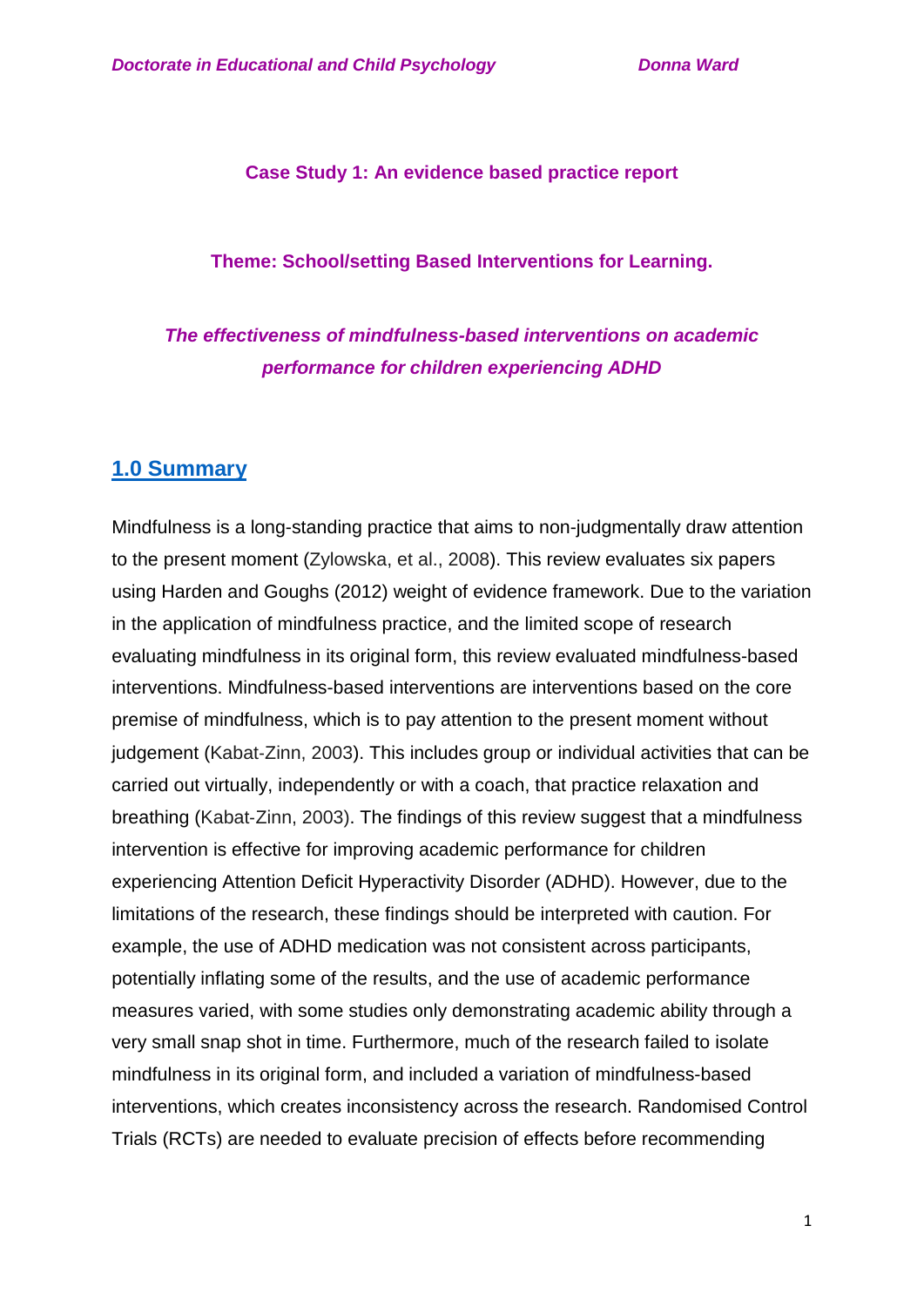mindfulness as an effective intervention for improving the academic performance of children experiencing ADHD.

## <span id="page-1-0"></span>**[2.0 Introduction](#page-1-0)**

# <span id="page-1-1"></span>**[2.1 Mindfulness-based Interventions](#page-1-1)**

Mindfulness has been grounded in ancient Buddhist practice for over 2,000 years (Langer & Moldoveanu, 2000), and more recently it has been used in practice as an intervention for both internalising (Khoury, et al., 2013) and externalising disorders (Cairncross & Miller, 2020). It is defined as the act of non-judgementally drawing your attention to the present moment (Zylowska, et al., 2008). In psychology mindfulness has been used to draw attention to thoughts, feelings and behaviours that are a response to physiological and psychological processes (Bishop, et al., 2004). This is especially relevant to the education context where individuals are required to control their thoughts feelings and behaviours so they can engage in learning. For the purpose of this review, mindfulness-based interventions were the focus, due to the limited scope of research evaluating mindfulness in its original form. Mindfulness-based interventions are activities that incorporate the core principles of mindfulness, and can be defined as any activity that focuses on nonjudgementally paying attention to the present moment (Zenner, Herrnleben-Kurz, & Walach, 2014). For example, a mindfulness-based activity may involve; eating, yoga, drawing attention to the breath, scanning the body, untying knots, or feeling objects (Zenner, Herrnleben-Kurz, & Walach, 2014). The flexibility of the application of mindfulness-based interventions makes them suitable to support the diverse needs of the school context. Activities can be adapted at the individual, group or whole class level to meet the needs of the students (Zenner, Herrnleben-Kurz, & Walach, 2014).

# <span id="page-1-2"></span>**[2.2 ADHD](#page-1-2)**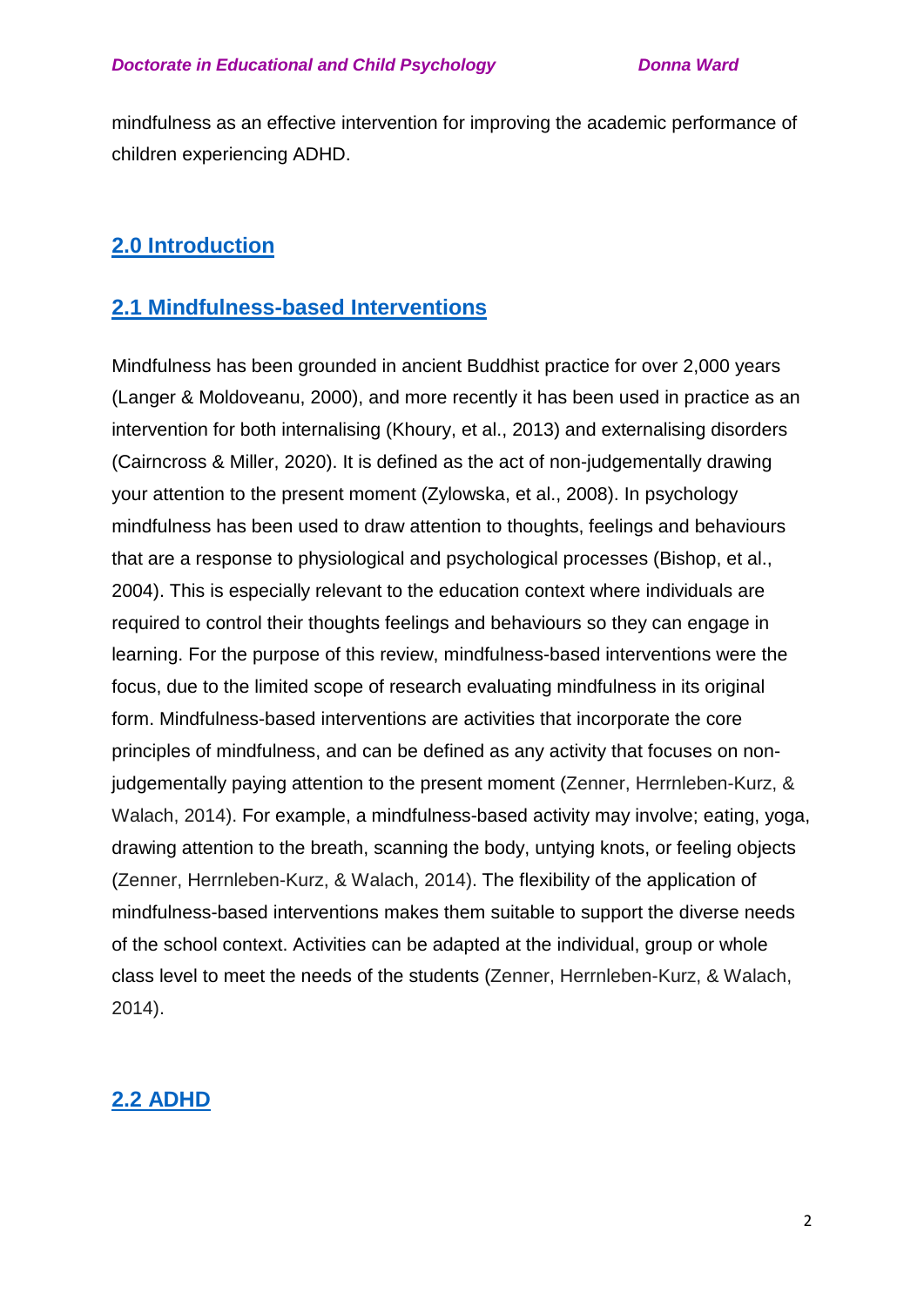#### *Doctorate in Educational and Child Psychology Donna Ward*

ADHD is a wide spread mental disorder affecting 5-20% of children and adolescents worldwide (Polanczyk & Rohdel, 2007). ADHD is often treated with medication, which can affect neurological development and cause unpleasant side effects (World Health Organisation, 2012). This highlights the need for alternative nonpharmacological intervention. According to the diagnostic and statistical manual for mental disorders DSM-5 (American Psychiatric Association, 2013), there are three subtypes of ADHD, inattentive, hyperactive-impulsive, and a combination of inattentive and hyperactive-impulsive. Therefore, the very nature of ADHD makes it difficult to engage in learning activities, putting many individuals who experience ADHD behind in the curriculum having less opportunity to succeed (Berchwood & Daley, 2012; Langberg, et al., 2011). Individuals who experience ADHD have difficulty managing relationships, present poor attainment through school and there after occupationally, have a higher risk of psychiatric comorbidity and drug abuse (World Health Organisation, 2012). Following an extensive review of the literature on the adverse impact of pharmacological intervention for the treatment of ADHD, the World Health Organisation (2012) discussed the need for educational training and intervention as alternative provision. Medication is often a short-term fix; children and adolescents need to be provided with the opportunity to learn how to manage their behaviour through developing self-awareness and skills they can carry with them throughout their lives, alleviating the dependency and harmful effects of medication (World Health Organisation, 2012). The use of mindfulness could allow children to develop skills for life, raising awareness of their behaviour, and being more metacognitive in drawing their attention and behaviour back to the task at hand.

# <span id="page-2-0"></span>**[2.3 Psychological Theory](#page-2-0)**

A bio psychological perspective purports mindfulness-based activities release dopamine in the central nervous system (Kjaer, et al., 2002). Subjects with ADHD have been reported to have a decrease in dopamine levels, and ADHD medication is thought to mediate this (Swanson, et al., 2007). Cognitive theory purports mindfulness practice is associated with increased activity in the frontal lobe, which is the area responsible for executive functioning (Dixon, Dillbeck, Travis, & Msemaje, 2005). Executive functioning is the cognitive control system that is in charge of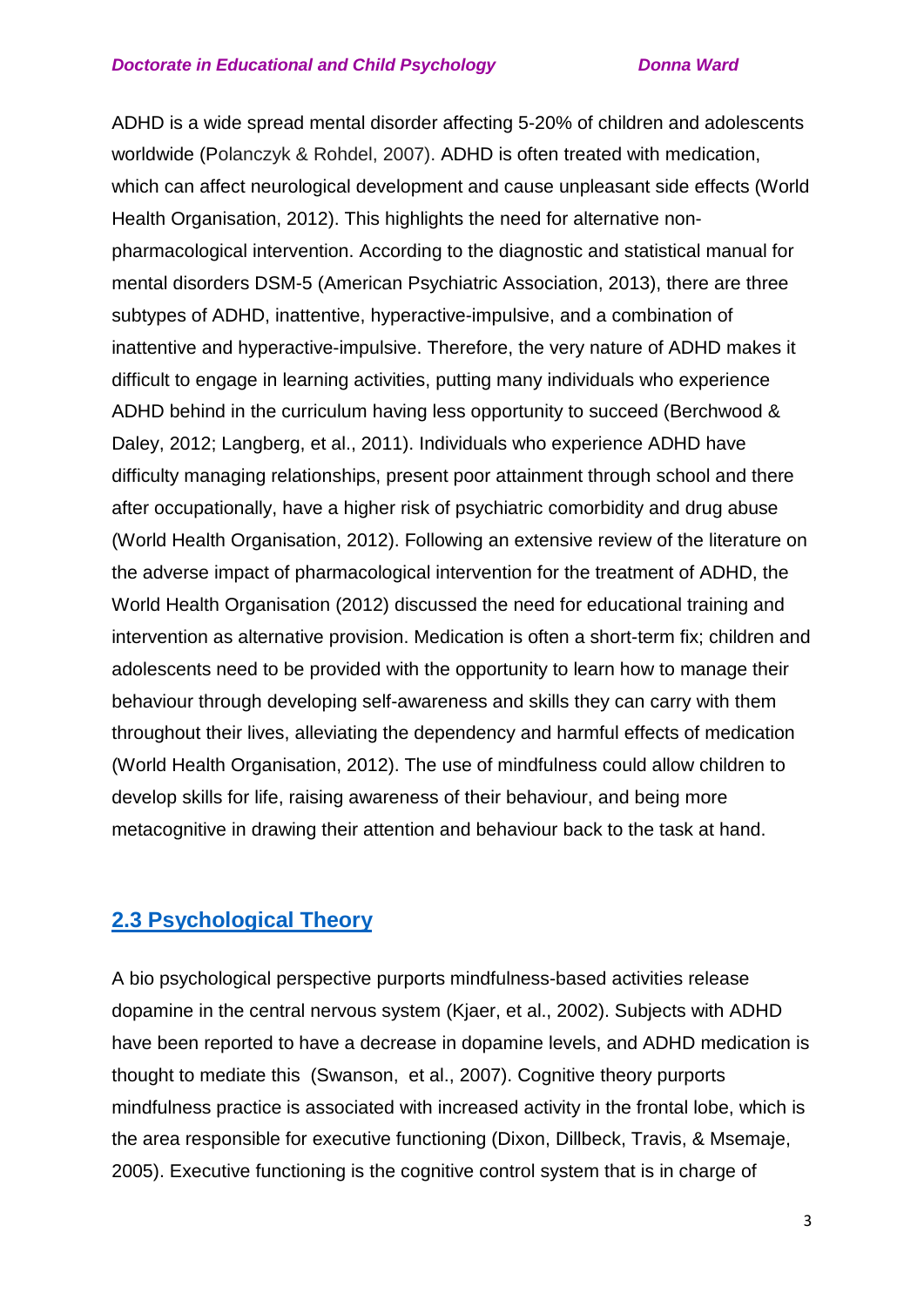learning behaviours such as; planning and organising, working memory, cognitive shifting, monitoring, behavioural inhibition and task initiation (Diamond, 2013). Individuals with ADHD are repeatedly reported to have difficulties in these areas (see review: Willcutt, Doyle, Nigg, Faraone, & Pennington, 2005).

# <span id="page-3-0"></span>**[2.4 Empirical Evidence](#page-3-0)**

Previous systematic reviews have found positive outcomes for the effectiveness of mindfulness-based interventions on hyperactivity, inattention, impulsivity, executive functioning, emotional control (Chimiklis, et al., 2018; Lee, et al., 2017) and family functioning (Tercelli & Ferreira, 2019) in child populations. Positive outcomes of ADHD symptoms, executive function and emotional regulation have been found amongst adults (Poissant, Mendrek, Talbot, Khoury, & Nolan, 2019). Positive effects were found for the use of a mindfulness intervention on behavioural and social emotional outcomes of typically developing children and adolescents, but no effects were reported for the use mindfulness as an intervention on academic performance (Maynard, Solis, Miller, & Brendel, 2017). There has been know systematic review to date evaluating the effectiveness of mindfulness-based interventions on academic performance for students who have a diagnosis of ADHD.

# <span id="page-3-1"></span>**[2.5 Mindfulness and Educational Psychology](#page-3-1)**

A report produced by the Department For Education and Employment (DFEE) have stressed the importance of Educational Psychologists (EPs) using their specialism to work with specific clinical disorders such as ADHD, and supporting specific emotional and behaviour difficulties (Kelly & Gray, 2000). They have a responsibility to use evidence-based interventions to support children with special educational needs (SEN) (Kelly & Gray, 2000). The evaluation of the effectiveness of mindfulness as in intervention to alleviate ADHD symptoms and aid academic development could be useful to EP practice.

Being mindful is a fundamental skill to academic development. It facilitates active engagement and the ability to draw attention to the task (Langer & Moldoveanu,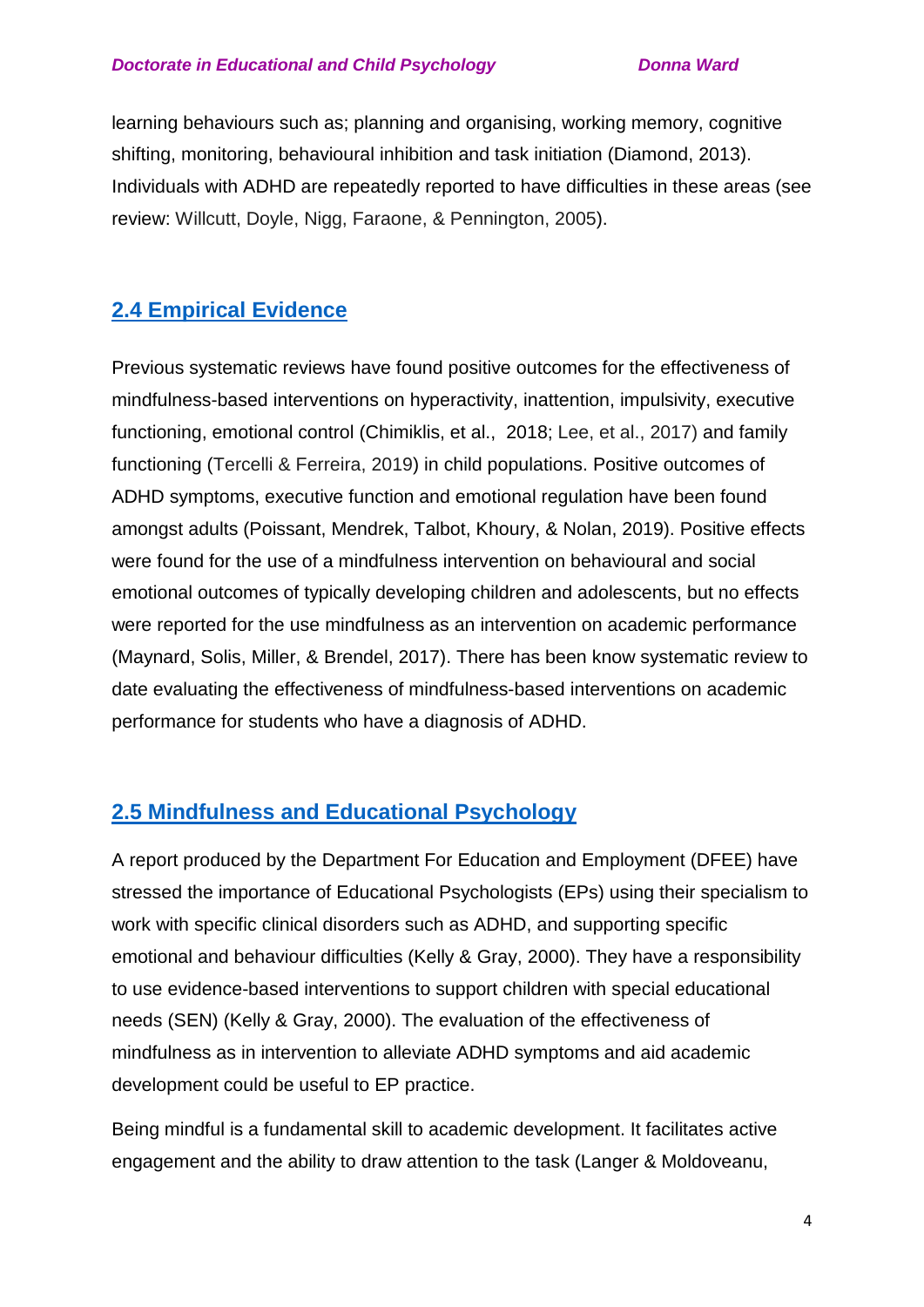2000). Mindful learning has resulted in higher levels of engagement and enjoyment of the task, improved memory, and the content being more meaningful to the learner (see review: Langer & Moldoveanu, 2000). Therefore, this review aims to evaluate the effectiveness of mindfulness-based interventions on academic performance for students experiencing ADHD.

# <span id="page-4-0"></span>**[2.6 Review Question](#page-4-0)**

How effective are mindfulness-based interventions for improving academic performance of children experiencing ADHD?

# <span id="page-4-1"></span>**[3.0 Critical Review of the Evidence Base](#page-4-1)**

# <span id="page-4-2"></span>3.1 **[Literature Search](#page-4-2)**

Web of Science, ERIC, PubMed, Psych Info, and Scopus were searched on the 13<sup>th</sup> of January 2019. The search included the following terms (Table 1).

Table 1

|  | Search terms and results of Database search |
|--|---------------------------------------------|
|--|---------------------------------------------|

| <b>Database</b> | <b>Search Terms</b>                                                                                                                                                                                                                                        | <b>Number of Results</b> |
|-----------------|------------------------------------------------------------------------------------------------------------------------------------------------------------------------------------------------------------------------------------------------------------|--------------------------|
| Web of Science  | "mindfulness" OR<br>"meditation" AND "ADHD"<br>Or "Attention Deficit"<br><b>Hyperactivity Disorder"</b><br>AND "academic<br>performance" OR "school<br>achievement" OR<br>"academic attainment"<br>OR "grade performance"<br>AND<br>"school aged children" | 16                       |
| <b>ERIC</b>     | "effectiveness of<br>mindfulness* as an<br>intervention" AND<br>"school performance" OR<br>"academic performance"<br>"mindfulness-based<br>interventions" AND                                                                                              | 6                        |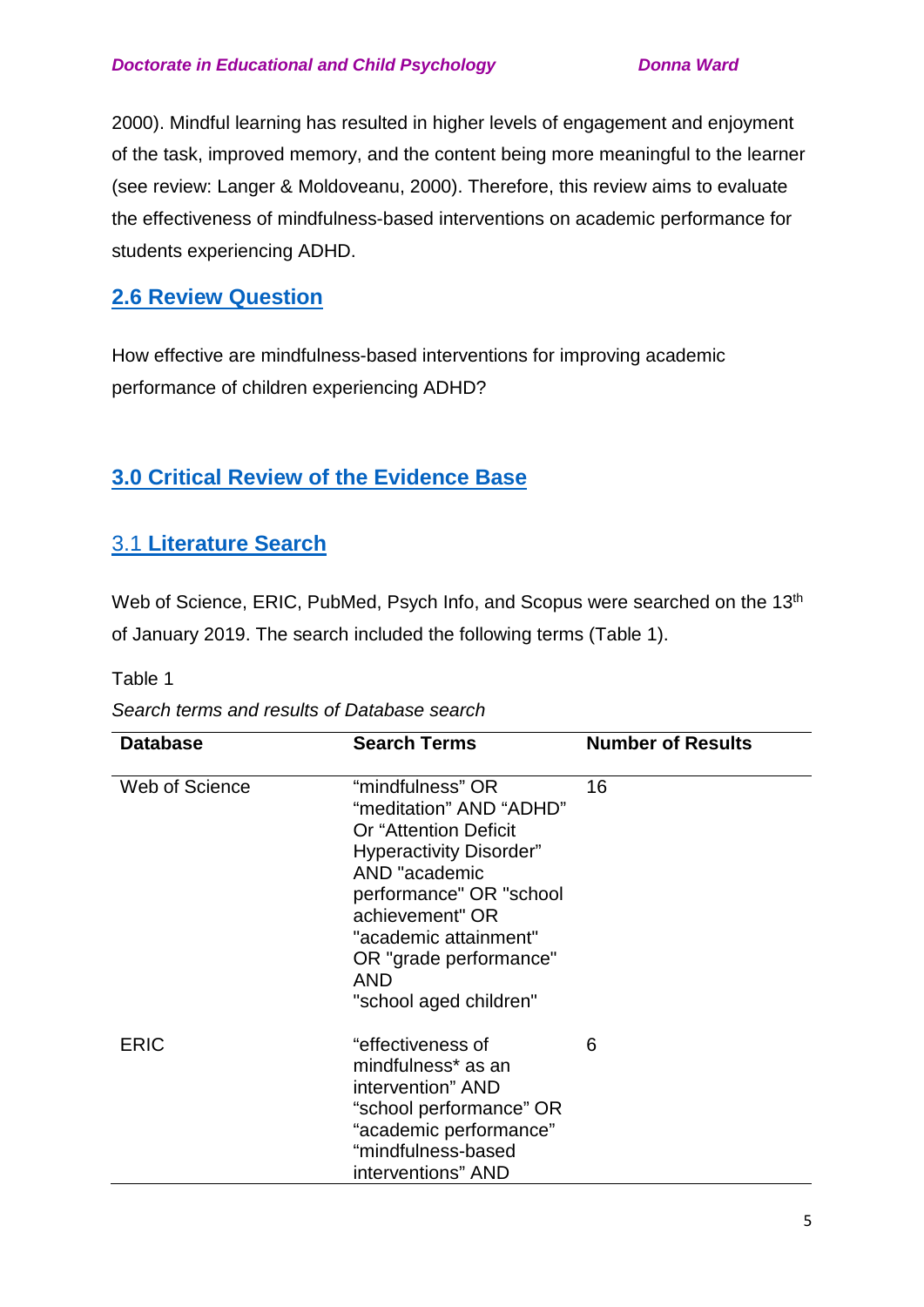#### **Doctorate in Educational and Child Psychology Child Property Donna Ward**

| <b>Database</b>  | <b>Search Terms</b>                                                                                                                                                                                              | <b>Number of Results</b> |
|------------------|------------------------------------------------------------------------------------------------------------------------------------------------------------------------------------------------------------------|--------------------------|
|                  | "academic performance*<br>OR "academic<br>achievement" OR "GPA"<br>OR "academic<br>engagement" OR<br>"grades" OR "academic<br>success" AND<br>"ADHD*" OR "Attention<br><b>Deficit Hyperactivity</b><br>Disorder" |                          |
| PubMed           | "Mindfulness" OR<br>"Meditation" AND<br>"academic achievement*"<br>AND "ADHD" OR<br>"Attention Deficit<br><b>Hyperactivity Disorder"</b>                                                                         | 7                        |
| Psych Info       | "meditation*" AND<br>"academic performance*"<br>AND "ADHD*"                                                                                                                                                      | 3                        |
| Scopus           | "Yoga intervention" OR<br>"Mindfulness-based<br>intervention" OR<br>"Mindfulness* AND<br>"ADHD*" AND<br>"Academic performance*"                                                                                  | 1                        |
| *equals wildcard |                                                                                                                                                                                                                  |                          |

Once duplicates were removed, the total relevant papers from the search equalled 33. An ancestral search of articles generated 1 new article for inclusion bringing the total to 34. All 34 articles were screened against the inclusion criteria presented in table 2. The 27 articles excluded are detailed in appendix D. Six articles were deemed appropriate for inclusion in this review (table 3), further details of these articles are mapped in appendix B. A flow chart of the search process can be seen in figure 1.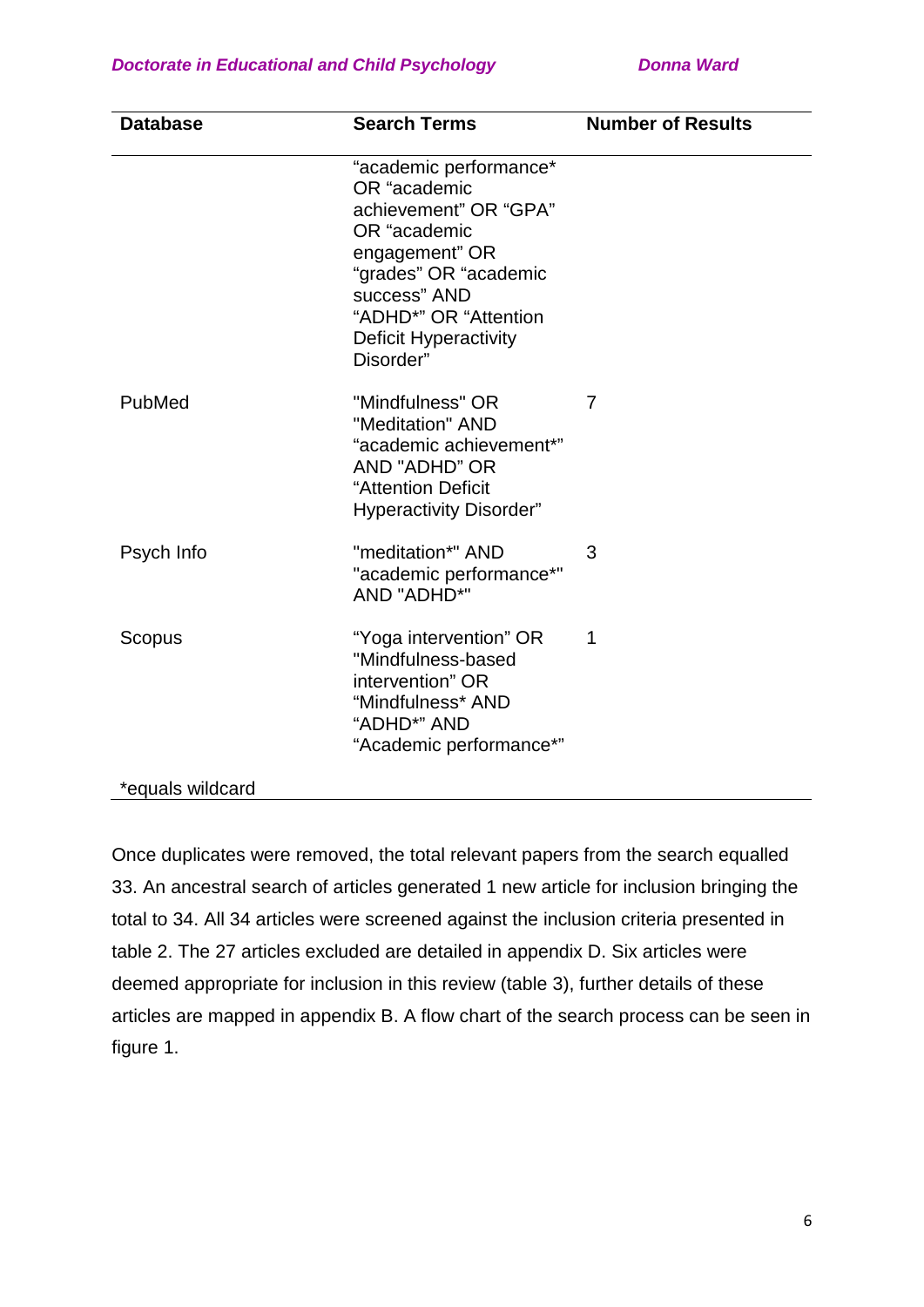### Table 2

### *Exclusion and inclusion criteria of studies*

| <b>Criteria</b>        | <b>Exclusion Criteria</b>                                                                                                                                                                                    | <b>Inclusion Criteria</b>                                                                                                     | <b>Rationale</b>                                                                                                                             |
|------------------------|--------------------------------------------------------------------------------------------------------------------------------------------------------------------------------------------------------------|-------------------------------------------------------------------------------------------------------------------------------|----------------------------------------------------------------------------------------------------------------------------------------------|
| 1. Publication<br>type | Study was not published in a<br>peer reviewed journal                                                                                                                                                        | Study was published in a peer<br>reviewed journal                                                                             | Academic rigour. Published journals go<br>through the scrutiny of peer review to<br>ensure that the paper reaches the<br>standards required. |
| 2. Type of<br>study    | Systematic review, meta-<br>analysis, review, case study,<br>qualitative                                                                                                                                     | Study must be experimental in<br>design, using primary data<br>collected to evaluate the<br>effectiveness of the intervention | To evaluate the impact of mindfulness-<br>based interventions as rigorously as<br>possible.                                                  |
| 3. Participants        | The study does not include<br>participants age 0-5 (due to<br>the skill required to engage<br>in a mindfulness-based<br>activity), individuals who do<br>not attend school or who are<br>over the age of 18. | Participants attending school<br>aged between 5 and 18.                                                                       | Required to evaluate the effectiveness of<br>a school-based mindfulness-based<br>intervention on academic performance.                       |
| 4. Outcome<br>measures | Studies that did not include<br>a measure of academic<br>performance                                                                                                                                         | Studies that included measure<br>relevant to academic<br>performance                                                          | Required to evaluate the relationship<br>between mindfulness and academic<br>performance                                                     |
| 5. Language            | Studies not published in<br>English                                                                                                                                                                          | The literature search was open to<br>studies published in English                                                             | This ensures the paper can be read and<br>critiqued by the researcher.                                                                       |
| 6. Region              | Research in schools that are<br>not representative of the<br>United Kingdom (UK)<br>education system.                                                                                                        | Research in schools that are<br>representative of the UK<br>education system.                                                 | This ensures that the findings of this<br>review can be used to inform practice in<br>schools in the UK.                                     |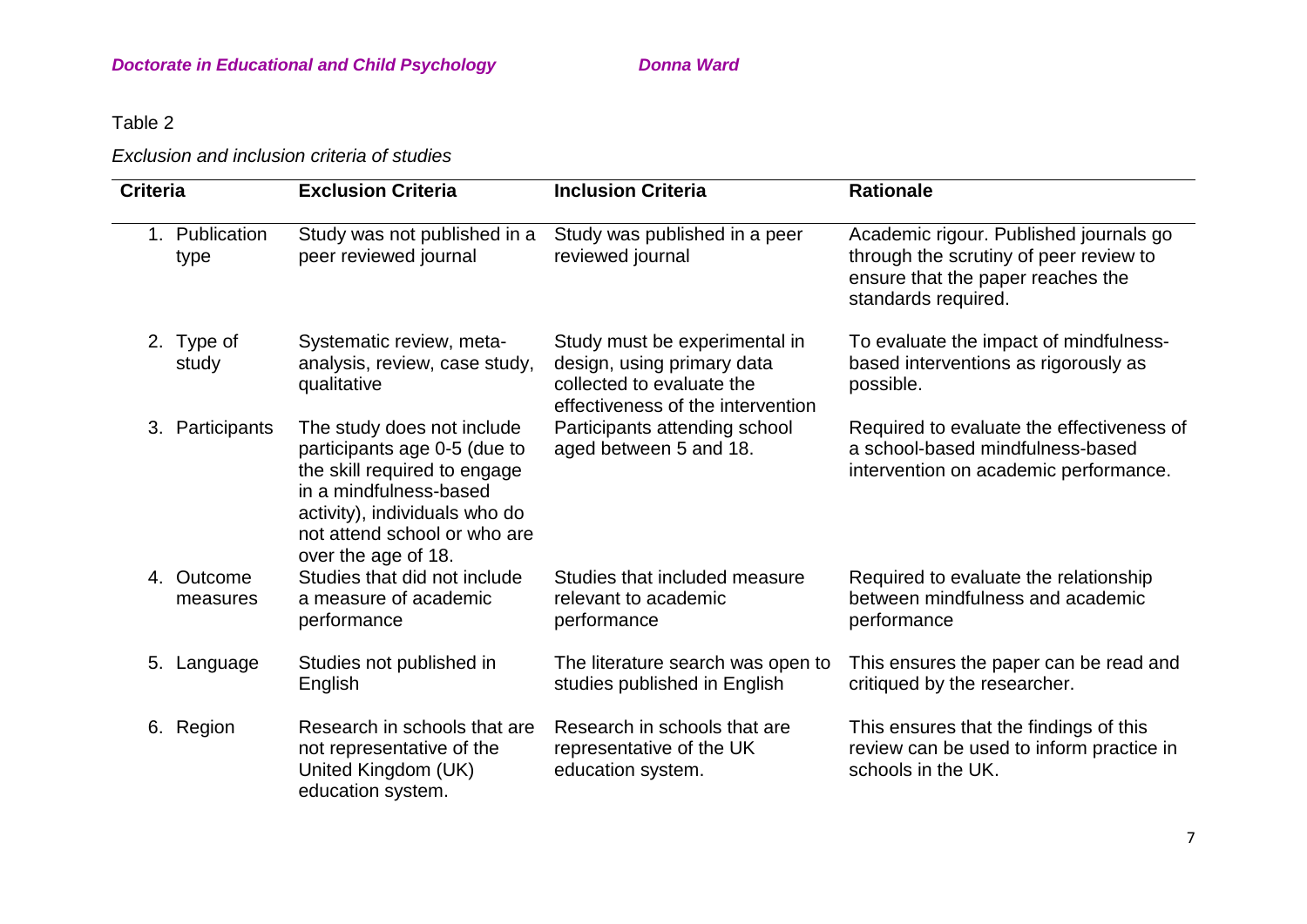| Mindfulness-<br>based<br>intervention      | Studies that do not have a<br>mindfulness-based<br>intervention                                               | Studies that included a<br>mindfulness-based intervention,<br>e.g yoga, breathing, mindfulness<br>programme, meditation, any<br>intervention grounded in the<br>principles of paying attention to<br>the present moment. | Required to evaluate the relationship<br>between mindfulness-based<br>interventions and academic performance |
|--------------------------------------------|---------------------------------------------------------------------------------------------------------------|--------------------------------------------------------------------------------------------------------------------------------------------------------------------------------------------------------------------------|--------------------------------------------------------------------------------------------------------------|
| 8. Clinical<br>diagnosis of<br><b>ADHD</b> | Study participants that do<br>not have a clinical diagnosis<br>of ADHD screened by a<br>medical professional. | All study participants must have a<br>clinical diagnosis of ADHD,<br>screened by a medical<br>professional.                                                                                                              | Required to evaluate the effectiveness of<br>this intervention on the ADHD population                        |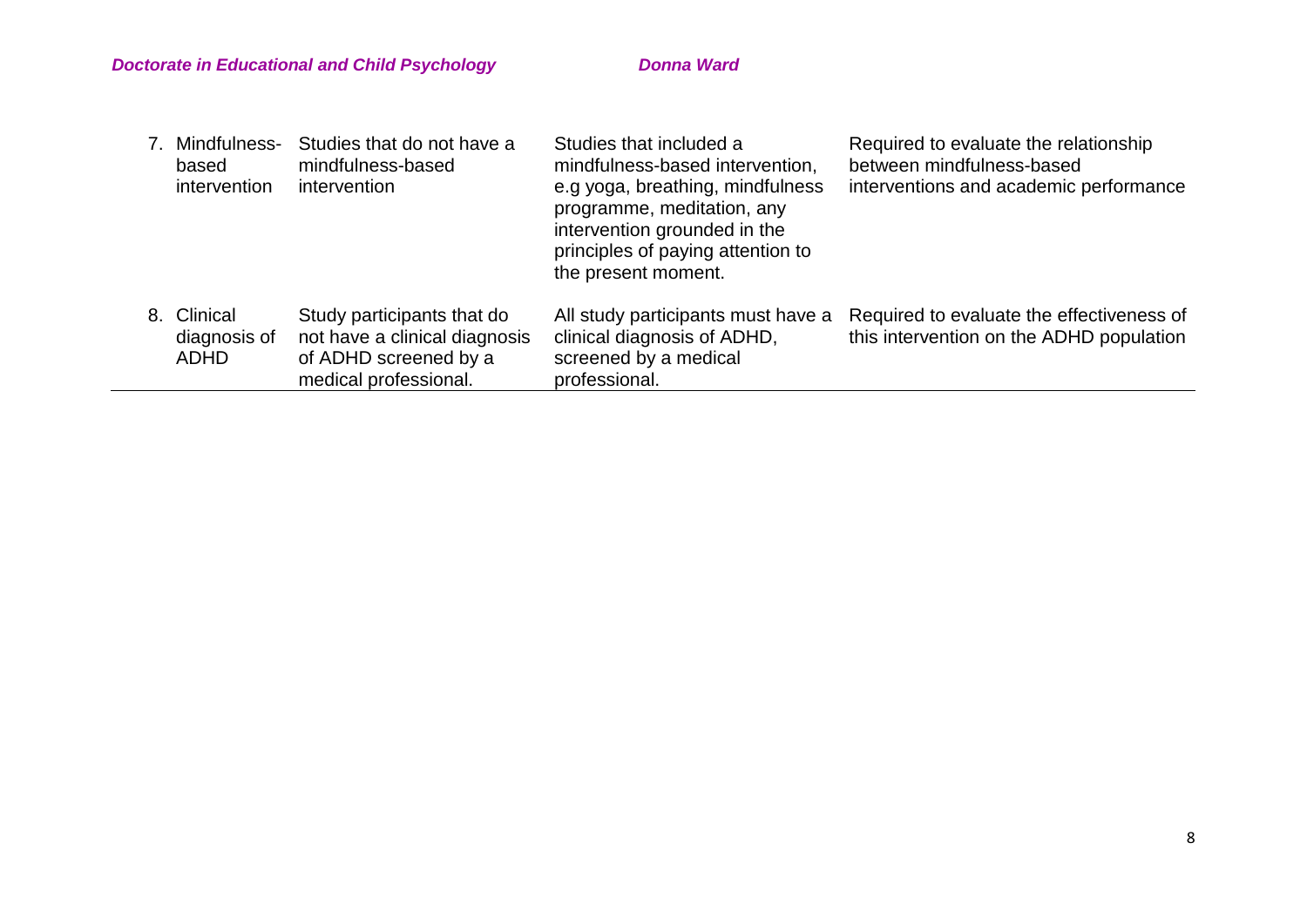

*Figure 1.Study search process* 

### **Table 3**

#### *Studies included in the review*

Grosswald, S. J., Stixrud, W. R., Travis, F., & Bateh, M. A. (2008). Use of the transcendental meditation technique to reduce symptoms of attention deficit hyperactivity disorder (ADHD) by reducing stress and anxiety: an exploratory study. *Current Issues in Education*, *10, 1-11*.

Mehta, S., Mehta, V., Mehta, S., Shah, D., Motiwala, A., Vardhan, J., & Mehta, D. (2011). Multimodal behavior program for ADHD incorporating yoga and implemented by high school volunteers: a pilot study. *ISRN pediatrics*, 2011,1-5.

Mehta, S., Shah, D., Shah, K., Mehta, S., Mehta, N., Mehta, V., & Mehta, D. (2012). Peer-mediated multimodal intervention program for the treatment of children with ADHD in India: one-year followup. *ISRN pediatrics*, 2012, 1-7.

Singh, N. N., Lancioni, G. E., Karazsia, B. T., Felver, J. C., Myers, R. E., & Nugent, K. (2016). Effects of samatha meditation on active academic engagement and math performance of students with attention deficit/hyperactivity disorder. *Mindfulness*, *7*(1), 68-75.

Singh, N. N., Lancioni, G. E., Nabors, L., Myers, R. E., Felver, J. C., & Manikam, R. (2018). Samatha Meditation Training for Students with Attention Deficit/Hyperactivity Disorder: Effects on Active Academic Engagement and Math Performance. *Mindfulness*, *9*(6), 1867-1876.

Zylowska, L., Ackerman, D. L., Yang, M. H., Futrell, J. L., Horton, N. L., Hale, T. S., & Smalley, S. L. (2008). Mindfulness meditation training in adults and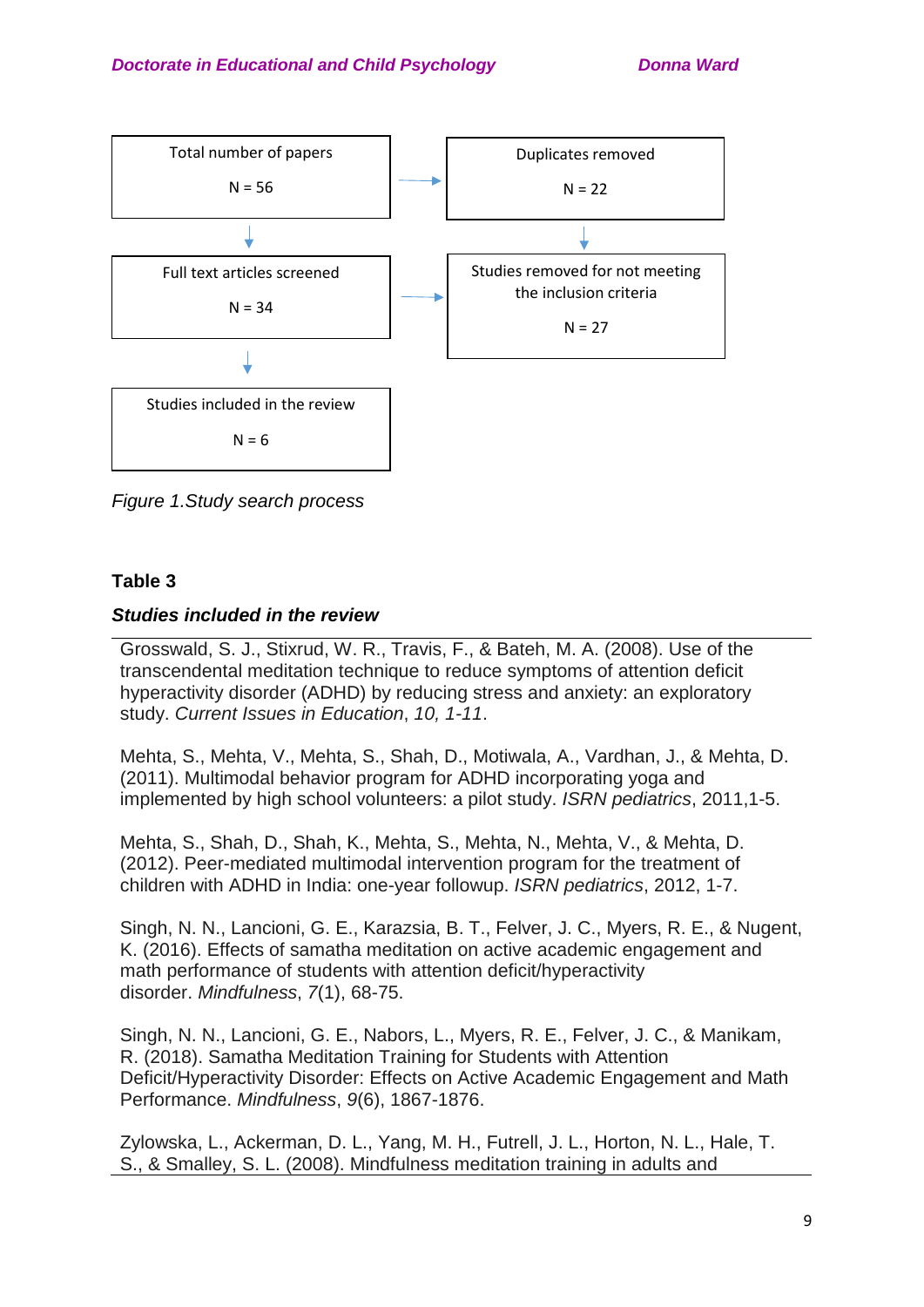adolescents with ADHD: A feasibility study. *Journal of Attention Disorders*, *11*(6), 737-746.

# <span id="page-9-0"></span>**[3.2 Weight of Evidence](#page-9-0)**

Harden and Gough's (2012) weight of evidence (WoE) framework was used to evaluate the studies in this review through WoE A, B, C and D (see table 4 and appendix C). WoE A evaluates and compares the methodological quality of each study using a coding protocol. Gersten and colleague's (2005) coding protocol was deemed appropriate for the six studies here as it applies to both group designs and clinical populations (appendix A). The six studies use either a quasi-experimental design or single arm, drawing comparison across groups. WoE B evaluates the extent to which the methodology of each review question answers the question of this review. WoE C evaluates the relevance of the studies topic and general characteristics of the study to the question in this review. WoE D calculates an overall rating through summing the mean score and coding it into a tercile range (table 4). Low was 1 to 1.6, medium was 1.7 to 2.3, and high 2.4 to 3.

#### **Table 4**

| <b>Study</b>  | <b>WoE A</b> | <b>WoE B</b>   | <b>WoE C</b> | WoE D        |
|---------------|--------------|----------------|--------------|--------------|
| Grosswald, et | Medium (2)   | Medium (2)     | High $(2.7)$ | Medium (2.2) |
| al. (2008)    |              |                |              |              |
| Mehta, et al. | Low $(1)$    | Medium (2)     | Medium (2)   | Medium (1.7) |
| (2011).       |              |                |              |              |
| Mehta, et al. | Low $(1)$    | Medium (2)     | Medium (2)   | Medium (1.7) |
| (2012)        |              |                |              |              |
| Singh, et al. | High $(3)$   | Medium $(2.3)$ | High $(2.7)$ | High $(2.7)$ |
| (2016)        |              |                |              |              |
| Singh, et al. | High(3)      | Medium (2.3)   | High $(2.7)$ | High $(2.7)$ |
| (2018)        |              |                |              |              |
| Zylowska, et  | Low $(1)$    | Medium (2)     | High $(2.7)$ | Medium (1.9) |
| al. (2008)    |              |                |              |              |

*WoE A, B, C, D summarised for each study, mean score presented in brackets.*

# <span id="page-9-1"></span>**[3.3 Participants](#page-9-1)**

Five of the six studies adhered to the inclusion criteria of school age students only, with an age range of 6-14 years (Grosswald, et al., 2008; Mehta, et al., 2011; Mehta,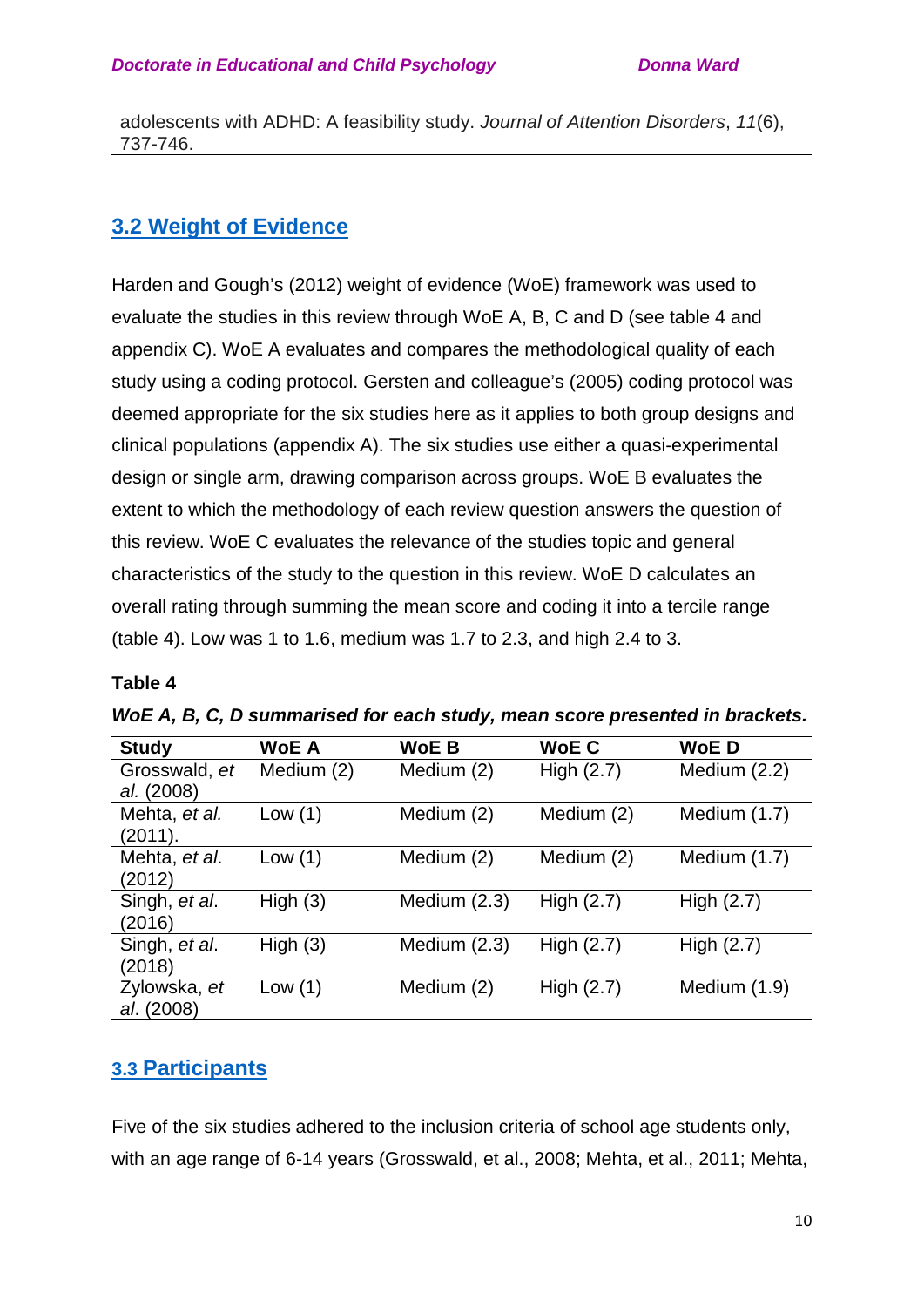#### *Doctorate in Educational and Child Psychology Donna Ward*

et al. 2012; Singh, et al., 2016; Singh, et al., 2018). One of the studies (Zylowska, et al., 2008) included both adolescent and adult participants; the mean age of the adolescent participants was 15.6. However, due to the limited scope of studies in this area of research, it was still included in this review.

All of the studies used opportunity sampling, advertising for involvement in the study at local schools. As convenient and cost effective this level of sampling is there is a risk the sample is only representative of the organisation the participants were sampled from (Cohen, Manion, & Morrison, 2011). The educational establishment may possess characteristics unrepresentative to the wider target population (Cohen, Manion, & Morrison, 2011).

Two of the studies took place in a small town in India (Mehta, et al., 2011; Mehta, et al. 2012), which due to cultural and economic differences was deemed less applicable to the UK education context as evaluated in WoE C (see appendix C). Four were carried out in America (Grosswald, et al., 2008; Singh, et al., 2016; Singh, et al., 2018; Zylowska, et al., 2008), these were deemed more applicable to the UK education system (see WoE C appendix C).

Four of the studies participants had a long-standing diagnosis of ADHD diagnosed by a medical professional prior to the commencement of the study (Grosswald, et al., 2008; Singh, et al., 2016; Singh, et al., 2018; Zylowska, et al., 2008). All of which followed the criteria for ADHD outlined in the DSM-5 (American Psychiatric Association, 2013). This contributed to the high WoE C score evaluated for these four studies. In comparison, Mehta, et al. (2011) and Mehta, et al. (2012) scored low for WoE C in this area (see WoE C appendix C), as students were diagnosed with ADHD as part of the screening process using the Vanderbilt questionnaire and a medical professional. The Vanderbilt questionnaire was developed and standardised on a western population, therefore, the credibility of this tool to diagnose ADHD on an Indian population should be considered. Furthermore, the participants of Grosswald, et al. (2008), Singh, et al. (2016), Singh, et al. (2018), Zylowska, et al. (2008), were all taking medication for ADHD as part of their daily lives prior to and throughout the study period. The participants in Mehta, et al. (2011), and Mehta, et al. (2012) study were not taking any medication. The effects of medication on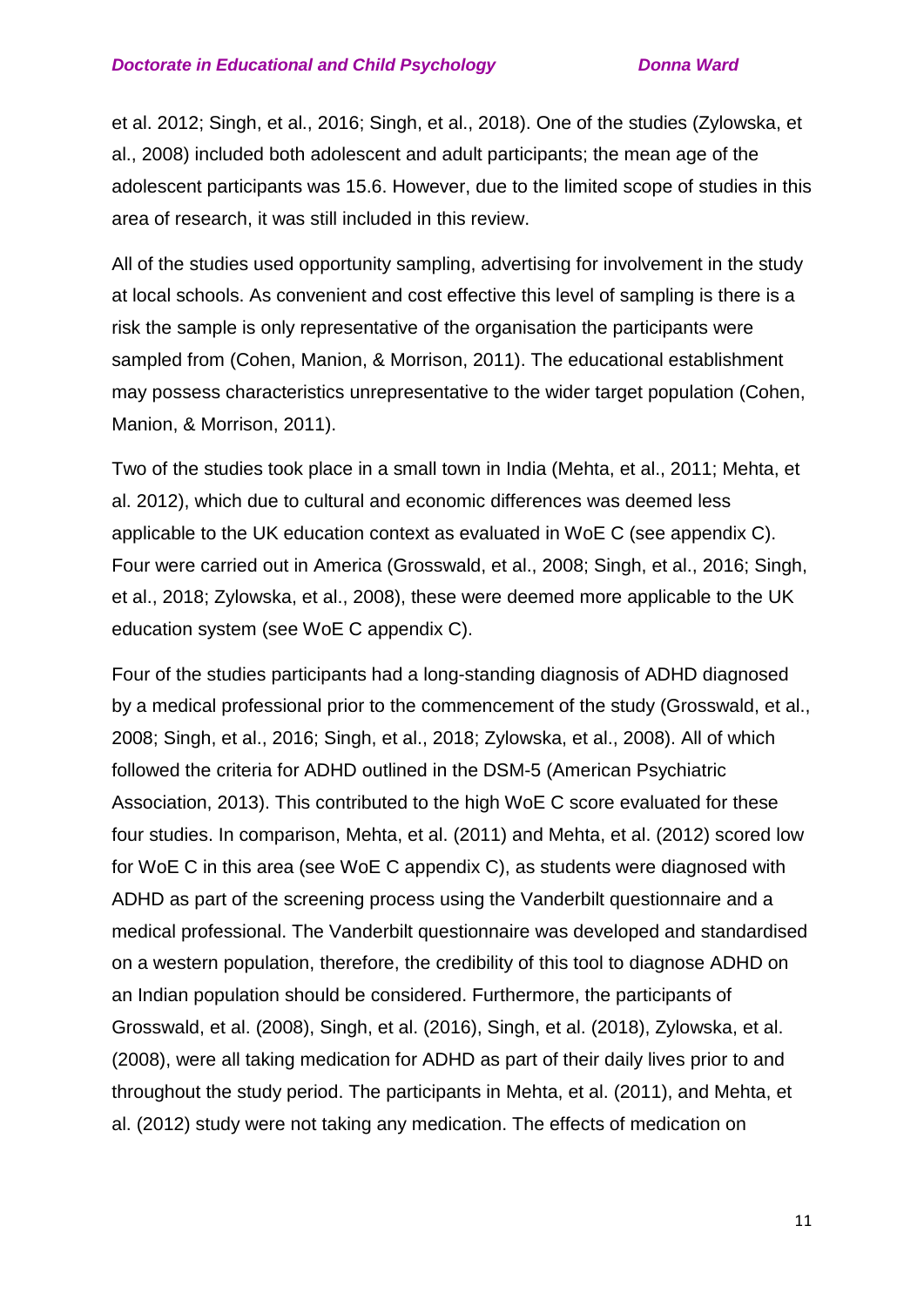successful meditation practice and academic performance should be considered when interpreting the results.

The number of participants included in the analysis of each of the six studies ranged from 4-63. Attrition rates varied across the papers, from no drop out (Singh, et al., 2016; Singh, et al., 2018), to 27% (Mehta, et al., 2012), 17% (Mehta, et al., 2011), 22% (Zylowska, et al., 2008) and 9% (Grosswald, et al., 2008). An attrition rate of 20% or more may impose a risk of bias (Schulz & Grimes, 2002). None of the studies with drop out reported omitting that data in their analysis using pairwise or listwise deletion, potentially inflating the power of the results (Kang, 2013). Mehta, et al. (2012) reported two participants were lost due to incomplete data collection, five moved out of the study region and 14 had a co-morbid diagnosis of oppositional defiance disorder (ODD). As recently reported by Bhat, Sengupta, Grizenko and Joober (2020), there is high rate of co-morbidity with ADHD, and ODD is the most common co-morbidity amongst individuals experiencing ADHD. Thus drawing into question the generalisability of these findings to individuals experiencing ADHD. Mehta, et al. (2011) did not report any information on the participants who dropped out. Zylowska, et al. (2008) found no statistical difference of ADHD pathology between dropouts and completers. Grosswald, et al. (2008) reported their drop out participant opted out as they preferred to meditate at home.

Power analysis revealed three of the studies samples were appropriate to measure effect at the p < .05 level (Mehta, et al., 2011; Singh, et al., 2016; Singh, et al., 2018). Zylowska, et al. (2008) included a sample of 25 in their analysis, due to the small effect size, a minimum sample of 216 would be required to determine a true effect. Similarly, Grosswald, et al. (2008) analytic sample did not meet the criteria (n = 10), requiring a minimum sample of 12. Mehta, et al. (2012) had a total sample of 55. However, there was not sufficient information to conduct a power analysis.

# <span id="page-11-0"></span>**[3.4 Measures](#page-11-0)**

Overall, Singh, et al. (2016) and Singh, et al. (2018) had the most robust measure relevant to academic performance (math quiz). As these studies were conducted in the USA, and the measure of academic performance can be directly related to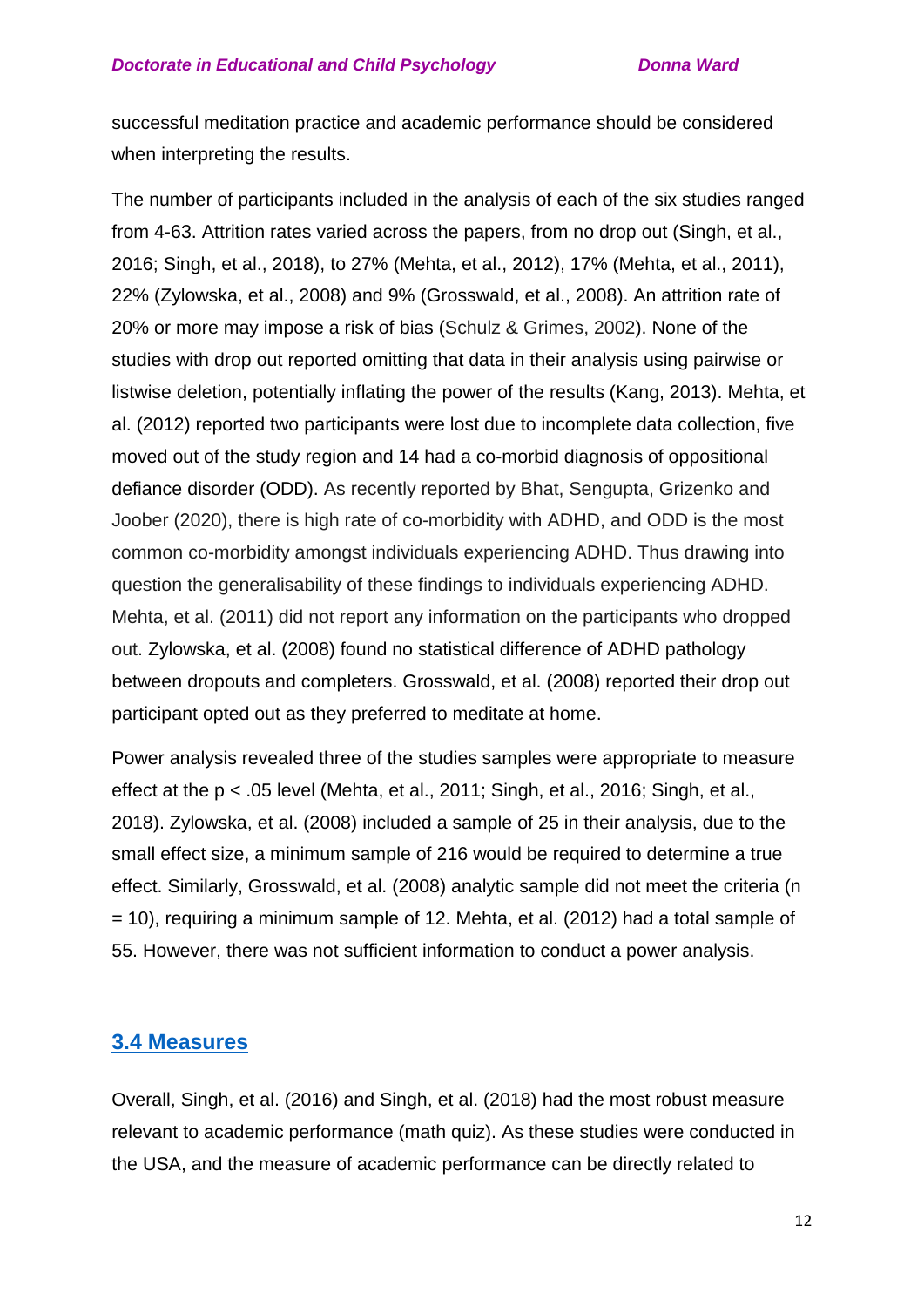learning activities in a UK classroom, these studies were rated as high on WoE B and C (see appendix C). Furthermore, these studies collected math quiz data for up to 75 math lessons. This contributed to an overall high WoE A rating (see appendix C).

Mehta, et al. (2011) and Mehta, et al. (2012) used the Vanderbilt assessment to both screen for ADHD and measure academic performance, using multisource data collection (parent and teacher report) across multiple academic domains (reading, mathematics and written expression). Even though these variables directly relate to learning in the classroom, this questionnaire was initially developed and normed on western populations. Therefore, the appropriateness of this scale to an Indian population should be considered when interpreting the results, as this population may have different statistical norms due to cultural differences. Therefore, these studies were rated as low for the factor on WoE B pertaining to the quality of the academic performance measure, and low for the factor on WoE C pertaining to the relevance of the study to the UK education system. This contributed to their overall medium score for WoE B and C (see appendix C).

Grosswald, et al. (2008) and Zylowska, et al. (2008) both used a verbal fluency subtest from a psychological test battery, yielding a weaker probability of effect (Grosswald, et al., 2008), and a non-significant result (Zylowska, et al., 2008). As this is one subtest of a psychological test battery, collected at only two points in time, it is questionable as to whether there was enough data to evidence effect. As such, these studies received a medium score for this factor on WoE B (see appendix C). Furthermore, due to the very nature of the study question not being on academic performance, participants had minimal opportunity to demonstrate this following the mindfulness intervention. This contributed to an overall medium score on WoE B. Nonetheless, research has evidenced verbal fluency as a strong predictor of academic performance (Aksamovie, et al., 2019), deeming it an appropriate measure for the question in this review.

## <span id="page-12-0"></span>**[3.5 Research Design](#page-12-0)**

Singh, et al. (2016) and Singh, et al. (2018) both used a quasi-experimental design, which contributed to their overall high WoE A score (see appendix C). Whilst RCTs are considered the gold standard in research design, they can be impractical to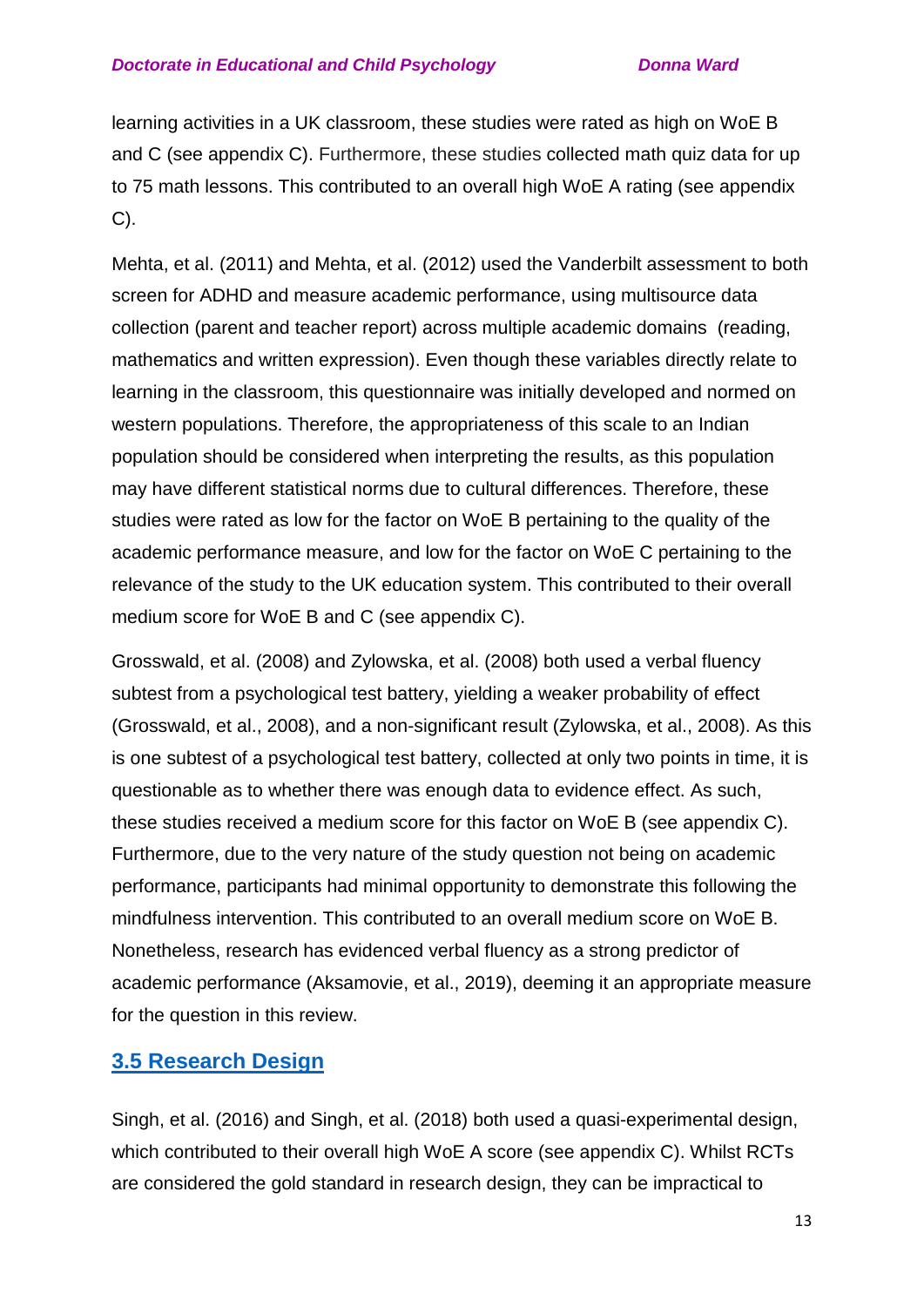#### *Doctorate in Educational and Child Psychology Donna Ward*

administer (Hudson, Fielding & Ramsay, 2019). Quasi-experimental designs are a strong alternative, but do not use randomisation of participants (Hudson, Fielding & Ramsay, 2019). They do include both pre and post intervention data, and collect data at multiple time points. Therefore, it can be assumed with greater confidence that the independent variable mindfulness had an effect, as the target behaviour is measured at different time points in which the intervention is being delivered (Biglan, Ary & Wagenaar, 2000). However, quasi-experimental designs do not account for removal of intervention effects, limiting the extent to which causation can be inferred (Zheng, RosenKranz, & Hughs, 2013).

Grosswald, et al. (2008), Mehta, et al. (2011), Mehta, et al. (2012) and Zylowska, et al. (2008), all used a single arm experimental design in which all participants received the intervention condition with no control group and only baseline and outcome data. Mehta, et al. (2012) collected data at an additional 1 year follow up. As a result, Mehta, et al. (2011), Mehta, et al. (2012) and Zylowska, et al. (2008) had a low WoE A rating, and this contributed to Grosswald, et al. (2008) receiving a medium WoE A rating (see appendix C). Due to none of the studies implementing randomisation into control and experimental groups, they were all rated as low on WoE B point 1 (Grosswald, et al., 2008; Mehta, et al., 2011; Mehta, et al., 2012; Singh, et al., 2016; Singh, et al., 2018; Zylowska, et al., 2008).

### <span id="page-13-0"></span>**[3.6 Intervention](#page-13-0)**

All of the six studies included students who had no prior engagement in mindfulness practice, which is a necessary exclusion criteria for this type of intervention as mindfulness is a within person skill of self-awareness. Singh, et al. (2016) and Singh, et al. (2018) used Samatha meditation. This is a widely used and recognised form of mindfulness practice, used throughout history focussing on techniques that calm the mind and focus attention on a specific point (Singh, et al., 2016; Singh, et al., 2018). As such, these studies received a high score for this factor on WoE B (see appendix C). Mehta, et al. (2011), and Mehta, et al. (2012) implemented a combined intervention of yoga, meditation, and play therapy. They did not specify the origins of the mindfulness meditation practice. Therefore, as they did not use meditation in its purist form, we cannot conclude that mindfulness was accountable for the improved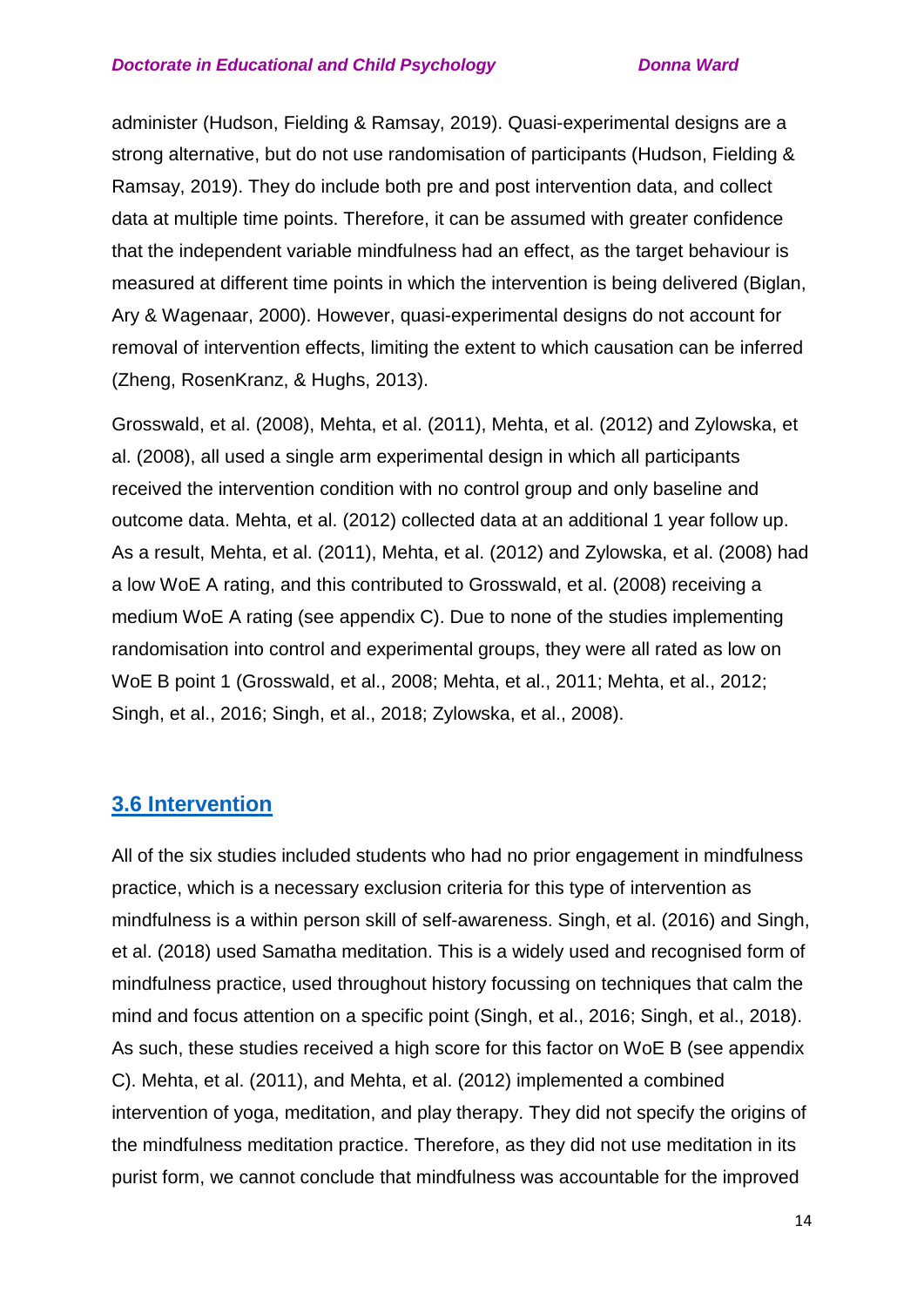academic achievement scores. As such, these studies received a low score on this factor of WoE B (see appendix C). Zylowska, et al. (2008) adapted a mindful awareness programme tailored to the needs of individuals with ADHD. The origins of this programme were around drawing your attention to the present moment. Grosswald, et al. (2008) used transcendental meditation practice, which was not about controlling the mind, but about being in a restful state of consciousness for up to 20 minutes twice daily. These studies received a high score for this factor on WoE B (see appendix C).

# <span id="page-14-0"></span>**[3.7 Findings and Effect Sizes](#page-14-0)**

A summary of each of the study's findings and effect sizes can be seen in table 6. Table 5 reports effect size descriptors to support interpretation of these values.

### **Table 5**

| Effect size descriptors for Cohen's d (1998) |                   |  |
|----------------------------------------------|-------------------|--|
| Cohen's d                                    | <b>Descriptor</b> |  |
|                                              | Large             |  |
|                                              | Medium            |  |
|                                              | Small             |  |
|                                              |                   |  |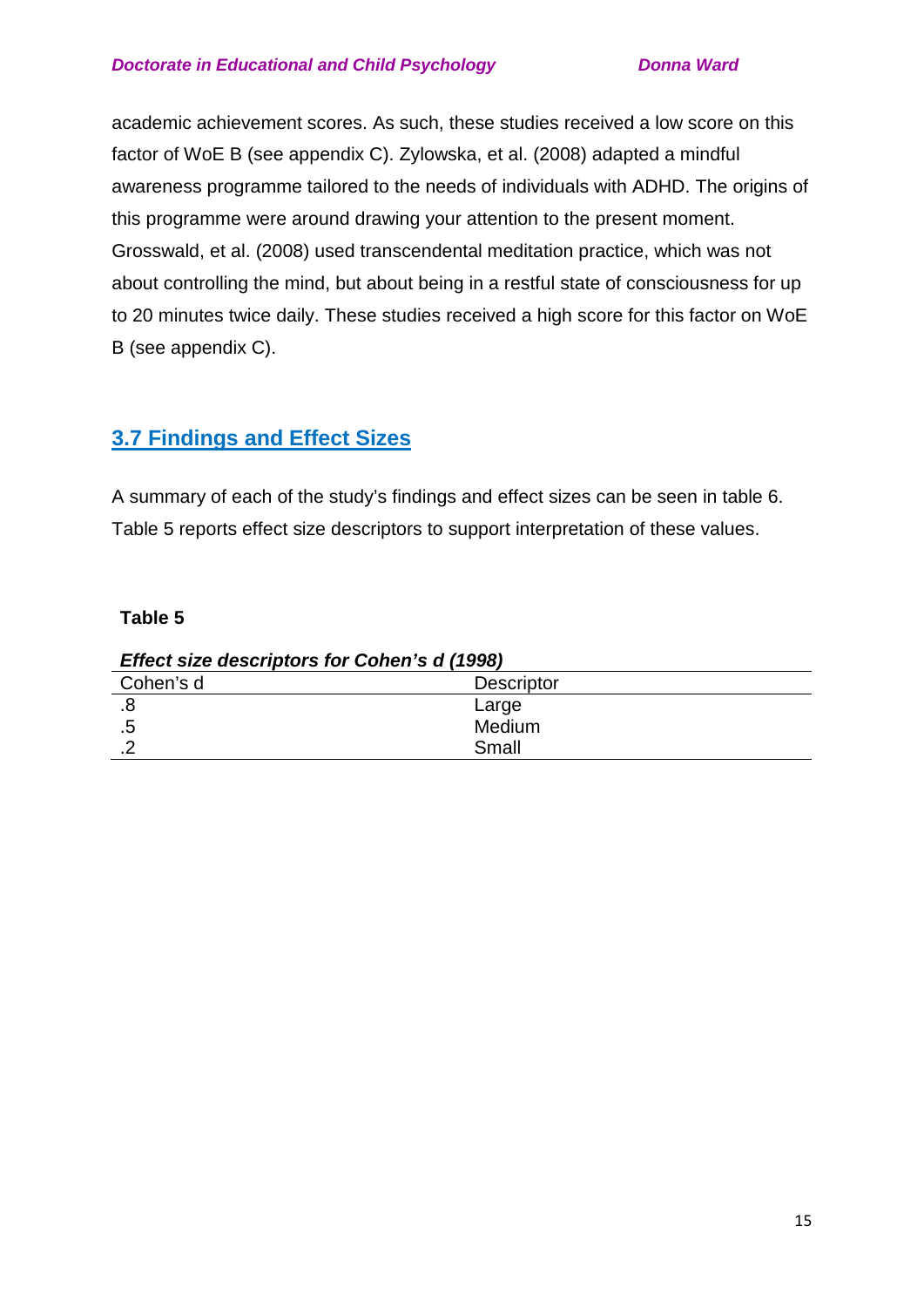### **Table 6**

*Study findings (level of significance, p < 0.05\*, p < .001\*\*), effect size of mindfulness on the measure of academic performance scored using Cohens d, and WoE D.*

| <b>Author</b>               | Sample size     | Key outcome measure                                                                                      | <b>Significance (between</b><br>baseline and outcome<br>measure) | <b>Effect size</b>   | <b>Overall</b><br><b>WoED</b> |
|-----------------------------|-----------------|----------------------------------------------------------------------------------------------------------|------------------------------------------------------------------|----------------------|-------------------------------|
| Singh, et al. (2018)        | 20              | Math Quiz (2-3 times<br>per week)                                                                        | $p < .001**$                                                     | $d = .7$<br>(medium) | High (2.7)                    |
| Singh, et al. (2016) 4      |                 | Math Quiz (2-3 times<br>per week)                                                                        | $p < .001**$                                                     | $d = .9$<br>(large)  | High $(2.7)$                  |
| Mehta, et al.<br>(2012)     | 69              | <b>Teacher and Parent</b><br>Vanderbilt<br>questionnaire: reading,<br>mathematics, written<br>expression | $p < .001**$                                                     | <b>NA</b>            | Medium<br>(1.7)               |
| Mehta, et al.<br>(2011).    | 76              | <b>Teacher and Parent</b><br>Vanderbilt<br>questionnaire: reading,<br>mathematics, written<br>expression | $p < .001**$                                                     | $d = .2$<br>(small)  | Medium<br>(1.7)               |
| Zylowska, et al.<br>(2008)  | 24              | Verbal IQ: Vocabulary<br>subtest of the WISC                                                             | $p = .08$                                                        | $d = .1$<br>(small)  | Medium<br>(1.9)               |
| Grosswald, et al.<br>(2008) | 10 <sup>°</sup> | <b>D-KEFS Verbal Fluency</b><br>Test.                                                                    | $p < .05^*$                                                      | $d = .5$<br>(medium) | Medium<br>(2.2)               |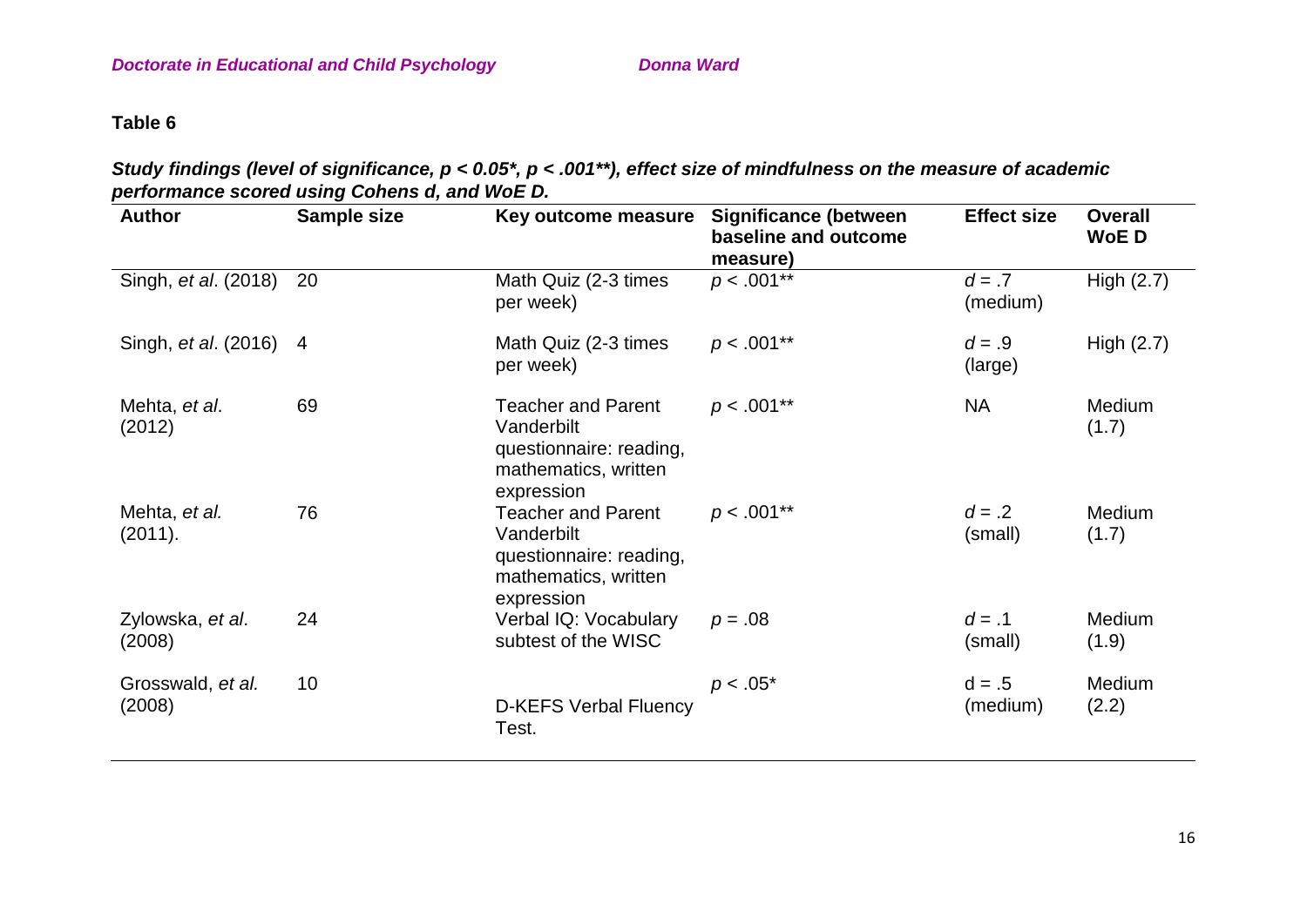#### *Doctorate in Educational and Child Psychology Donna Ward*

Five of the studies reported a significant increase in academic performance following the meditation intervention (Grosswald, et al., 2008; Mehta, et al., 2011; Mehta, et al., 2012; Singh, et al., 2016; Singh, et al., 2018). One of the studies found no difference in academic performance scores from baseline to follow up (Zylowska, et al., 2008). One study reported a large effect size (Singh, et al., 2016), two of the studies reported a medium effect size (Grosswald, et al., 2008; Singh, et al., 2018), and two reported small effect sizes (Mehta, et al., 2011; Zylowska, et al., 2008). One of the studies did not provide sufficient information to calculate an effect size, contributing to its overall low WoE A rating (see appendix C Mehta, et al., 2012).

Mehta, et al. (2012) calculated medium scores from the teacher and parent report Vanderbilt questionnaires. These measured students' reading, maths and written expression. Medium scores improved from baseline (medium impairment score of 6) to one year follow-up (medium impairment score of 0). There was a statistically significant increase in performance on the Vanderbilt questionnaire from baseline to follow up ( $p < .001$ ). There was not enough information to calculate effect sizes.

Mehta, et al. (2011) calculated mean scores of teacher and parent report Vanderbilt questionnaire that included a measure of students reading, maths and written expression. There was a statistically significant increase in performance pre and post intervention ( $p < .001$ ), with a small effect size (Cohen's  $d = .2$ ).

Singh, et al. (2018) calculated the percentage of maths problems solved correctly, before the meditation condition took place and after the meditation condition across the three sub types of ADHD: hyperactive, inattentive and combined. An overall mean score was calculated from the three subtype mean scores at pre and post-test, and standard deviation at pre-test. There was a statistically significant increase of maths problems solved correctly between baseline and follow up for all three subtypes of ADHD (p < .001), with a medium effect size (Cohen's *d* = .7).

Singh, et al. (2016) conducted a three-stage study, collecting data of percentage of math problems solved correctly at baseline, during meditation training and meditation practice. This contributed to the overall high WoE A score (see appendix C). As the standard deviation at baseline was not reported, effect sizes were calculated between stages two and three: meditation training and meditation practice. Mean scores were calculated for each of the four participants overall percentage score of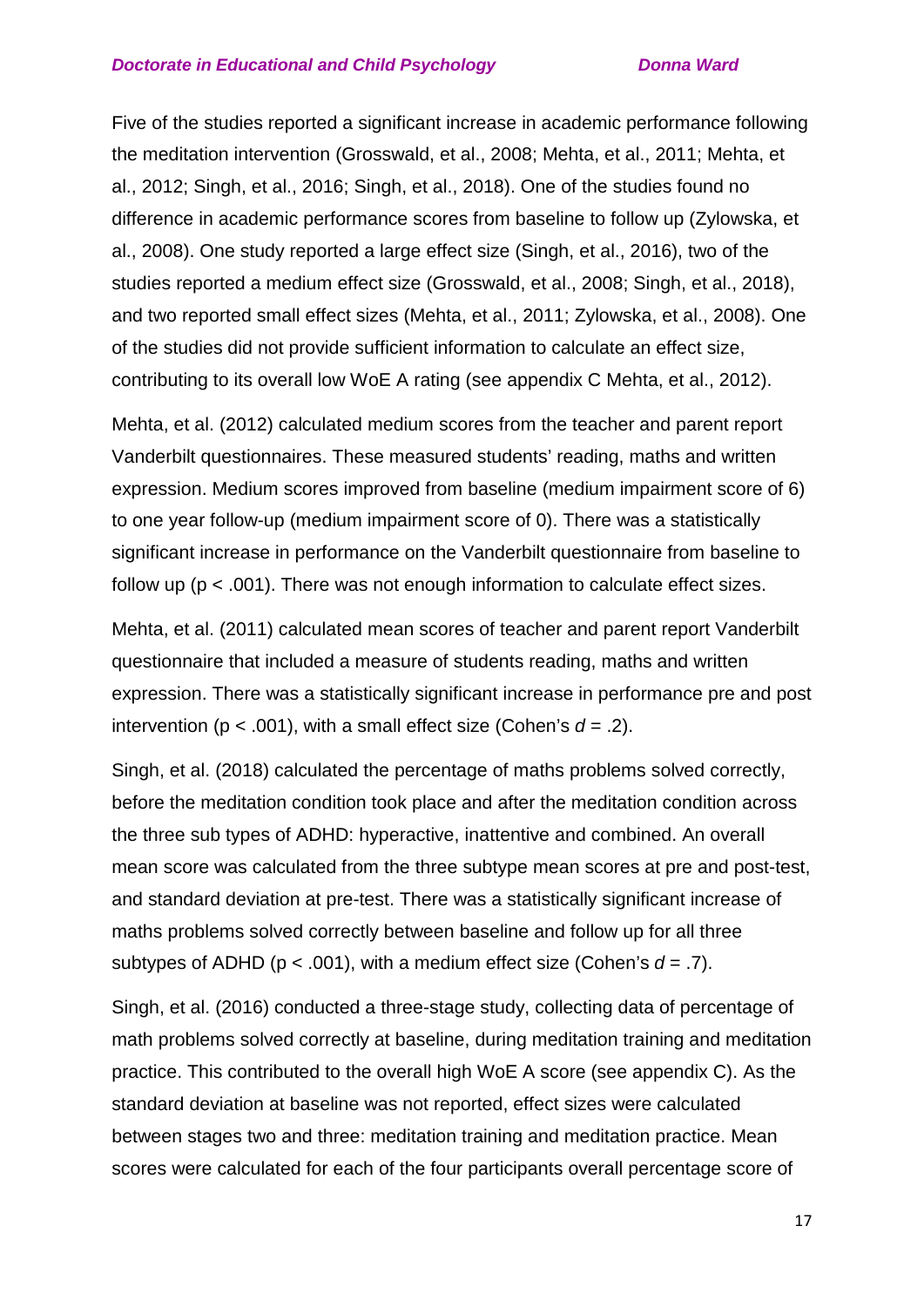#### *Doctorate in Educational and Child Psychology Donna Ward*

math problems solved correctly at meditation practice and at meditation training. A mean score was calculated for the four participants standard deviation score at meditation practice. There was a statistically significant increase of maths problems solved correctly across all four participants from baseline to meditation practice (p < .001), with a large effect size (Cohen's  $d = .9$ ).

Zylowska, et al. (2008) analysed verbal IQ scores on the Wechsler Adult Intelligence Scale – Revised and the Wechsler Intelligence scale for children-Third Edition (Wechsler, 1981, 1991). Data was collected at pre and post meditation intervention. This contributed to the low overall WOE A score on items measuring the quality of the outcome measure and points of data collection (see appendix C). There was not a statistically significant difference between verbal IQ scores at pre and post-test. The effect size was small (Cohen's  $d = .1$ ).

Grosswald, et al. (2008) measured performance using the Delis-Kaplan Executive Function System (D-KEFS) verbal fluency test, contributing to the low overall WoE A score, scoring low on items measuring the quality of the outcome measure (see appendix C). There was a significant improvement in verbal fluency scores over a three month study period from pre the meditation intervention to post ( $p < .05$ ), with a medium effect size (*d* = .5).

Overall, synthetisation of the study findings would suggest that the studies with the most robust methodological design (see WoA appendix C) also had the largest effect sizes (Singh, et al., 2016 & Singh, et al., 2018). Singh, et al., (2016) and Singh, et al., (2018). Both studies incorporated a quasi-experimental design collecting maths data 2-3 times a week for the duration of the study with careful consideration given to the purity of the intervention. This is a promising evaluation for the effectiveness of mindfulness-based interventions in schools, as with a strong design, strong effect sizes emerge. It is reasonable to assume that the smaller effects found in other studies could be due to the limitations evaluated in WoE A (see appendix C).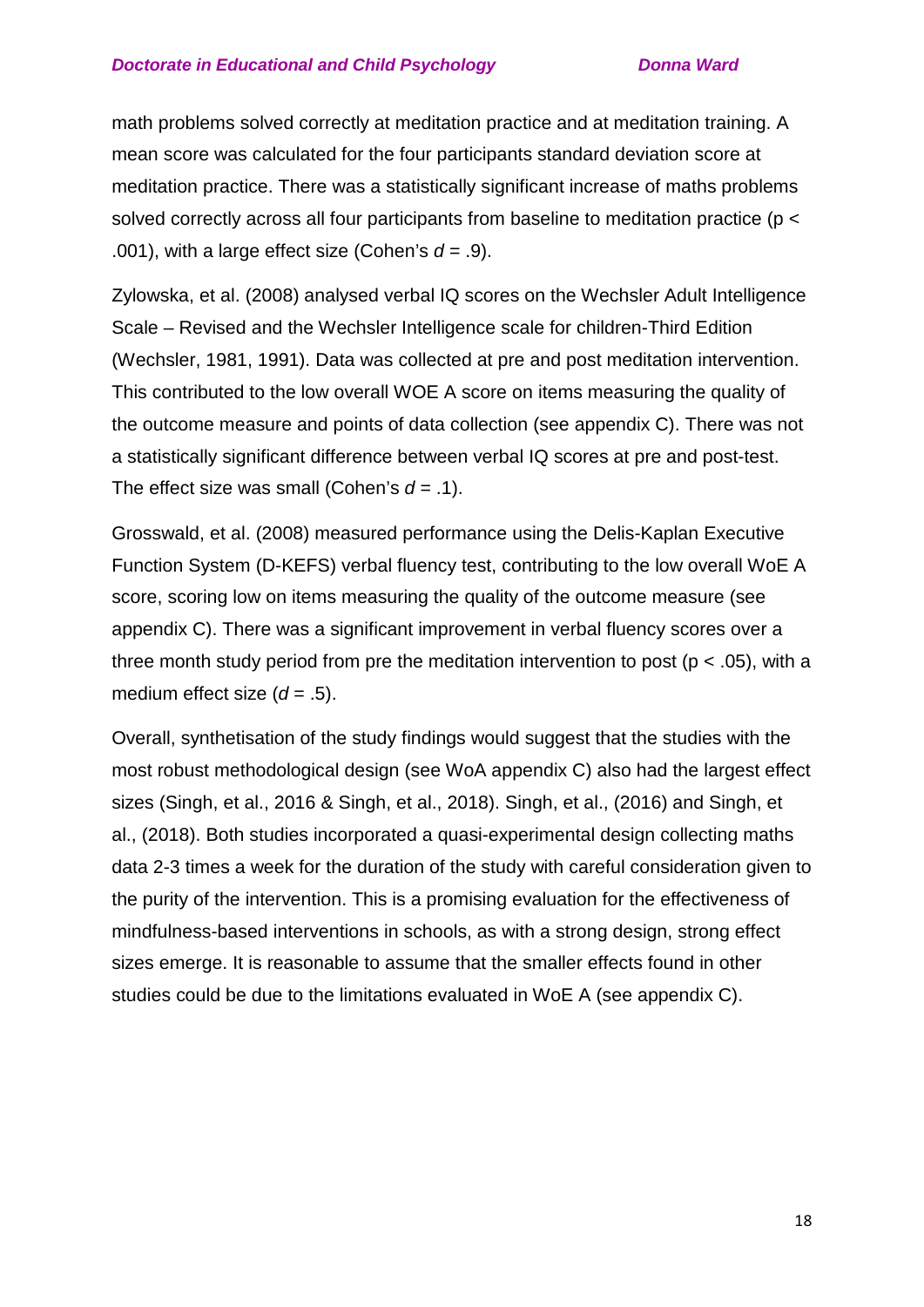## <span id="page-18-1"></span><span id="page-18-0"></span>**[4.0 Conclusions and Recommendations](#page-18-0)**

# **[4.1 Conclusion](#page-18-1)**

Overall, the papers in this review support the notion that mindfulness-based interventions have a positive effect on academic performance for students experiencing ADHD. This supports current theory and previous systematic reviews that suggest mindfulness-based practice can positively affect ADHD symptoms (Chimiklis, et al., 2018; Dixon, et al., 2005; Lee, et al., 2017; Poissant, et al., 2019; Tercelli and Ferreira, 2019). The significant effects reported lend support to the fact that mindfulness does not have to be administered in its purest form, as it is still effective in the more malleable form of a mindfulness-based intervention. This makes it an especially valuable intervention for schools, young people exercising their first experience of mindfulness practice, and people with SEN. The very nature of mindfulness-based interventions mean they can be used at the whole class, group and individual level, with the addition of props or exercises to support engagement.

Furthermore, the evaluation presented here is informative to EP practice, as EPs have a duty to recommend support and intervention to individuals experiencing SEN, and share this knowledge and information with other professionals (Kelly & Gray, 2000). However, there are a number of methodolgcal limitations to be taken into to consideration, due to this research being in the preliminary stages.

## <span id="page-18-2"></span>**[4.2 Recommendations](#page-18-2)**

Practitioners should consider the potential effects of ADHD medication across these papers. The significant and strong effect sizes (see table 6) were calculated from participants taking ADHD medication (Grosswald, et al., 2008; Singh, et al., 2016; Singh, et al., 2018). The significant but small effect sizes (see table 6), were calculated from participants who were not taking ADHD medication (Mehta, et al., 2011; Mehta, et al., 2012). Therefore, it is reasonable to assume that a combined intervention of medication and meditation had a greater impact on academic performance than meditation alone.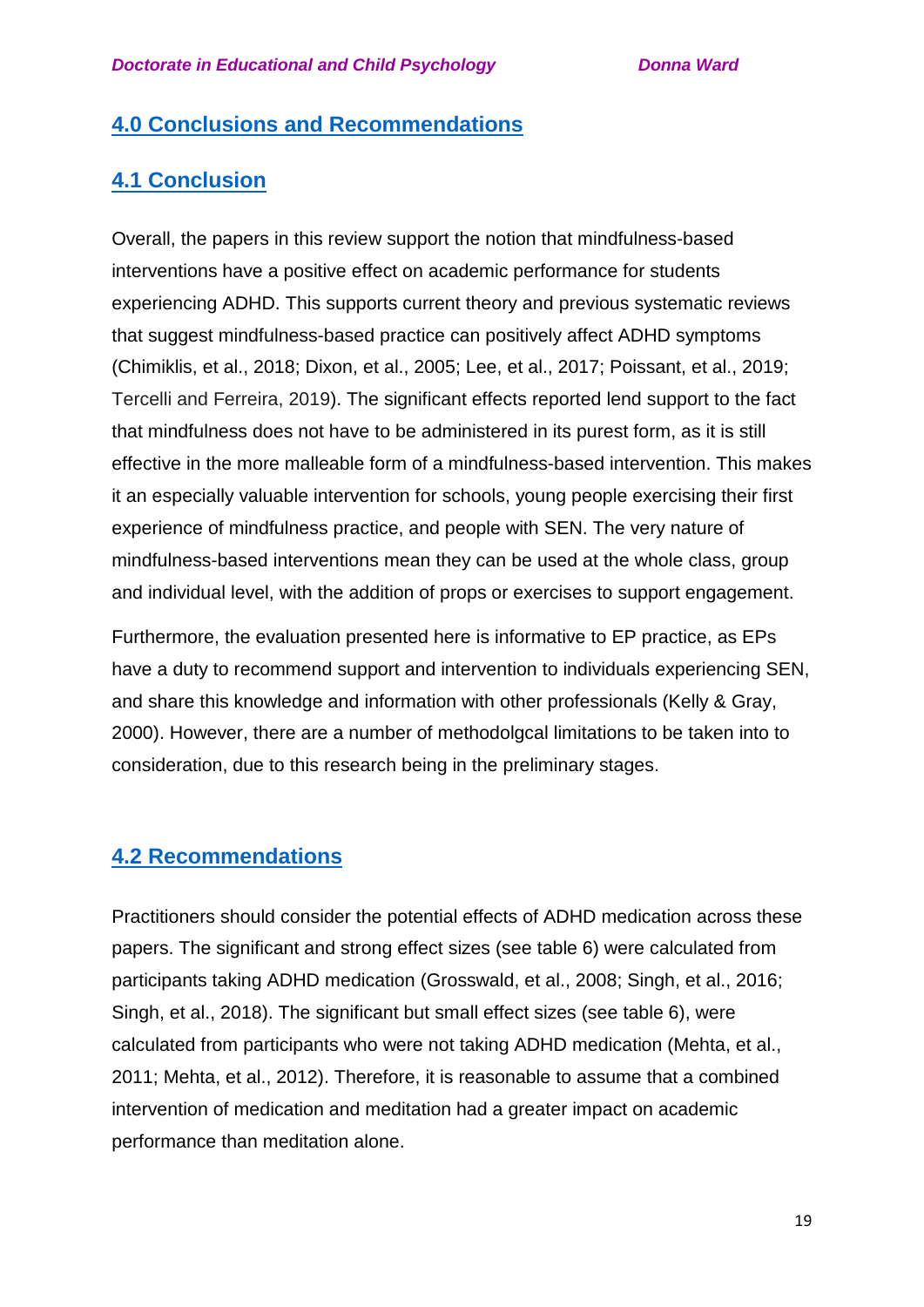#### *Doctorate in Educational and Child Psychology Donna Ward*

Of the six studies discussed in this review, two were quasi-experimental (Singh, et al., 2016; Singh, et al., 2018) and the remaining four were single arm in design (Grosswald, et al., 2008; Mehta, et al., 2011; Mehta, et al., 2012; Zylowska, et al., 2008). This meant that comparison across experimental and non-experimental groups was not possible, restricting a more thorough analysis of effects. Without a separate control group that is matched equally on demographic characteristics, there is a risk that the positive effects of mindfulness on academic performance may have been due to chance or due to potential interacting variables. Furthermore, analysis of attrition is limited, and appropriate statistical procedures such as listwise or pairwise deletion to correct for missing data was not reported, potentially inflating the power of the results (Kang, 2013). Future studies employing a RCT design would allow for this level of analysis, and require missing data to be corrected appropriately. As to receive status as an RCT, the Consolidated Standards of Reporting Trials (CONSORT: Moher, Schulz, and Altman, 2001) must be adhered to.

Future research should consider more robust multi-source measures of academic performance, collected at multiple time points. This would provide sufficient opportunity for participants to demonstrate their academic ability. The studies presented here only used one measure of academic ability, and four of the studies only collected data at two time points (Grosswald, et al., 2008; Mehta, et al., 2011; Mehta, et al., 2012; Zylowska, et al., 2008), limiting the extent to which true academic potential can be recorded.

Furthermore, to be sure that it is mindfulness being evaluated more studies are required that evaluate mindfulness grounded in a specific domain such as Samatha or Vipassana. Only three of the studies in this review documented the origins of the meditation practice (Grosswald, et al., 2008; Singh, et al., 2016; Singh, et al., 2018). Within this, a comparison of the different mindfulness interventions would be useful for schools to weigh cost against effectiveness prior to implementation.

### <span id="page-19-0"></span>**[References](#page-19-0)**

Aksamovic, A., Djordjevic, M., Malec, D., & Memisevic, H. (2019). Relationship between the verbal fluency and academic achievement in second and third grade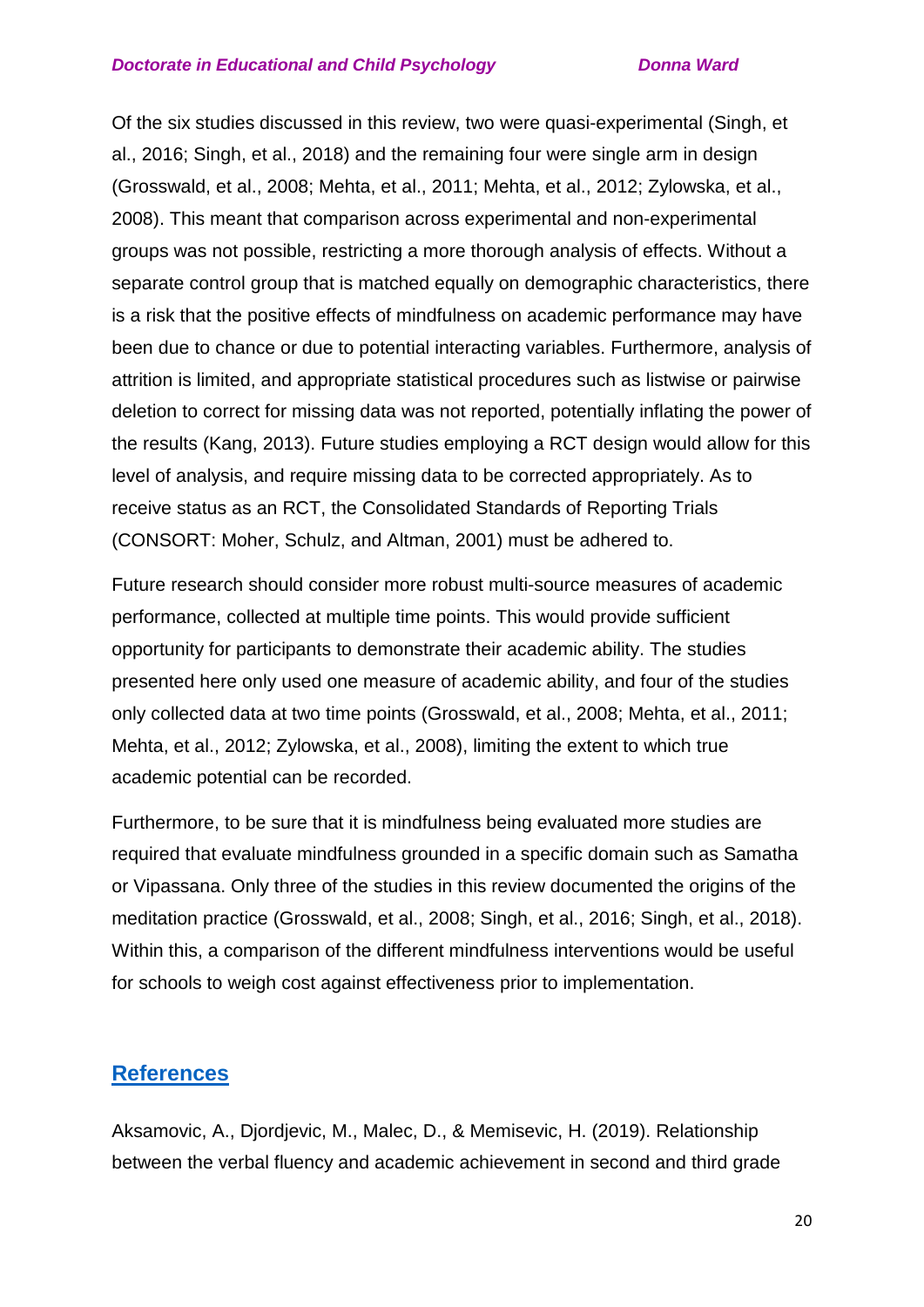students: The effects of gender and parents educational level. *ACTA Neuropsychologica*, 17(2), 1-12.

American Psychiatric Association. (2013). *Diagnostic and statistical manual of mental disorders (DSM-5)*. Washington DC, American Psychiatric Pub.

Bhat, V., Sengupta, S. M., Grizenko, N., & Joober, R. (2020). Therapeutic Response to Methylphenidate in ADHD: Role of Child and Observer Gender. *Journal of the Canadian Academy of Child and Adolescent Psychiatry*, *29*(1), 44-62

Biglan, A., Ary, D., & Wagenaar, A. C. (2000). The value of interrupted time-series experiments for community intervention research. *Prevention Science*, 1(1), 31-49

Bishop, S. R., Lau, M., Shapiro, S., Carlson, L., Anderson, N. D., Carmody, J., & Devins, G. (2004). Mindfulness: A proposed operational definition. *Clinical psychology: Science and Practice*, 11(3), 230-241.

Cairncross, M., & Miller, C. J. (2020). The Effectiveness of Mindfulness-Based Therapies for ADHD: A Meta-Analytic Review. *Journal of Attention Disorders*, 24(5), 627-643.

Chimiklis, A. L., Dahl, V., Spears, A. P., Goss, K., Fogarty, K., & Chacko, A. (2018). Yoga, Mindfulness, and Meditation Interventions for Youth with ADHD: Systematic Review and Meta-Analysis*. Journal of Child and Family Studies*, 27, 3155–3168.

Cohen J. (1988). *Statistical Power Analysis for the Behavioural Sciences*. New York: Routledge Academic

Cohen, L., Manion, L., and Morrison, K. (2011). *Research Methods in Education*. Routledge: New York.

Diamond, A. (2013). Executive functions. *Annual Review of Psychology*, 64, 135- 168.

Dixon.C. A., Dillbeck, M. C., Travis, F., & Msemaje, H. I. (2005). Accelerating cognitive and self-development: Longitudinal studies with preschool and elementary school children. *Journal of Social Behavior and Personality*, 17(1), 65-91.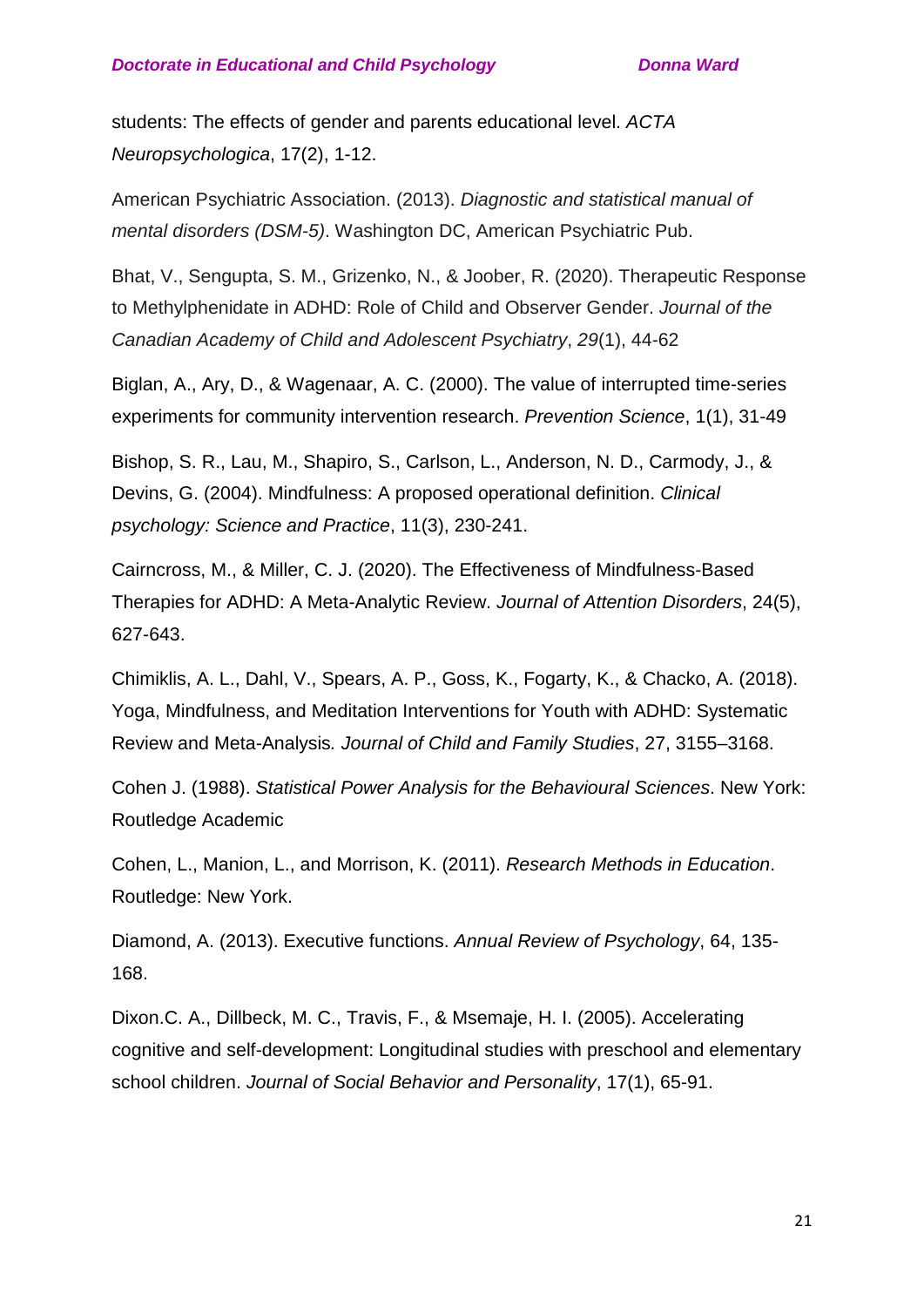Gersten, R., Fuchs, L. S., Compton, D., Coyne, M., Greenwood, C., & Innocenti, M. S. (2005). Quality indicators for group experimental and quasi-experimental research in special education. *Exceptional Children*, 71(2), 149-164

Grizenko, N., & Joober, R. (2020). Therapeutic response in children with ADHD: role of observers and settings. *World Journal of Pediatrics*, 1-8.

Grosswald, S. J., Stixrud, W. R., Travis, F., & Bateh, M. A. (2008). Use of the transcendental meditation technique to reduce symptoms of attention deficit hyperactivity disorder (ADHD) by reducing stress and anxiety: an exploratory study. *Current Issues in Education*, 10(2), 1-11.

Harden, A., & Gough, D. (2012). *Quality and Relevance Appraisal*. In D. Gough, S. Oliver, & J. Thomas (Eds.). An Introduction to Systematic Reviews, 153–178, London: Sage.

Kabat‐Zinn, J. (2003). Mindfulness‐based interventions in context: past, present, and future. *Clinical psychology: Science and practice*, *10*(2), 144-156.

Kang, H. (2013). The prevention and handling of the missing data. *Korean Journal of Anesthesiology*, 64, 402-406.

Kelly, D., and Gray, C. (2000). (2000) *Educational psychology services (England): current role, good practice and future directions*: the research report. Department for Education and Employment (DFEE), Corp Creator.

Khoury, B., Lecomte, T., Fortin, G., Masse, M., Therien, P., Bouchard, V., Hofmann, S. G. (2013). Mindfulness-based therapy: A comprehensive meta-analysis. *Clinical Psychology Review*, 33, 763-771.

Kjaer, T. W., Bertelsen, C., Piccini, P., Brooks, D., Alving, J., & Lou, H. C. (2002). Increased dopamine tone during meditation-induced change of consciousness. *In Cognitive Brain Research*, 13(2), 255-259.

Langberg, J. M., Epstein, J. N., Girio-Herrera, E., Becker, S. P., Vaughn, A. J., & Altaye, M. (2011). Materials organization, planning, and homework completion in middle-school students with ADHD: Impact on academic performance. *School Mental Health*, 3(2), 93-101.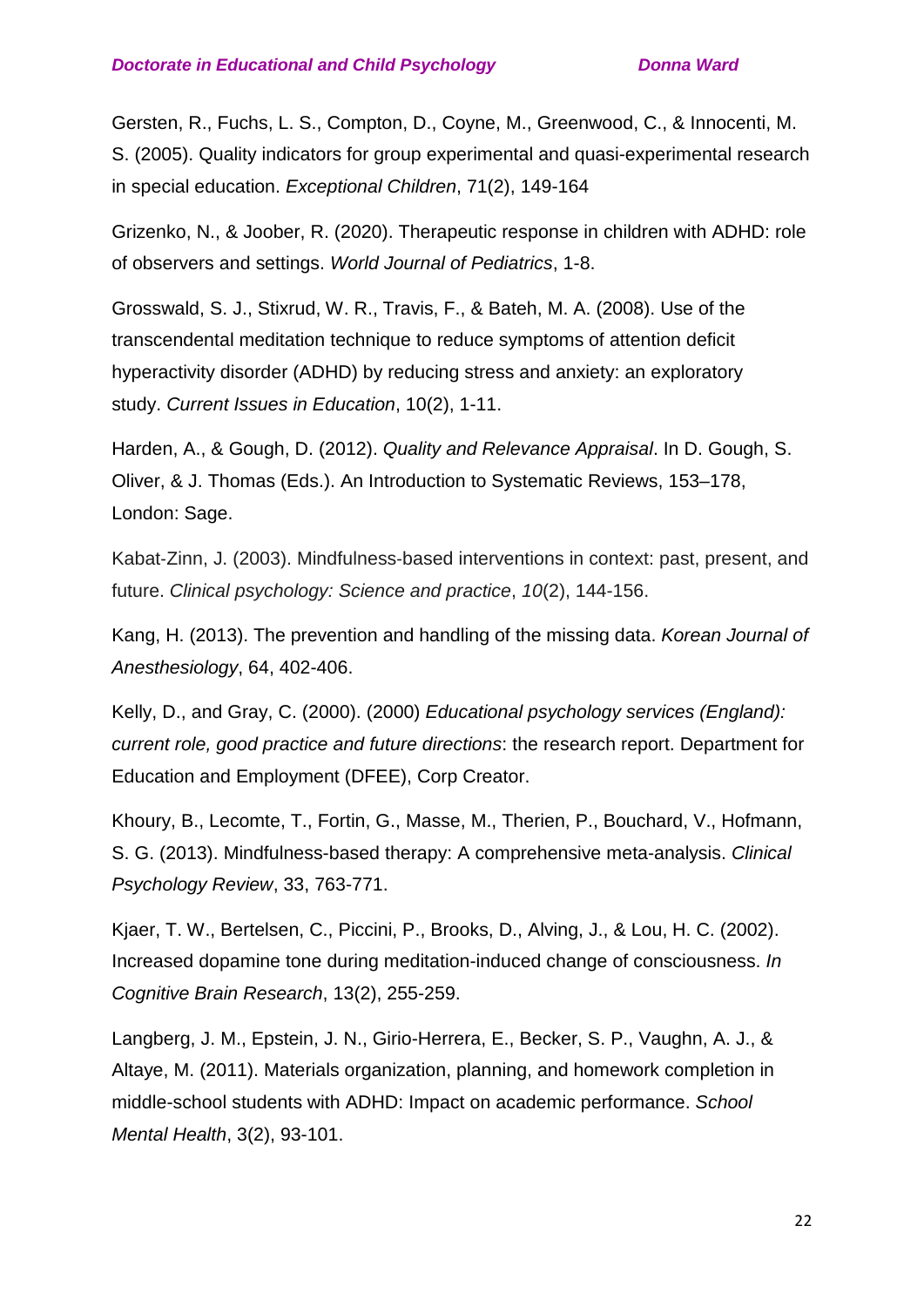Langer, E. J., & Moldoveanu, M. (2000). The Construct of Mindfulness. *Journal of Social Issues*, 56(1), 1–9.

Lee, C. S. C., Ma, M.-T., Ho, H.-Y., Tsang, K.-K., Zheng, Y.-Y., & Wu, Z.-Y. (2017). The effectiveness of mindfulness-based intervention in attention on individuals with ADHD: A systematic review. *Hong Kong Journal of Occupational Therapy*, 30, 33– 41.

Maynard, B. R., Solis, M. R., Miller, V. L., & Brendel, K. E. (2017). Mindfulness‐ based interventions for improving cognition, academic achievement, behaviour, and socioemotional functioning of primary and secondary school students. *Campbell Systematic Reviews*, 13(1), 1–144.

Mehta, S., Mehta, V., Mehta, S., Shah, D., Motiwala, A., Vardhan, J., & Mehta, D. (2011). Multimodal behaviour program for ADHD incorporating yoga and implemented by high school volunteers: a pilot study. *ISRN Pediatrics*, 2011, 1-5.

Mehta, S., Shah, D., Shah, K., Mehta, S., Mehta, N., Mehta, V., & Mehta, D. (2012). Peer-mediated multimodal intervention program for the treatment of children with ADHD in India: One-Year followup*. ISRN Pediatrics*, 2012, 1-7.

Moher D, Schulz KF, Altman DG. (2001). The CONSORT statement: revised recommendations for improving the quality of reports of parallel-group randomised controlled trials*. Lancet*, 357 (9263), 1191-4.

Polanczyk, G., & Rohde, L. A. (2007). Epidemiology of attention-deficit/hyperactivity disorder across the lifespan. *Current opinion in psychiatry*, *20*(4), 386-392.

Poissant, H., Mendrek, A., Talbot, N., Khoury, B., & Nolan, J. (2019). Behavioural and cognitive impacts of mindfulness-based interventions on adults with attentiondeficit hyperactivity disorder: A systematic review. *Behavioural Neurology*, 2019, 56820501-16.

Schulz, K. F., & Grimes, D. A. (2002). Sample size slippages in randomised trials: exclusions and the lost and wayward. *The Lancet*, 359(9308), 781-785.

Singh, N. N., Lancioni, G. E., Karazsia, B. T., Felver, J. C., Myers, R. E., & Nugent, K. (2016). Effects of samatha meditation on active academic engagement and math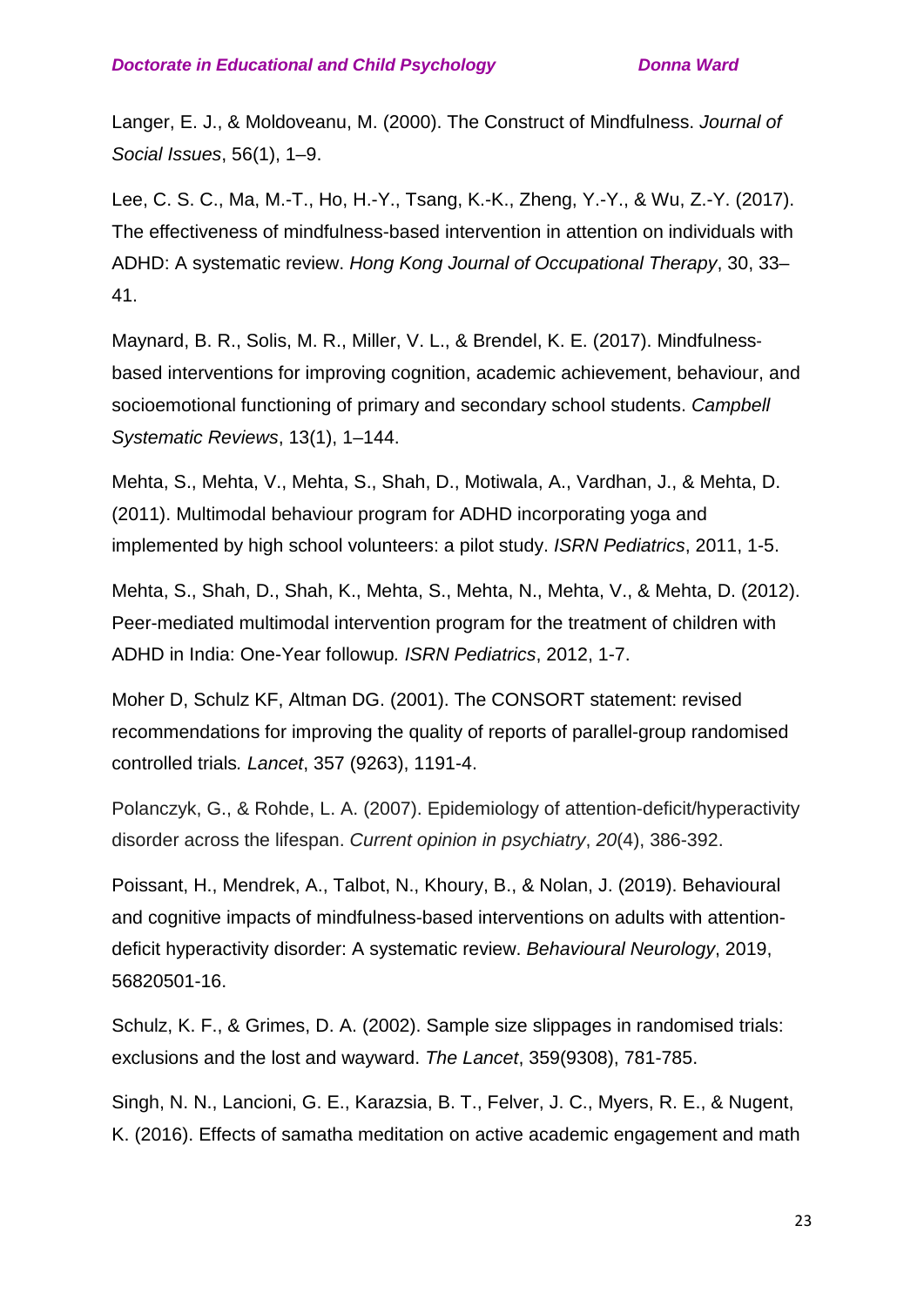performance of students with attention deficit/hyperactivity disorder. *Mindfulness*, 7(1), 68-75.

Singh, N. N., Lancioni, G. E., Nabors, L., Myers, R. E., Felver, J. C., & Manikam, R. (2018). Samatha Meditation Training for Students with Attention Deficit/Hyperactivity Disorder: Effects on Active Academic Engagement and Math Performance. *Mindfulness*, 9(6), 1867-1876.

Swanson, J. M., Kinsbourne, M., Nigg, J., Lanphear, B., Stefanatos, G. A., Volkow, N., Wadhwa, P. D. (2007). Etiologic subtypes of attention-deficit/hyperactivity disorder: Brain imaging, molecular genetic and environmental factors and the dopamine hypothesis. *Neuropsychology Review*, 17,39–59.

Tercelli, I., & Ferreira, N. (2019). A systematic review of mindfulness-based interventions for children and young people with ADHD and their parents. *Global Psychiatry*, 2, 79-95.

Wechsler, D. (1981). *Wechsler Adult Intelligence Scale–Revised*. San Antonio, TX: Psychological Corporation.

Wechsler, D. (1991). *Wechsler Intelligence Scale for Children–Third edition*. San Antonio, TX: The Psychological Corporation

WHO. (2012). Pharmacological and nonpharmacological interventions for children with attention-deficit hyperactivity disorder (ADHD). Geneva, World Health Organization.

Willcutt, E. G., Doyle, A. E., Nigg, J. T., Faraone, S. V., & Pennington, B. F. (2005). Validity of the executive function theory of attention-deficit/hyperactivity disorder: a meta-analytic review. *Biological Psychiatry*, *57*(11), 1336-1346.

Zenner, C., Herrnleben-Kurz, S., & Walach, H. (2014). Mindfulness-based interventions in schools—a systematic review and meta-analysis. *Frontiers in Psychology*, *5*, 1-20.

Zheng, L., Rosenkranz, S. L., Taiwo, B., Para, M. F., Eron Jr, J. J., & Hughes, M. D. (2013). The design of single-arm clinical trials of combination antiretroviral regimens for treatment-naive HIV-infected patients. *AIDS Research and Human Retroviruses*, 29(4), 652-657.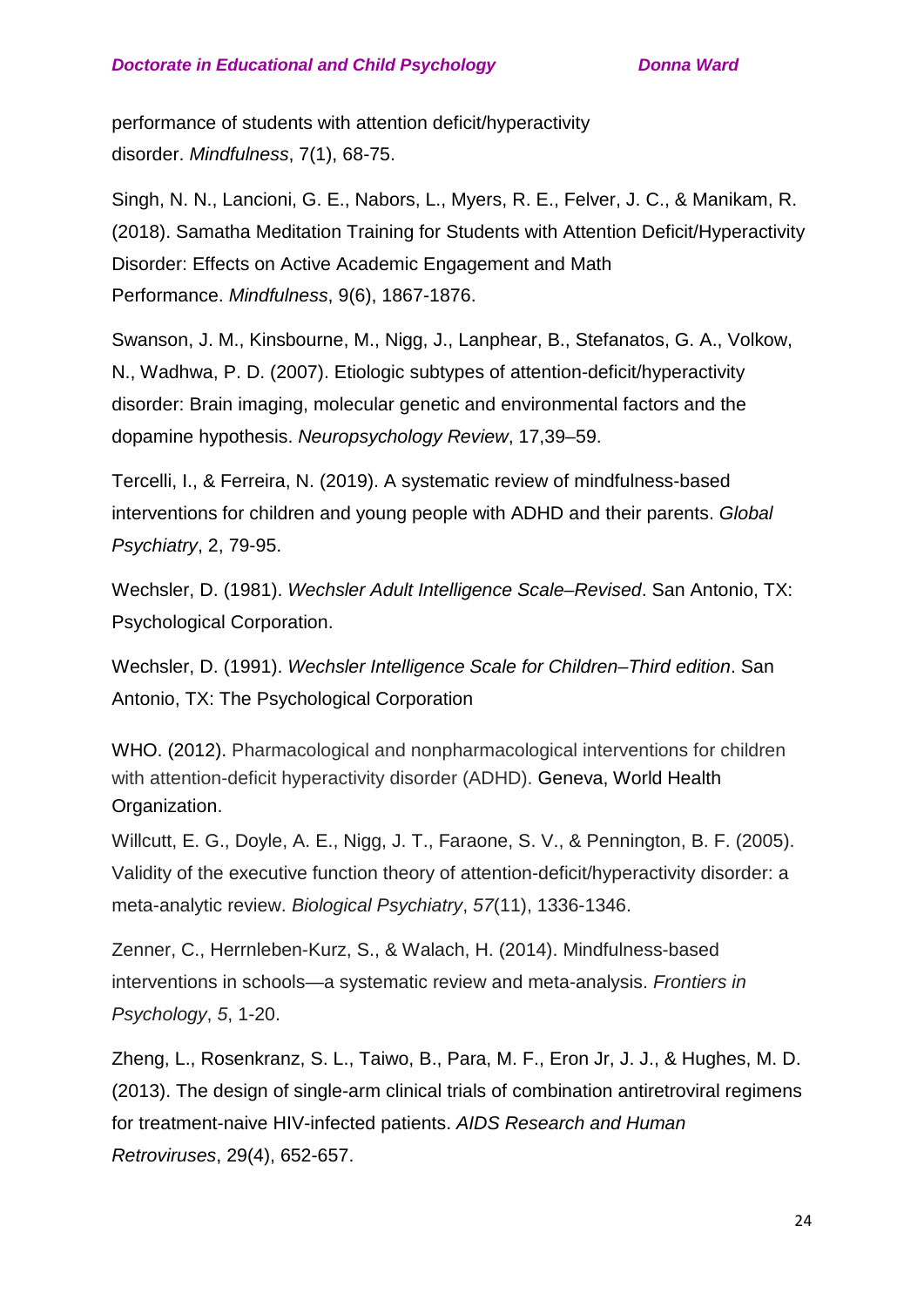Zylowska, L., Ackerman, D. L., Yang, M. H., Futrell, J. L., Horton, N. L., Hale, T. S., & Smalley, S. L. (2008). Mindfulness meditation training in adults and adolescents with ADHD: A feasibility study. *Journal of Attention Disorders*, *11*(6), 737-746.

# **[Appendix A Study Coding Protocol](https://liveuclac-my.sharepoint.com/personal/qtnvdmw_ucl_ac_uk/Documents/Case%20study%201/DONNA%20WARD%20-%20Case%20Study%201%20-%20Final%20Clean.docx)**

**Coding protocol**: Gersten, R., Fuchs, L. S., Compton, D., Coyne, M., Greenwood, C, & Innocenti, M. (2005). Quality indicators for group experimental and quasi-experimental research in special education. Exceptional Children, 71,149-164.

**Study**: Singh, et al. (2016)

#### *Essential Quality Indicators - Quality indicators for describing participants*

Was sufficient information provided to determine/confirm whether the participants demonstrated the disability(ies) or difficulties presented?

☒Yes

☐No

 $\Box$ N/A

☐Unknown/Unable to Code

Were appropriate procedures used to increase the likelihood that relevant characteristics of participants in the sample were comparable across conditions?

☒Yes

☐No

 $\Box$ N/A

☐Unknown/Unable to Code

Was sufficient information given characterizing the interventionists or teachers provided? Did it indicate whether they were comparable across conditions?

☒Yes

☐No

☐N/A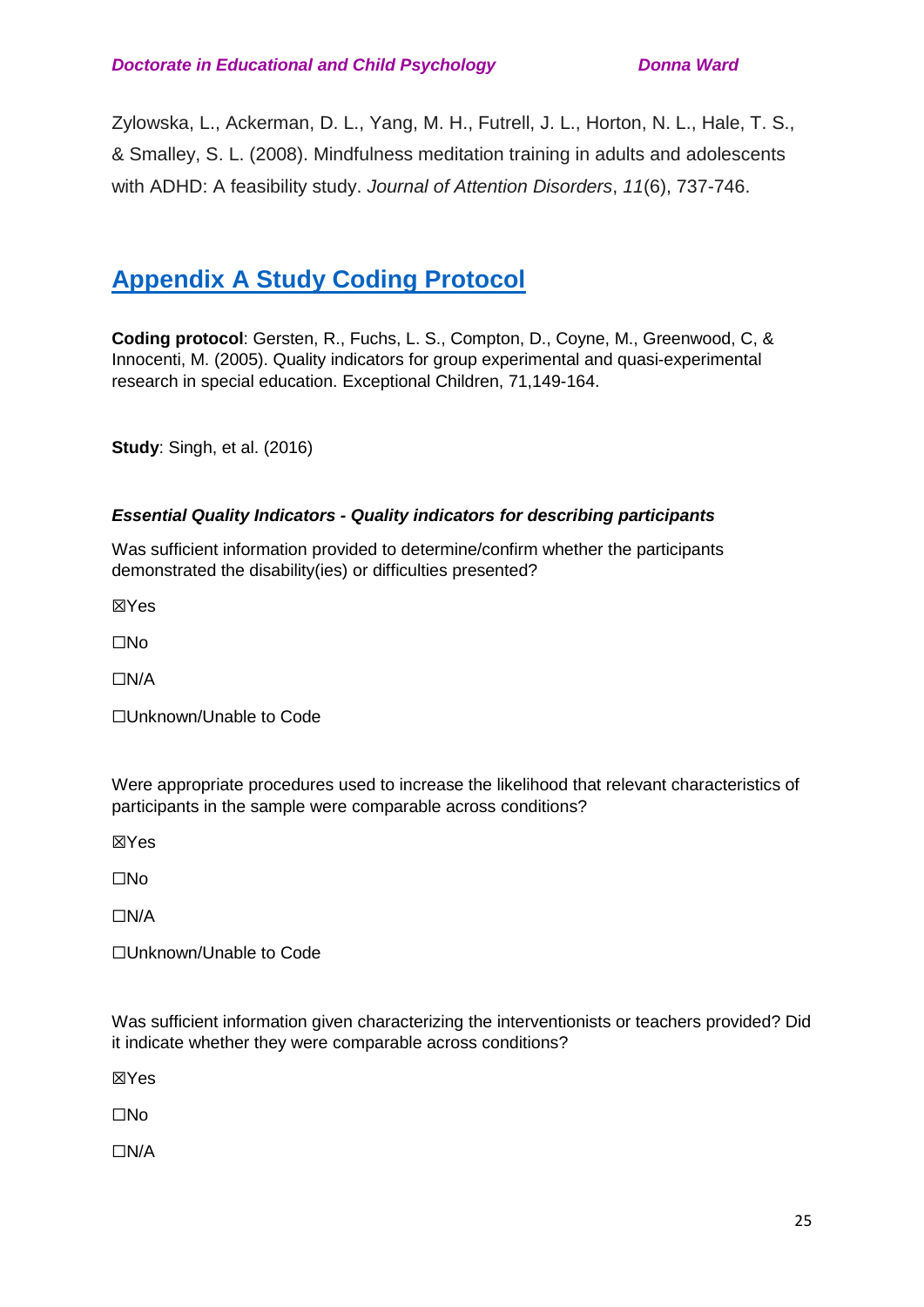☐Unknown/Unable to Code

#### *Essential Quality Indicators - Quality indicators for Implementation of the Intervention and Description of Comparison Conditions*

Was the intervention clearly described and specified?

☒Yes

☐No

☐N/A

☐Unknown/Unable to Code

Was the fidelity of implementation described and assessed?

☒Yes

☐No

☐N/A

☐Unknown/Unable to Code

Was the nature of services provided in comparison conditions described?

☒Yes

☐No

 $\Box N/A$ 

☐Unknown/Unable to Code

#### *Essential Quality Indicators – Quality Indicators for Outcome Measures*

Were multiple measures used to provide an appropriate balance between measures closely aligned with the intervention and measures of generalised performance?

☒Yes

☐No

 $\Box N/A$ 

☐Unknown/Unable to Code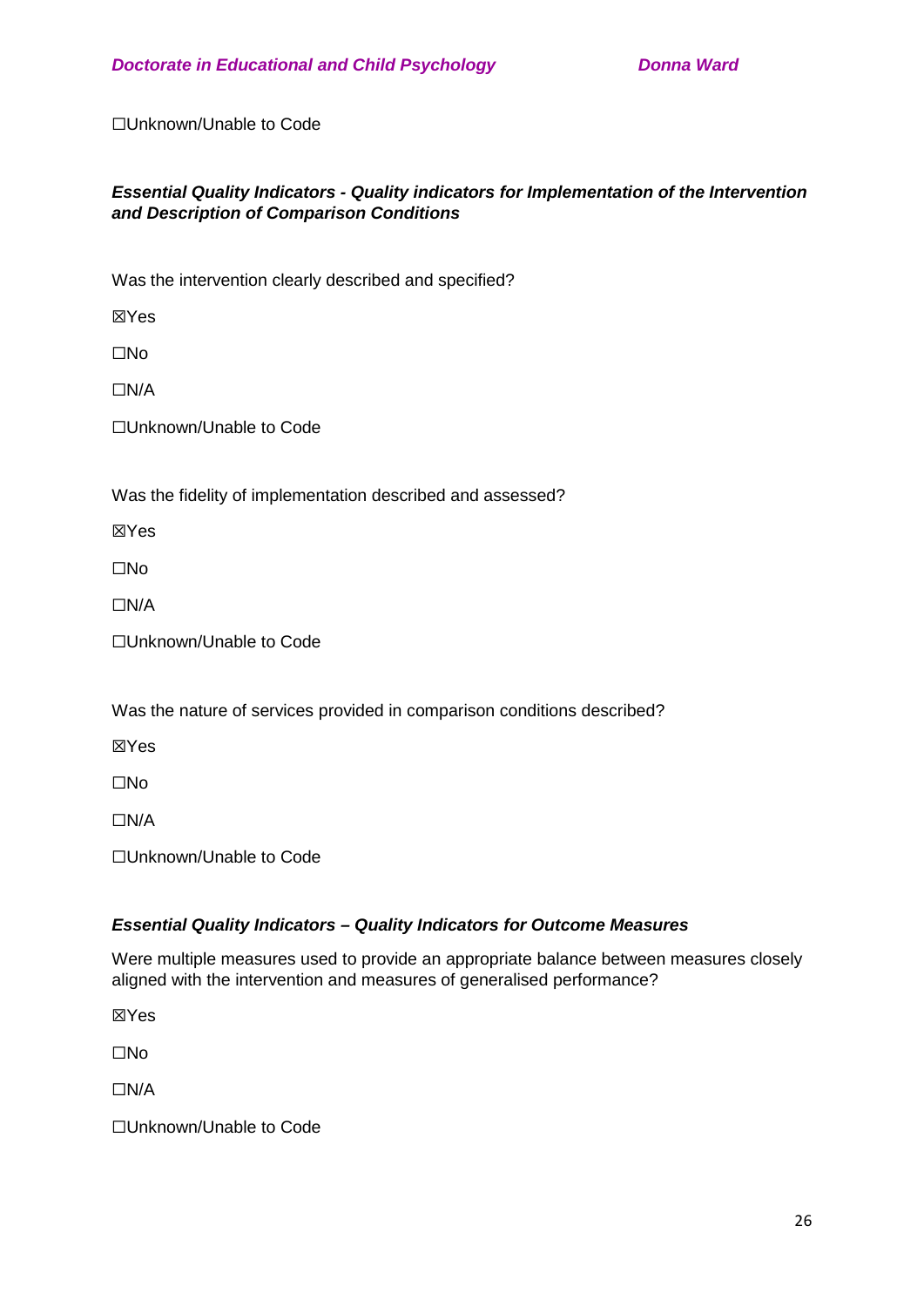Were outcomes for capturing the intervention's effect measured at the appropriate times?

☒Yes

☐No

☐N/A

☐Unknown/Unable to Code

#### *Essential Quality Indicators – Quality Indicators for Data Analysis*

Were the data analysis techniques appropriately linked to key research questions and hypotheses? Were they appropriately linked to the limit of analysis in the study?

☒Yes

☐No

☐N/A

☐Unknown/Unable to Code

Did the research report include not only inferential statistics but also effect size calculations?

☒Yes

☐No

 $\Box$ N/A

☐Unknown/Unable to Code

Essential Quality Indicators Total Score: 10

#### **Desirable Quality Indicators**

Was data available on attrition rates among intervention samples? Was severe overall attrition documented? If so, is attrition comparable across samples? Is overall attrition less than 30%?

☒Yes

☐No

☐N/A

☐Unknown/Unable to Code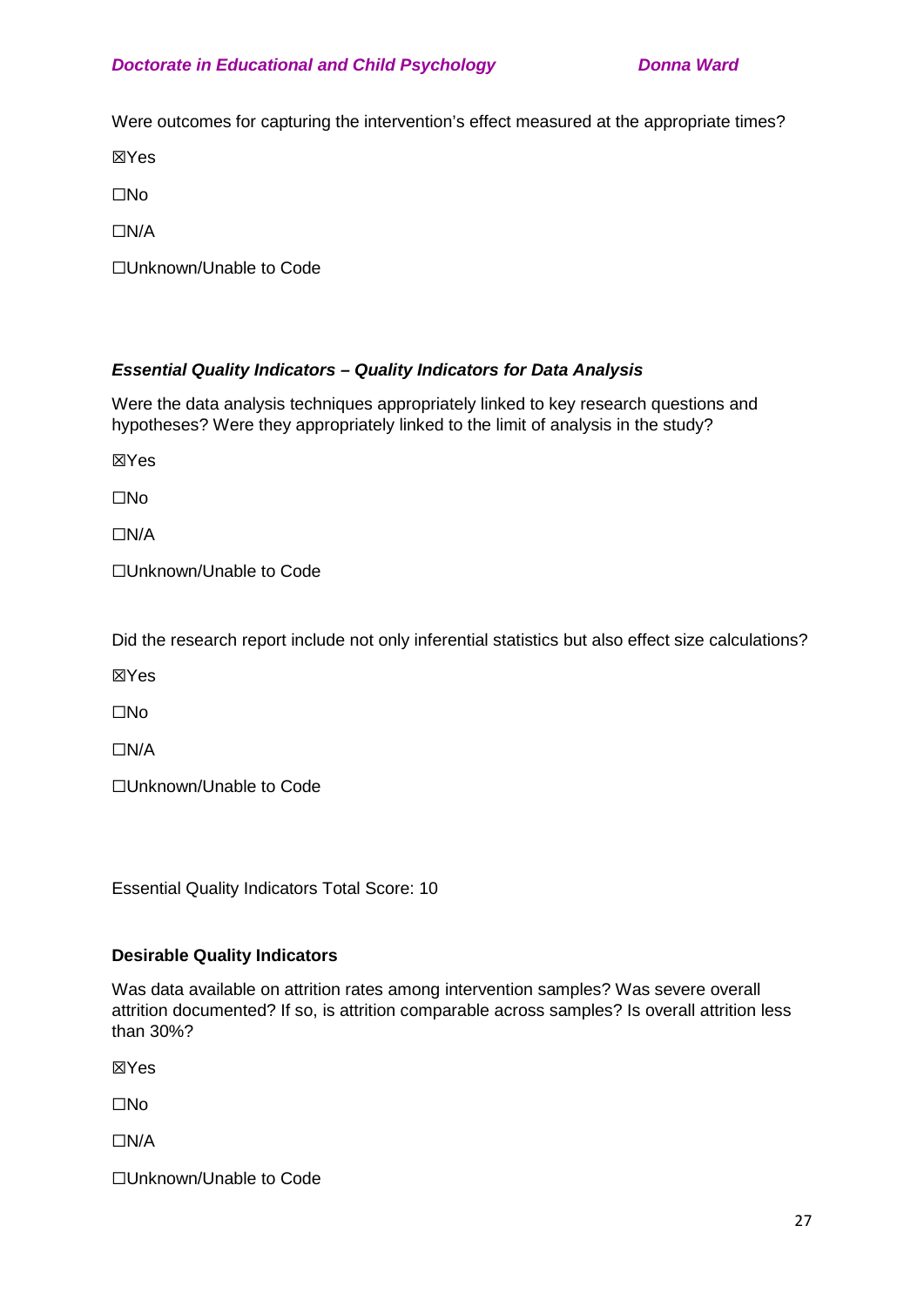Did the study provide not only internal consistency reliability but also test-retest reliability and interrater reliability (when appropriate) for outcome measures? Were data collectors and/or scorers blind to study conditions and equally (un)familiar to examinees across study conditions?

☐Yes

⊠No

 $\Box N/A$ 

☐Unknown/Unable to Code

Were outcomes for capturing the intervention's effect measured beyond an immediate posttest?

☒Yes

☐No

☐N/A

☐Unknown/Unable to Code

Was evidence of the criterion-related validity and construct validity of the measures provided?

☐Yes

**XNo** 

☐N/A

☐Unknown/Unable to Code

Did the research team assess not only surface features of fidelity implementation (e.g. number of minutes allocated to the intervention or teacher/interventionist following procedures specified), but also examine quality of implementation?

☒Yes

☐No

☐N/A

☐Unknown/Unable to Code

Was any documentation of the nature of instruction or series provided in comparison conditions?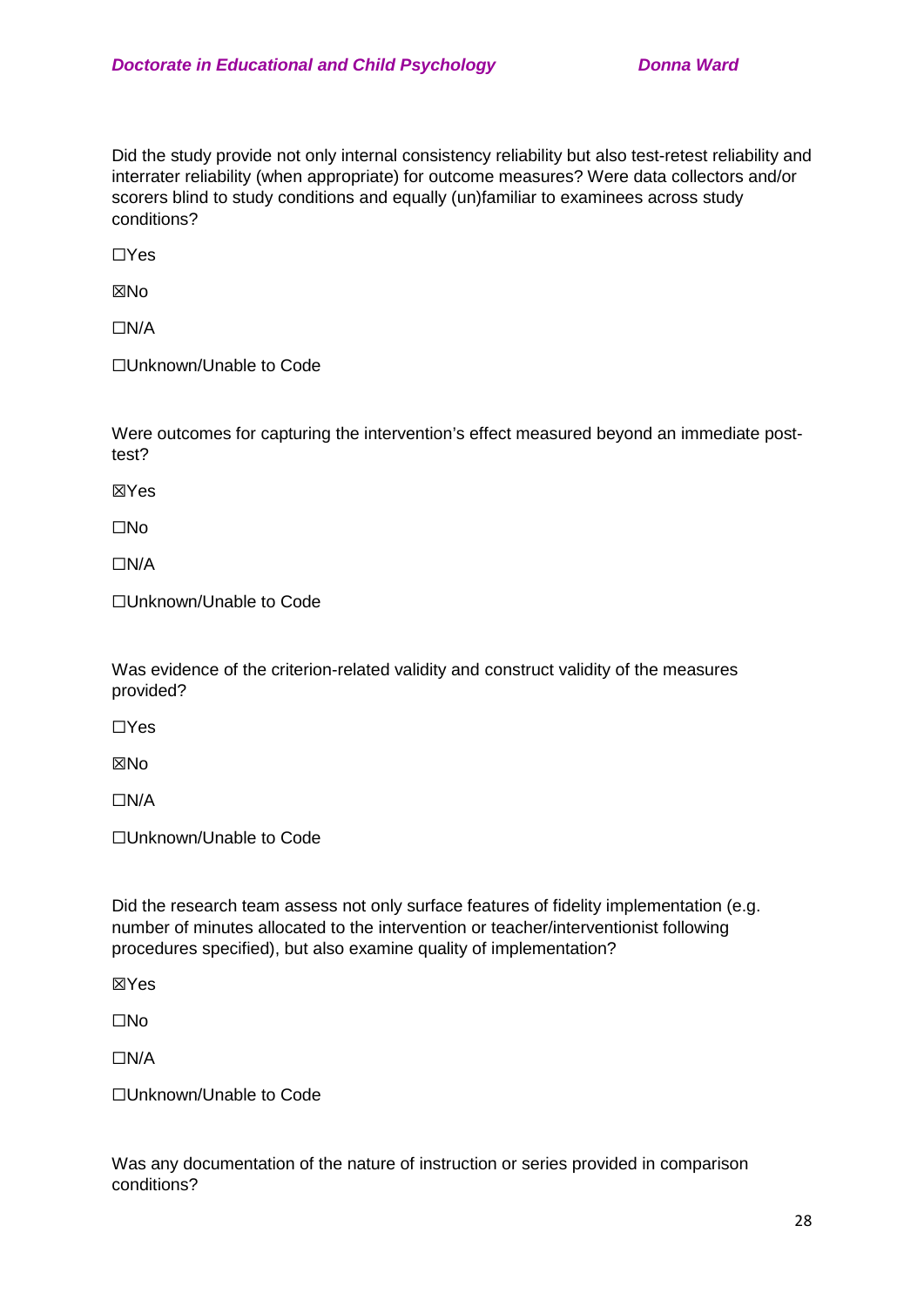☒Yes

☐No

☐N/A

☐Unknown/Unable to Code

Did the research report include actual audio or videotape excerpts that capture the nature of the intervention?

☒Yes

☐No

☐N/A

☐Unknown/Unable to Code

Were results presented in a clear, coherent fashion?

☒Yes

☐No

☐N/A

☐Unknown/Unable to Code

Desirable Quality Indicators Total Score: 6

|                                                                                       | <b>Total</b> | <b>Score</b> |
|---------------------------------------------------------------------------------------|--------------|--------------|
| <b>Essential Quality Indicators</b>                                                   |              |              |
| Total of $>9$ = Score 1                                                               | 10           |              |
| Total of $< 9$ = Score 0                                                              |              |              |
| <b>Desirable Quality Indicators</b>                                                   |              |              |
| Total of $\geq 4$ = Score 2<br>Total of $<$ 4 = Score 1<br>Total $0 =$ Score 0        | 6            | 2            |
| <b>Total Score</b><br>$(3 = High Quality; 2 = Acceptable Quality; <2 = Poor Quality)$ | 3            |              |

**Study Rating: High Quality**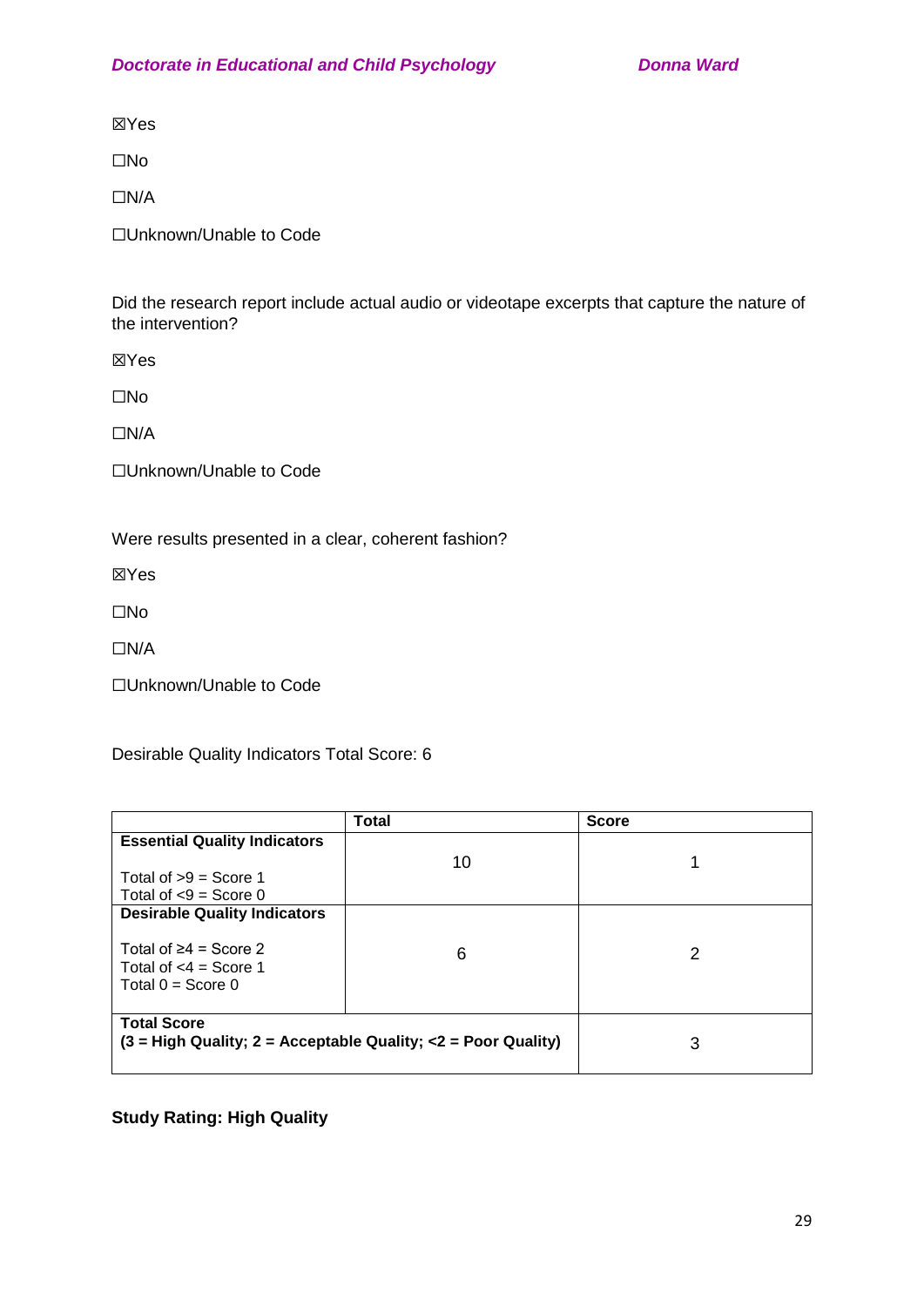30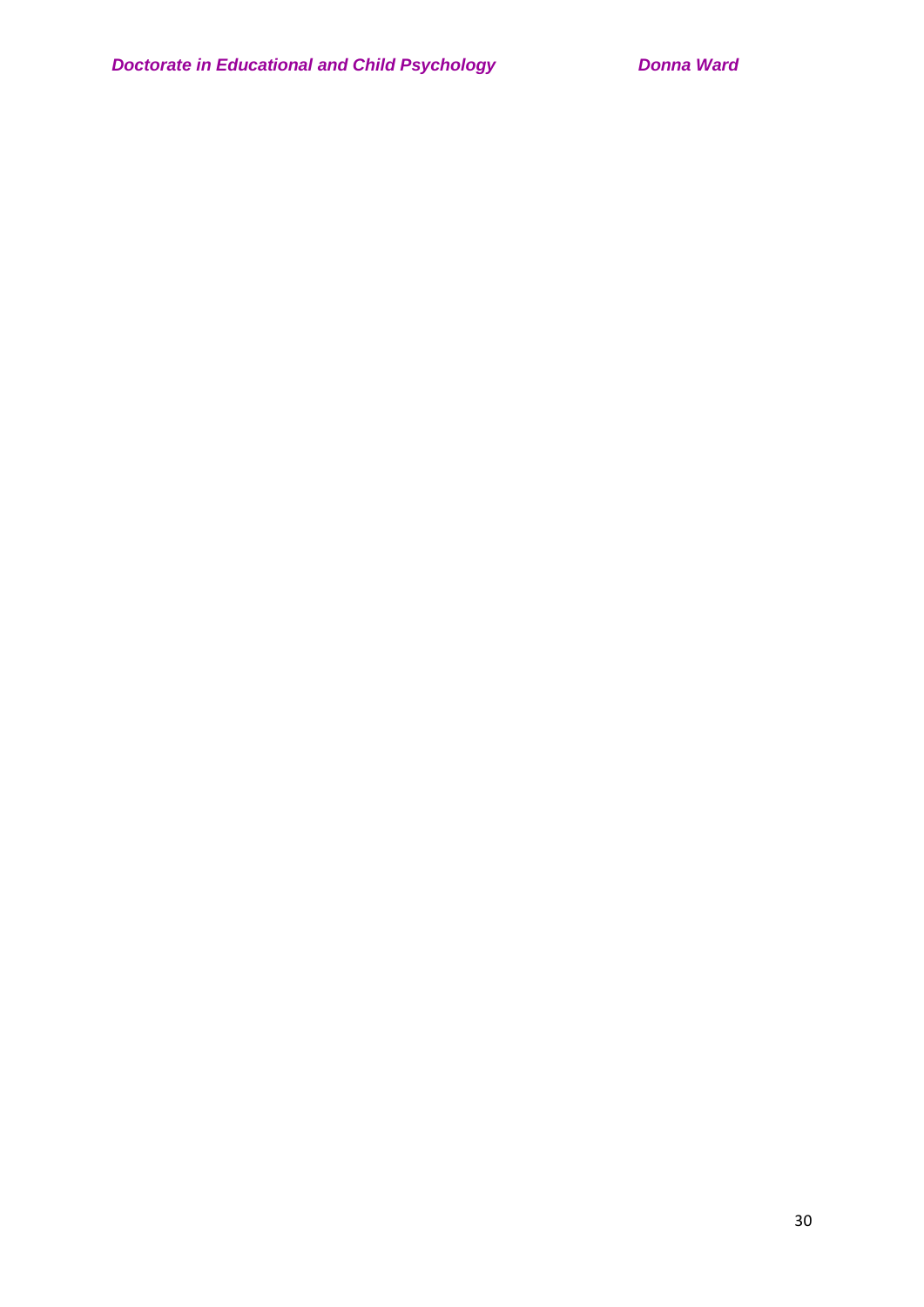# <span id="page-30-0"></span>**[Appendix B Mapping of the Field](#page-30-0)**

| <b>Author</b><br>and<br><b>Date</b> | <b>Title</b>                                                                                                                                                                              | <b>Participant</b><br>details/<br><b>Number of</b><br><b>Participants</b><br>(N)                  | Type of<br><b>Study</b>         | <b>Control</b><br>group                                 | <b>Mindfulnes</b><br>s-Based<br><b>Interventio</b><br>$\mathsf{n}$                                              | <b>Baseline</b>                                                                     | Pre and<br><b>Post-test</b><br>measures                                                                     | <b>Study</b><br>duratio<br>$\mathsf{n}$ |
|-------------------------------------|-------------------------------------------------------------------------------------------------------------------------------------------------------------------------------------------|---------------------------------------------------------------------------------------------------|---------------------------------|---------------------------------------------------------|-----------------------------------------------------------------------------------------------------------------|-------------------------------------------------------------------------------------|-------------------------------------------------------------------------------------------------------------|-----------------------------------------|
| Singh.,<br>et al.<br>(2018)         | Samatha Meditation<br>Training for students with<br>Attention Deficit/<br><b>Hyperactivity Disorder:</b><br>Effects on active Academic<br>Engagement and Math<br>Performance.             | 20 (N), age 10-<br>12, 3 state<br>schools in<br>America,<br>diagnosis of<br>ADHD.                 | Quasi<br>experimental<br>design | 10 lesson<br>pre-<br>intervention                       | Samantha<br>Meditation<br>Training                                                                              | Pre-test<br>measures,<br>during the<br>10 lesson<br>pre-<br>intervention<br>period. | Maths ability:<br>Math Quiz (2-3<br>per week).                                                              | 75 Maths<br>lessons                     |
| Singh.,<br>et al.<br>(2016)         | <b>Effects of Samatha</b><br><b>Meditation on Active</b><br>Academic Engagement and<br>Math Performance of<br><b>Students with Attention</b><br>Deficit/ Hyperactivity<br><b>Disorder</b> | 4 (N) $5th$ grade<br>student from a<br>state school in<br>America,<br>diagnosis of<br><b>ADHD</b> | Quasi<br>experimental<br>design | Pre-<br>intervention<br>group $(10$<br>Math<br>lessons) | Samantha<br>Meditation<br>Training                                                                              | Pre-test<br>measures,<br>during the<br>10 lesson<br>pre-<br>intervention<br>period. | Maths ability:<br>Math Quiz (2-3<br>per week).                                                              | 75 Maths<br>lessons                     |
| Mehta.,<br>et al.<br>(2011).        | <b>Multimodal Behaviour</b><br>Program for ADHD<br>Incorporating Yoga and<br>Implemented by High<br>School Volunteers: A Pilot<br>Study                                                   | 76 (N) diagnosed<br>with ADHD, aged<br>6-11 years in<br>India.                                    | Single arm                      | No control                                              | Multimodal<br>programme<br>called climb<br>up,<br>incorporating<br>yoga,<br>meditation,<br>and play<br>therapy. | Pre-test<br>measures                                                                | Teacher and<br>Parent<br>Vanderbilt<br>questionnaire:<br>reading,<br>mathematics,<br>written<br>expression. | 6 weeks                                 |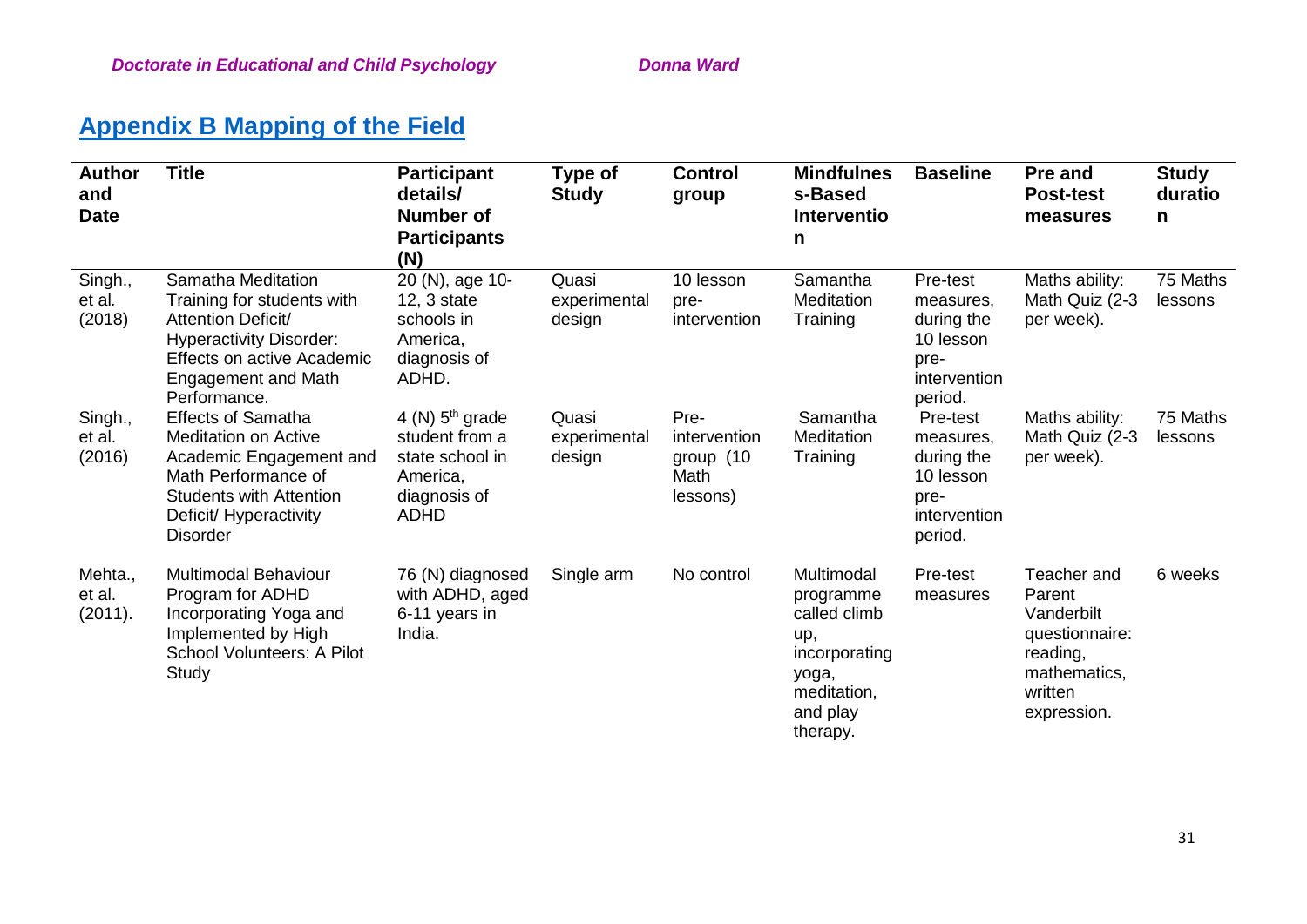# **[Appendix B Mapping of the Field](#page-30-0)**

| <b>Author</b><br>and<br><b>Date</b> | <b>Title</b>                                                                                                                                                                                                        | <b>Participant</b><br>details/<br><b>Number of</b><br><b>Participants</b><br>(N)                                                              | Type of<br><b>Study</b> | <b>Control</b><br>group | <b>Mindfulnes</b><br>s-Based<br><b>Interventio</b><br>n                                                         | <b>Baseline</b>       | Pre and<br><b>Post-test</b><br>measures                                                                     | <b>Study</b><br>duratio<br>n    |
|-------------------------------------|---------------------------------------------------------------------------------------------------------------------------------------------------------------------------------------------------------------------|-----------------------------------------------------------------------------------------------------------------------------------------------|-------------------------|-------------------------|-----------------------------------------------------------------------------------------------------------------|-----------------------|-------------------------------------------------------------------------------------------------------------|---------------------------------|
| Mehta.,<br>et al.<br>(2012)         | <b>Peer-Mediated Multimodal</b><br>Intervention Program for the<br><b>Treatment of Children with</b><br>ADHD in India: One-Year<br>Follow-up                                                                        | 69 (N) aged 6-11,<br>ADHD, attending<br>a school in India                                                                                     | Single-arm              | No control              | Multimodal<br>programme<br>called climb<br>up,<br>incorporating<br>yoga,<br>meditation,<br>and play<br>therapy. | Pre-test<br>measures  | Teacher and<br>Parent<br>Vanderbilt<br>questionnaire:<br>reading,<br>mathematics,<br>written<br>expression. | 6 weeks.<br>1 year<br>follow up |
| Zylowsk<br>a., et al.<br>(2008).    | <b>Mindfulness Meditation</b><br>Training in Adults and<br>Adolescents with ADHD.                                                                                                                                   | 24 adults and 8<br>adolescents<br>diagnosed with<br>ADHD,<br>participants had<br>to be 15 years of<br>age or older,<br>based in<br>California | Single arm              | No control              | 8 week<br>meditation<br>programme                                                                               | Pre-test<br>measures  | Verbal IQ:<br>Vocabulary<br>subtest of the<br><b>WISC</b>                                                   | 8 weeks                         |
| Grosswa<br>Id., et al.<br>(2008).   | Use of the Transcendental<br><b>Meditation Technique to</b><br>reduce symptoms of<br><b>Attention Deficit</b><br><b>Hyperactivity Disorder</b><br>(ADHD) by reducing Stress<br>and Anxiety: An exploratory<br>Study | 10 (N), aged 11-<br>14 with a pre-<br>existing diagnosis<br>of ADHD, based<br>in Columbia.                                                    | Single arm              | No control              | Transcenden<br>tal Meditation<br>technique                                                                      | Pre-test<br>measures. | <b>D-KEFS</b><br><b>Verbal Fluency</b><br>Test.                                                             | <b>Three</b><br>months.         |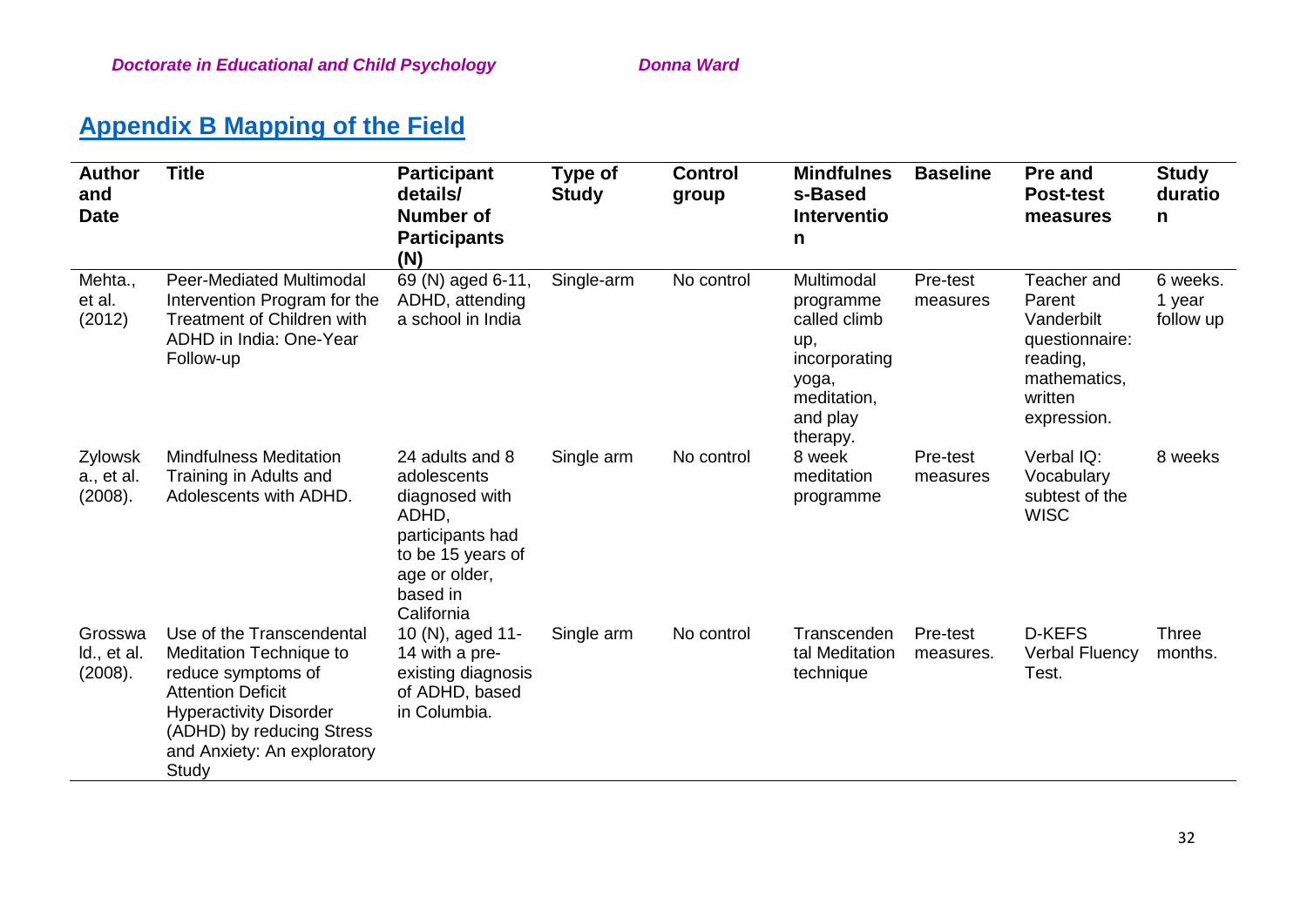# <span id="page-32-0"></span>**[Appendix C WOE A, B and C](#page-32-0)**

#### **WoE A Methodological Quality**

The Gersten, et al. (2005) protocol was used to evaluate the methodological quality of the studies in this review. This protocol was deemed appropriate as the six studies evaluated used a group-based design and a clinical population. This protocol has a set of ten questions titled essential criteria, and eight questions titled desirable criteria. The essential criteria covered information about the participants, implementation of the interventions, comparison conditions, quality of the outcome measures, details on the data analysis process and reporting. The desirable criteria covered attrition, evidence of reliability and validity, follow up, the fidelity of the intervention and implementation. Each question receives a score of 1, a total equal to or more than 9 on the essential criteria receives a score of 1, a total of less than 9 receives a score of 0. A total of equal to or more than four on the desirable criteria receives a score of 2, and total of less than 4 receives a score of 1, a total of 0 receives a score of 0. Total scores are graded 1-3 where 3 equals high quality, 2 equals acceptable quality and less than 2 equals poor quality.

| <b>Author</b>               | <b>Essential quality</b><br>total (score) | <b>Desirable quality</b><br>total (score) | <b>Overall quality</b><br>rating |
|-----------------------------|-------------------------------------------|-------------------------------------------|----------------------------------|
| Grosswald, et al.<br>(2008) | 7(0)                                      | 4(2)                                      | 2 (medium)                       |
| Mehta, et al.<br>(2011)     | 5(0)                                      | 2(1)                                      | 1 (poor)                         |
| Mehta, et al.<br>(2012)     | 5(0)                                      | 3(1)                                      | 1 (poor)                         |
| Singh, et al. (2016)        | 10(1)                                     | 6(2)                                      | $3$ (high)                       |
| Singh, et al. (2018)        | 9(1)                                      | 6(2)                                      | $3$ (high)                       |
| Zylowska, et al.<br>(2008)  | 8(0)                                      | 3(1)                                      | $1$ (poor)                       |

*WoE A overall quality rating of the Gersten*, et al. *(2004) methodological quality coding protocol*

### **WoE B Methodological evidence to the review question**

WoE B was evaluated by judging the appropriateness of the study's methodology to the question of this review. This was evaluated on the following three elements:

1. Quality of the control group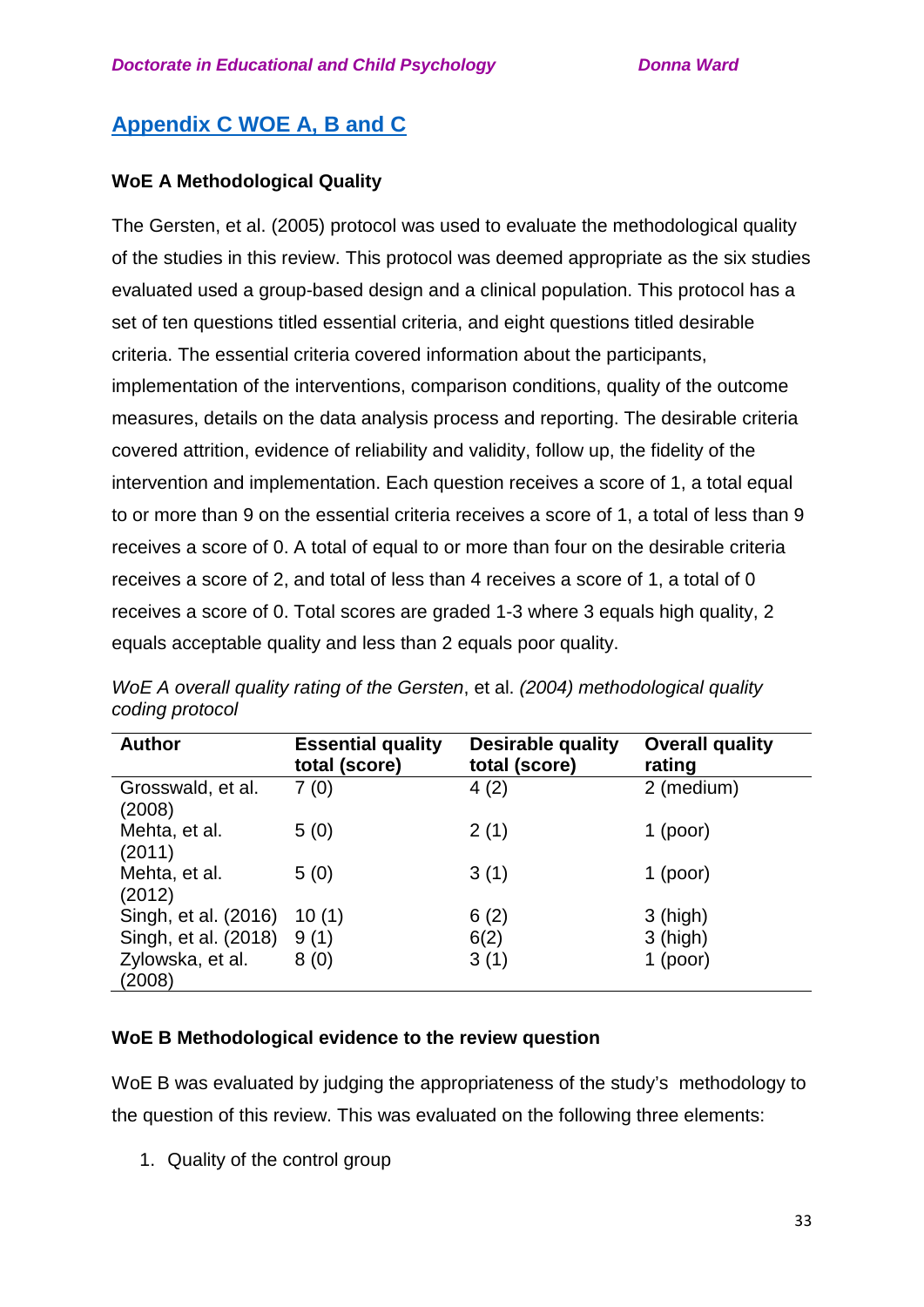- 2. Quality of the academic performance outcome measure
- 3. The fidelity of the intervention to mindfulness practice

| Rating           | <b>Description</b>                                                 |
|------------------|--------------------------------------------------------------------|
| 3 points (High)  | 1. Randomly assigned matched                                       |
|                  | comparison group based on                                          |
|                  | demographic characteristics.                                       |
|                  | 2. Academic performance measure                                    |
|                  | that relates directly to classroom                                 |
|                  | performance.                                                       |
|                  | 3. A recognised programme, that is                                 |
|                  | a purely mindfulness intervention                                  |
|                  | only and implemented by a                                          |
|                  | trained professional well                                          |
|                  | rehearsed in teaching                                              |
|                  | mindfulness practice and                                           |
|                  | principles.                                                        |
| 2points (Medium) | 1. Groups derived from non-random<br>assignment to experimental or |
|                  | control condition and participants                                 |
|                  | are not matched on demographic                                     |
|                  | characteristics.                                                   |
|                  | 2. Academic performance measure                                    |
|                  | that is relevant to learning.                                      |
|                  | 3. Mindfulness-based intervention                                  |
|                  | on its own, implemented by an                                      |
|                  | experienced professional.                                          |
| 1 point (low)    | 1. No control condition, just                                      |
|                  | baseline and outcome measures.                                     |
|                  | 2. Observation based performance                                   |
|                  | measures only.                                                     |
|                  | 3. Mindfulness-based intervention,                                 |
|                  | in amongst other practices.                                        |

#### *Criteria for evaluating WoE B*

WOE B was calculated by summing the mean score for each paper. Mean scores were evaluated by terciles range, for example; low was equal to 1 to 1.6, medium was equal to 1.7 to 2.3, and high was equal to 2.4 to 3.

*Table displaying scores for WoE B, and tercile range presented in brackets to represent overall WoE B quality*.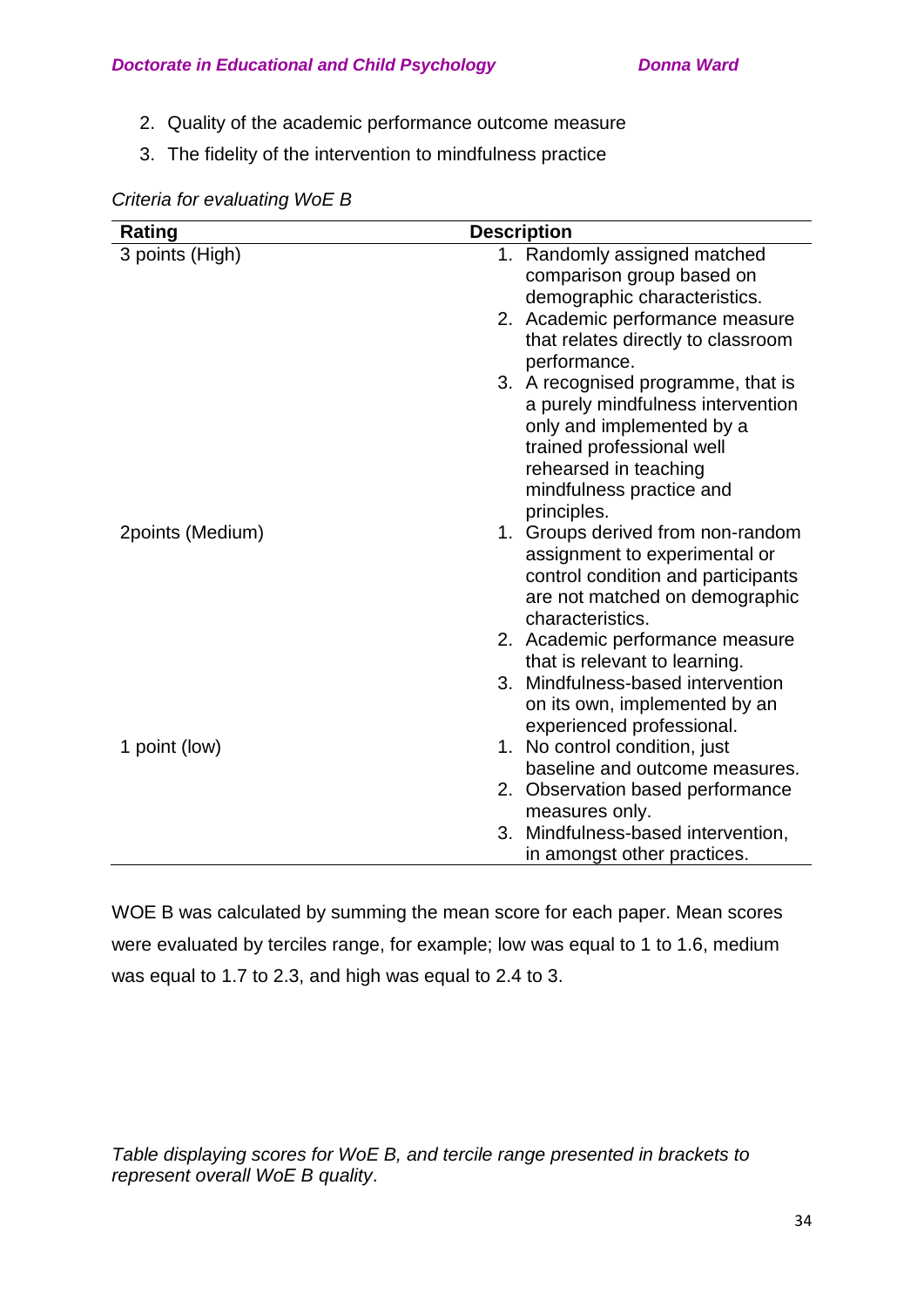#### **Doctorate in Educational and Child Psychology Child Property Donna Ward**

| <b>Author</b>            | <b>WoE B Score</b> | <b>Mean Score</b> |
|--------------------------|--------------------|-------------------|
| Grosswald, et al. (2008) | $1 = 1$            | 2 (medium)        |
|                          | $2 = 2$            |                   |
|                          | $3 = 3$            |                   |
| Mehta, et al. (2011).    | $1 = 1$            | 1.7 (medium)      |
|                          | $2 = 2$            |                   |
|                          | $3 = 3$            |                   |
| Mehta, et al. (2012)     | $1 = 1$            | 1.7 (medium)      |
|                          | $2 = 2$            |                   |
|                          | $3 = 3$            |                   |
| Singh, et al. (2016)     | $1 = 1$            | 2.3 (medium)      |
|                          | $2 = 3$            |                   |
|                          | $3 = 3$            |                   |
| Singh, et al. (2018)     | $1 = 1$            | 2.3 (medium)      |
|                          | $2 = 3$            |                   |
|                          | $3 = 3$            |                   |
| Zylowska, et al. (2008)  | $1 = 1$            | 2 (medium)        |
|                          | $2 = 2$            |                   |
|                          | $3 = 3$            |                   |

### **WoE C. Topic relevance to the review question**

The following three criteria evaluated whether the overall topic of the studies related to the review question here.

- 1. Participants were recruited having a pre-existing diagnosis of ADHD
- 2. The relevance of the study to the UK education system
- 3. Participants were school aged

*Criteria for evaluating WoE C*

| Rating            | <b>Description</b>                                                                                                                              |
|-------------------|-------------------------------------------------------------------------------------------------------------------------------------------------|
| 3points (High)    | 1. Participants recruited having a<br>pre-existing diagnosis of ADHD<br>by a medical professional using<br>the DSM criteria.                    |
|                   | 2. Study was carried out in the UK                                                                                                              |
|                   | 3. All study participants were school<br>age, attending full time education                                                                     |
| 2 points (Medium) | 1. Participants were referred by the<br>community as having a pre-<br>existing diagnosis of ADHD, and<br>were screened as part of the<br>study. |
|                   | 2. The study was carried out in a<br>country that is culturally similar to                                                                      |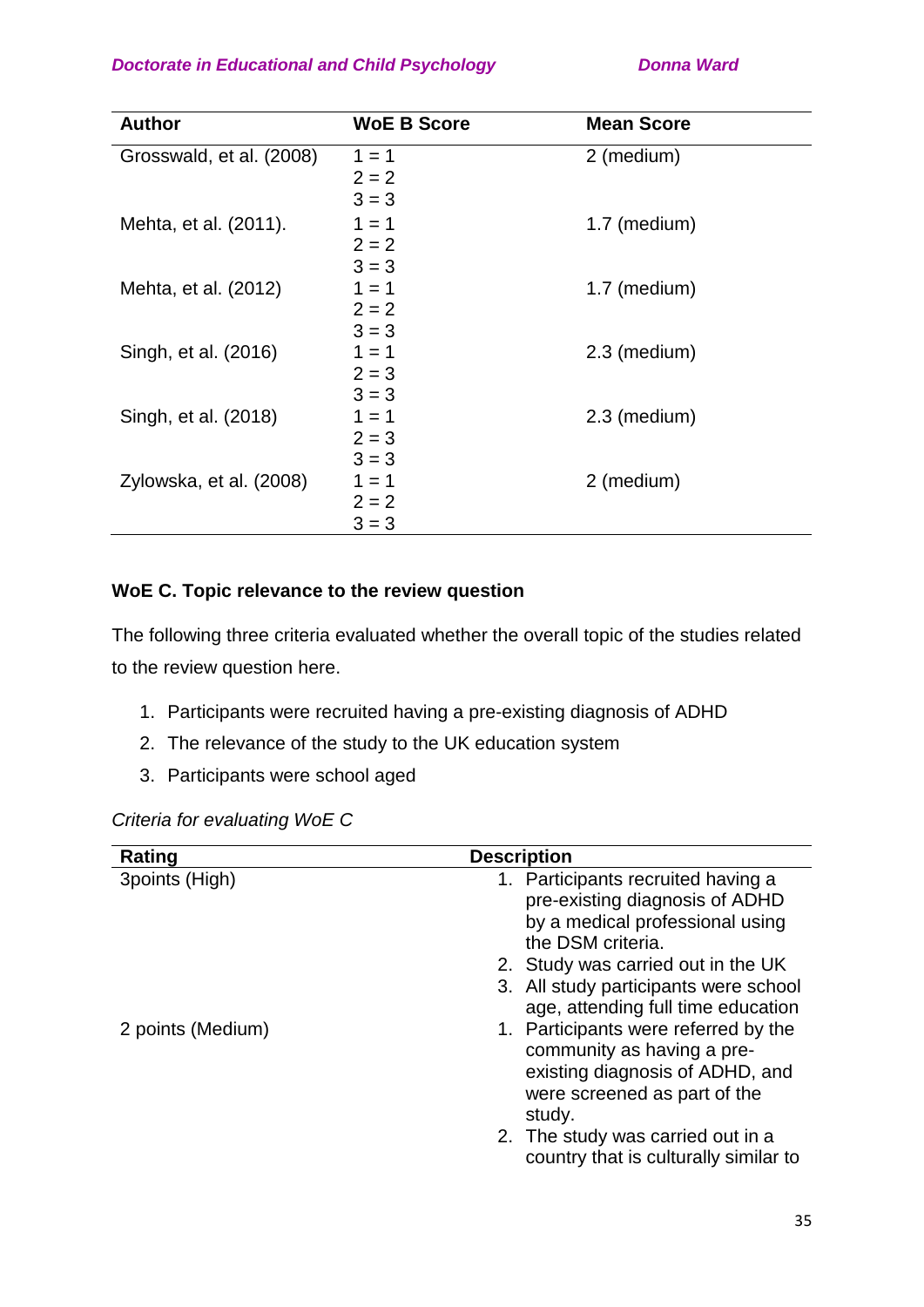| Rating        | <b>Description</b>                                                                                                                                         |  |
|---------------|------------------------------------------------------------------------------------------------------------------------------------------------------------|--|
|               | the UK where some continuity of<br>education can be assumed.                                                                                               |  |
|               | 3. School age and adult participants                                                                                                                       |  |
| 1 point (Low) | 1. Participants do not have a pre-<br>existing condition of ADHD, but<br>were screened for similar<br>behaviour presentation as part of                    |  |
|               | the study.<br>2. The study was carried out in a<br>country that is not culturally<br>relevant to the UK, and continuity<br>of education cannot be assumed. |  |
|               | 3. All adult participants                                                                                                                                  |  |

An overall mean score was calculated for each study from the ratings. Score were evaluated through a tercile range for example; low was equal to 1 to 1.6, medium was equal to 1.7 to 2.3, and high was equal to 2.4-3.

| <b>Author</b>            | <b>WoE C Score</b> | <b>Mean Score</b> |
|--------------------------|--------------------|-------------------|
| Grosswald, et al. (2008) | $1 = 3$            | $2.7$ (high)      |
|                          | $2 = 2$            |                   |
|                          | $3 = 3$            |                   |
| Mehta, et al. (2011).    | $1 = 2$            | 2 (medium)        |
|                          | $2 = 1$            |                   |
|                          | $3 = 3$            |                   |
| Mehta, et al. (2012)     | $1 = 2$            | 2 (medium)        |
|                          | $2 = 1$            |                   |
|                          | $3 = 3$            |                   |
| Singh, et al. (2016)     | $1 = 3$            | $2.7$ (high)      |
|                          | $2 = 2$            |                   |
|                          | $3 = 3$            |                   |
| Singh, et al. (2018)     | $1 = 3$            | $2.7$ (high)      |
|                          | $2 = 2$            |                   |
|                          | $3 = 3$            |                   |
| Zylowska, et al. (2008)  | $1 = 3$            | $2.7$ (high)      |
|                          | $2 = 2$            |                   |
|                          | $3 = 2$            |                   |
|                          |                    |                   |

*Table displaying scores for WoE C, and tercile range presented in brackets to represent overall WoE C quality*.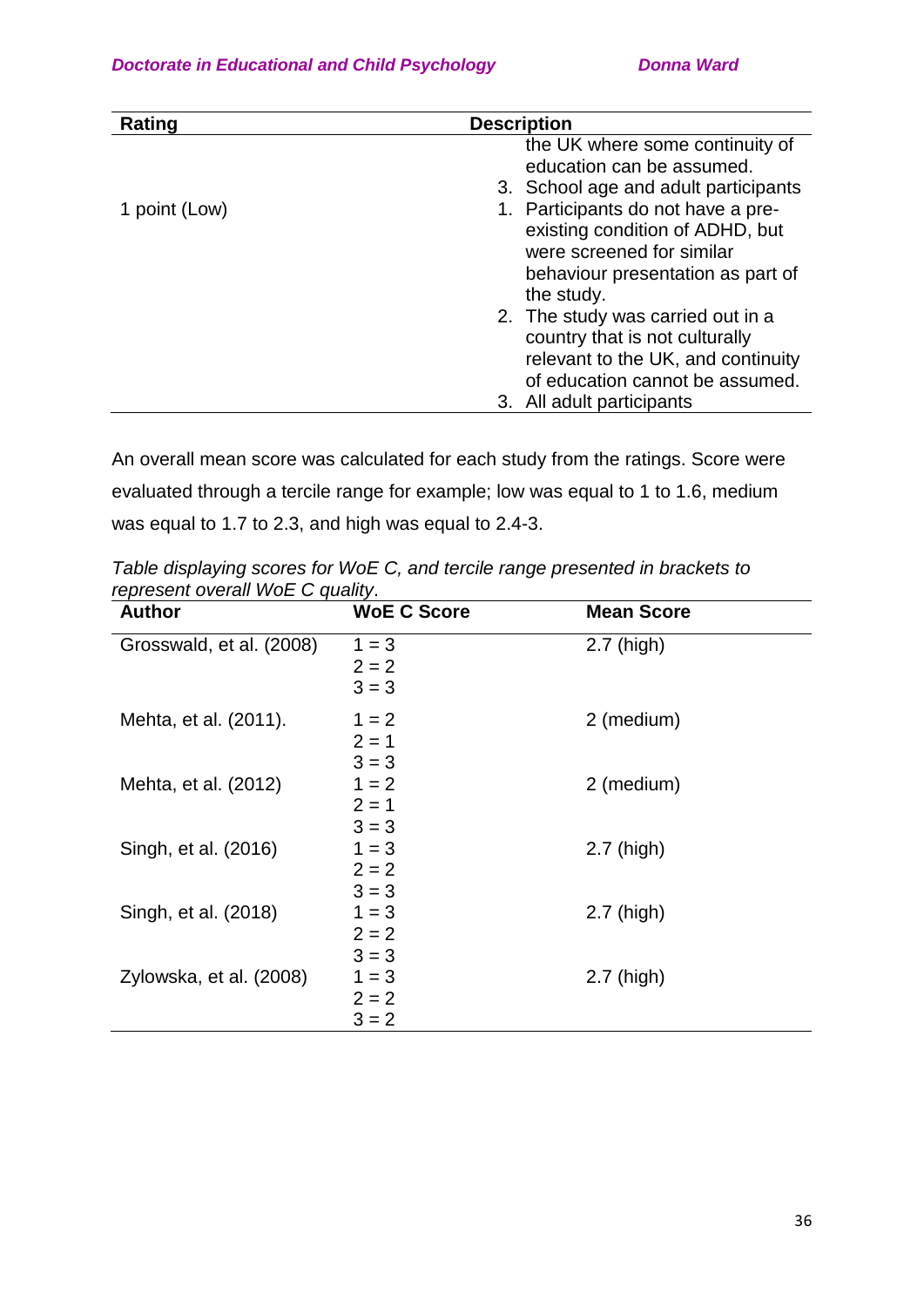# **Doctorate in Educational and Child Psychology https://www.philadellangelegational Ward**

# **[Appendix D Excluded Studies](https://liveuclac-my.sharepoint.com/personal/qtnvdmw_ucl_ac_uk/Documents/Case%20study%201/DONNA%20WARD%20-%20Case%20Study%201%20-%20Final%20Clean.docx)**

|    | Studies excluded from review                                   | Reason for exclusion |
|----|----------------------------------------------------------------|----------------------|
| 1. | Bakosh, L. S., Mortlock, J. M. T., Querstret, D., &            | Non-ADHD             |
|    | Morison, L. (2018). Audio-guided mindfulness training in       | population           |
|    | schools and its effect on academic attainment:                 |                      |
|    | Contributing to theory and practice. Learning and              |                      |
|    | Instruction, 58, 34-41.                                        |                      |
|    | 2. Bakosh, L. S., Snow, R. M., Tobias, J. M., Houlihan, J. L., | Non-ADHD             |
|    | & Barbosa-Leiker, C. (2016). Maximizing mindful learning:      | population           |
|    | Mindful awareness intervention improves elementary             |                      |
|    | school students' quarterly grades. Mindfulness, 7(1), 59-      |                      |
|    | 67.                                                            |                      |
|    | 3. Beauchemin, J., Hutchins, T. L., & Patterson, F. (2008).    | Non-ADHD             |
|    | Mindfulness meditation may lessen anxiety, promote             | population           |
|    | social skills, and improve academic performance among          |                      |
|    | adolescents with learning disabilities. Complementary          |                      |
|    | Health Practice Review, 13(1), 34-45.                          |                      |
|    | 4. Bóo, S. J., Childs-Fegredo, J., Cooney, S., Datta, B.,      | Adult population     |
|    | Dufour, G., Jones, P. B., & Galante, J. (2019). A follow-up    |                      |
|    | study to a randomised control trial to investigate the         |                      |
|    | perceived impact of mindfulness on academic                    |                      |
|    | performance in university students. Counselling and            |                      |
|    | Psychotherapy Research, 2020, 286-301.                         |                      |
|    | 5. Caballero, C., Scherer, E., West, M. R., Mrazek, M. D.,     | Non-ADHD             |
|    | Gabrieli, C. F., & Gabrieli, J. D. (2019). Greater             | population           |
|    | Mindfulness is Associated With Better Academic                 |                      |
|    | Achievement in Middle School. Mind, Brain, and                 |                      |
|    | Education, 13(3), 157-166.                                     |                      |
|    | 6. Cooper, P. (2011). Teacher strategies for effective         | <b>Review</b>        |
|    | intervention with students presenting social, emotional        |                      |
|    | and behavioural difficulties: An international                 |                      |
|    | review. European Journal of Special Needs                      |                      |
|    | Education, 26(1), 71-86.                                       |                      |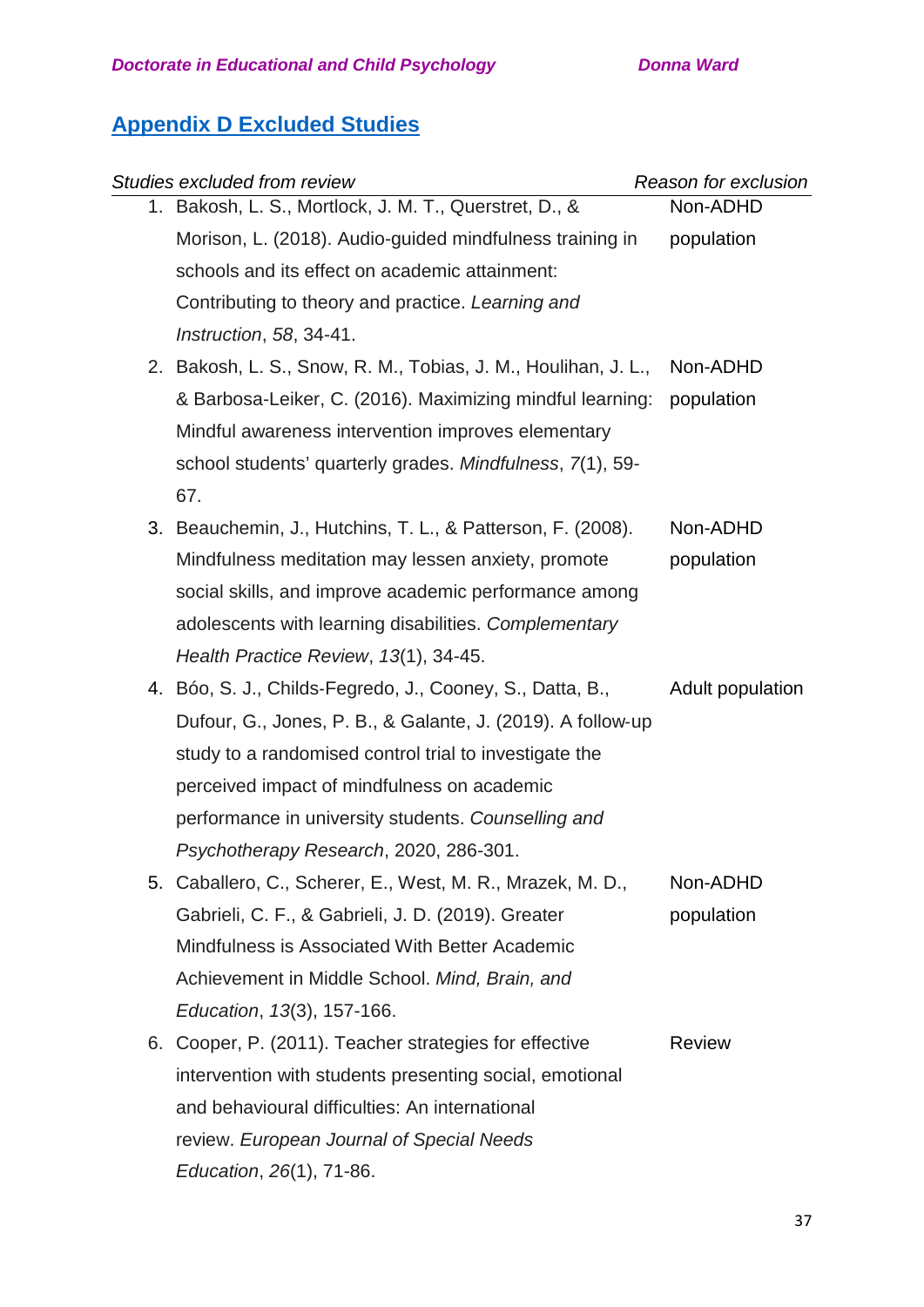# **Doctorate in Educational and Child Psychology https://www.philadellangelegational Ward**

|    | 7. Crescentini, C., Capurso, V., Furlan, S., & Fabbro, F.<br>(2016). Mindfulness-oriented meditation for primary<br>school children: Effects on attention and psychological<br>well-being. Frontiers in psychology, 7, 1-12. | Non-ADHD<br>population |
|----|------------------------------------------------------------------------------------------------------------------------------------------------------------------------------------------------------------------------------|------------------------|
| 8. | Hagins, M., & Rundle, A. (2016). Yoga improves                                                                                                                                                                               | Non-ADHD               |
|    | academic performance in urban high school students                                                                                                                                                                           | population             |
|    | compared to physical education: a randomized controlled                                                                                                                                                                      |                        |
|    | trial. Mind, Brain, and Education, 10(2), 105-116.                                                                                                                                                                           |                        |
| 9. | Huguet, A., Ruiz, D. M., Haro, J. M., & Alda, J. A. (2017).                                                                                                                                                                  | No academic            |
|    | A pilot study of the efficacy of a mindfulness program for                                                                                                                                                                   | performance            |
|    | children newly diagnosed with Attention-Deficit                                                                                                                                                                              | measure                |
|    | Hyperactivity Disorder: Impact on core symptoms and                                                                                                                                                                          |                        |
|    | executive functions. International Journal of Psychology                                                                                                                                                                     |                        |
|    | and Psychological Therapy, 17(3), 305-316.                                                                                                                                                                                   |                        |
|    | 10. Humphrey, N., Kalambouka, A., Wigelsworth, M.,                                                                                                                                                                           | No mindfulness         |
|    | Lendrum, A., Lennie, C., & Farrell, P. (2010). New                                                                                                                                                                           | intervention           |
|    | Beginnings: Evaluation of a short social–Emotional                                                                                                                                                                           |                        |
|    | intervention for primary-aged children. Educational                                                                                                                                                                          |                        |
|    | Psychology, 30(5), 513-532.                                                                                                                                                                                                  |                        |
|    | 11. Jha, A. P., Denkova, E., Zanesco, A. P., Witkin, J. E.,                                                                                                                                                                  | No academic            |
|    | Rooks, J., & Rogers, S. L. (2019). Does mindfulness                                                                                                                                                                          | performance            |
|    | training help working memory 'work'better?. Current                                                                                                                                                                          | measure                |
|    | Opinion in Psychology, 28, 273-278                                                                                                                                                                                           |                        |
|    | 12. Lam, K., & Seiden, D. (2019). Effects of a Brief                                                                                                                                                                         | No academic            |
|    | Mindfulness Curriculum on Self-reported Executive                                                                                                                                                                            | performance            |
|    | Functioning and Emotion Regulation in Hong Kong                                                                                                                                                                              | measure                |
|    | Adolescents. Mindfulness, 2020, 627-642.                                                                                                                                                                                     |                        |
|    | 13. Lee, C. S., Ma, M. T., Ho, H. Y., Tsang, K. K., Zheng, Y.                                                                                                                                                                | <b>Review</b>          |
|    | Y., & Wu, Z. Y. (2017). The effectiveness of mindfulness-                                                                                                                                                                    |                        |
|    | based intervention in attention on individuals with ADHD:                                                                                                                                                                    |                        |
|    | A systematic review. Hong Kong Journal of Occupational                                                                                                                                                                       |                        |
|    | Therapy, 30, 33-41.                                                                                                                                                                                                          |                        |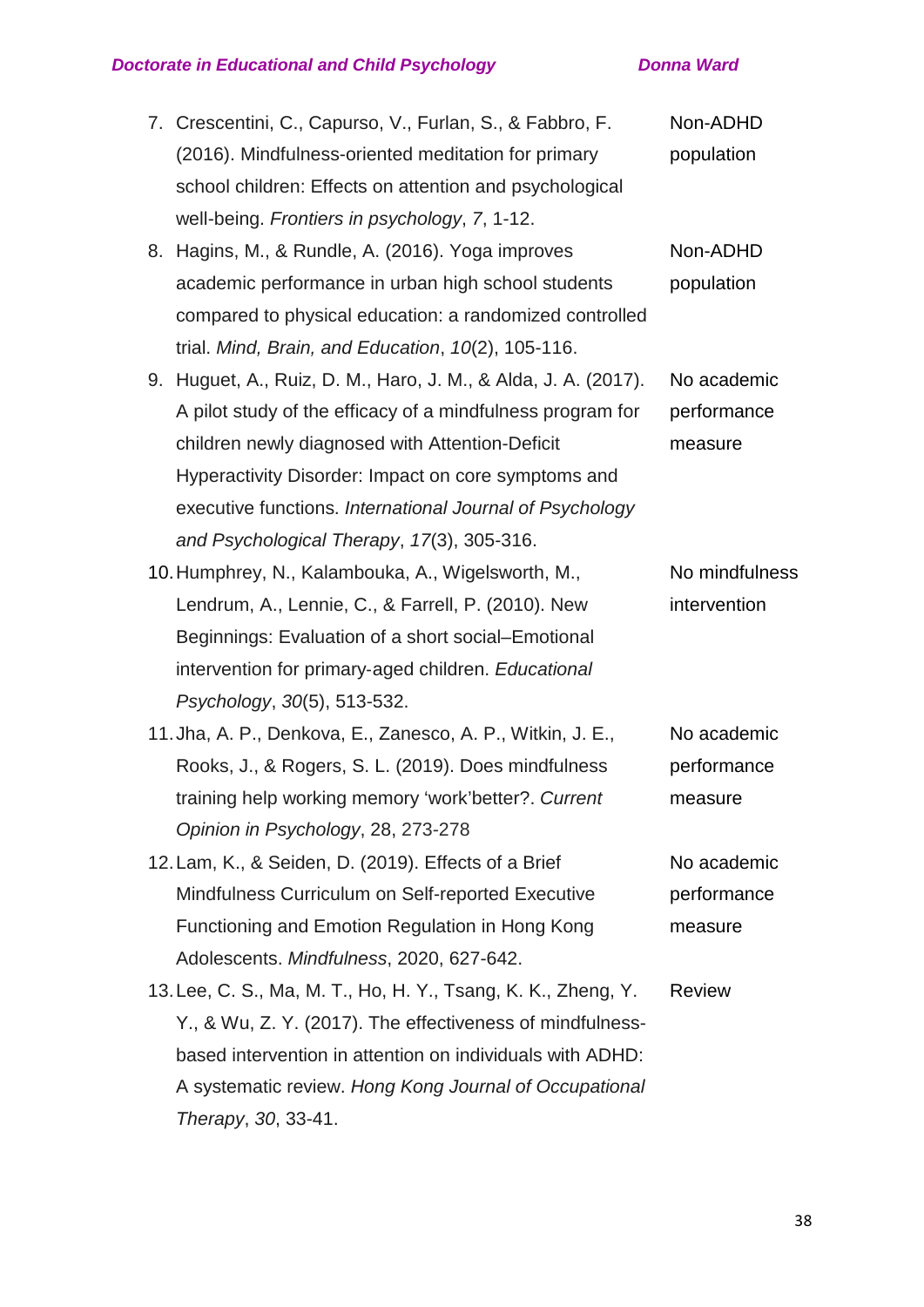| 14. Lo, H. H., Wong, S. Y., Wong, J. Y., Wong, S. W., &<br>Yeung, J. W. (2016). The effect of a family-based<br>mindfulness intervention on children with attention deficit<br>and hyperactivity symptoms and their parents: design and<br>rationale for a randomized, controlled clinical trial (Study<br>protocol). BMC Psychiatry, 16(1), 1-9. | No academic<br>performance<br>measure |
|---------------------------------------------------------------------------------------------------------------------------------------------------------------------------------------------------------------------------------------------------------------------------------------------------------------------------------------------------|---------------------------------------|
| 15. Lu, S., Huang, C. C., & Rios, J. (2017). Mindfulness and                                                                                                                                                                                                                                                                                      | Non-ADHD                              |
| academic performance: An example of migrant children in                                                                                                                                                                                                                                                                                           | population                            |
| China. Children and Youth Services Review, 82, 53-59.                                                                                                                                                                                                                                                                                             |                                       |
| 16. Mak, C., Whittingham, K., Cunnington, R., & Boyd, R. N.                                                                                                                                                                                                                                                                                       | <b>Review</b>                         |
| (2018). Efficacy of mindfulness-based interventions for                                                                                                                                                                                                                                                                                           |                                       |
| attention and executive function in children and                                                                                                                                                                                                                                                                                                  |                                       |
| adolescents-A systematic review. Mindfulness, 9(1), 59-                                                                                                                                                                                                                                                                                           |                                       |
| 78.                                                                                                                                                                                                                                                                                                                                               |                                       |
| 17. McCloskey, L. E. (2015). Mindfulness as an intervention                                                                                                                                                                                                                                                                                       | Non-ADHD                              |
| for improving academic success among students with                                                                                                                                                                                                                                                                                                | population                            |
| executive functioning disorders. Procedia-Social and                                                                                                                                                                                                                                                                                              |                                       |
| Behavioral Sciences, 174, 221-226.                                                                                                                                                                                                                                                                                                                |                                       |
| 18. Mendelson, T., Greenberg, M. T., Dariotis, J. K., Gould, L.                                                                                                                                                                                                                                                                                   | Non-ADHD                              |
| F., Rhoades, B. L., & Leaf, P. J. (2010). Feasibility and                                                                                                                                                                                                                                                                                         | population                            |
| preliminary outcomes of a school-based mindfulness                                                                                                                                                                                                                                                                                                |                                       |
| intervention for urban youth. Journal of Abnormal Child                                                                                                                                                                                                                                                                                           |                                       |
| Psychology, 38(7), 985-994.                                                                                                                                                                                                                                                                                                                       |                                       |
| 19. Meppelink, R., de Bruin, E. I., & Bögels, S. M. (2016).                                                                                                                                                                                                                                                                                       | No academic                           |
| Meditation or Medication? Mindfulness training versus                                                                                                                                                                                                                                                                                             | performance                           |
| medication in the treatment of childhood ADHD: a                                                                                                                                                                                                                                                                                                  | measure                               |
| randomized controlled trial. BMC Psychiatry, 16(1), 267-                                                                                                                                                                                                                                                                                          |                                       |
| 275.                                                                                                                                                                                                                                                                                                                                              |                                       |
| 20. Miles, S. B., & Stipek, D. (2006). Contemporaneous and                                                                                                                                                                                                                                                                                        | No mindfulness                        |
| longitudinal associations between social behavior and                                                                                                                                                                                                                                                                                             | intervention                          |
| literacy achievement in a sample of low-income                                                                                                                                                                                                                                                                                                    |                                       |
| elementary school children. Child Development, 77(1),                                                                                                                                                                                                                                                                                             |                                       |
| 103-117.                                                                                                                                                                                                                                                                                                                                          |                                       |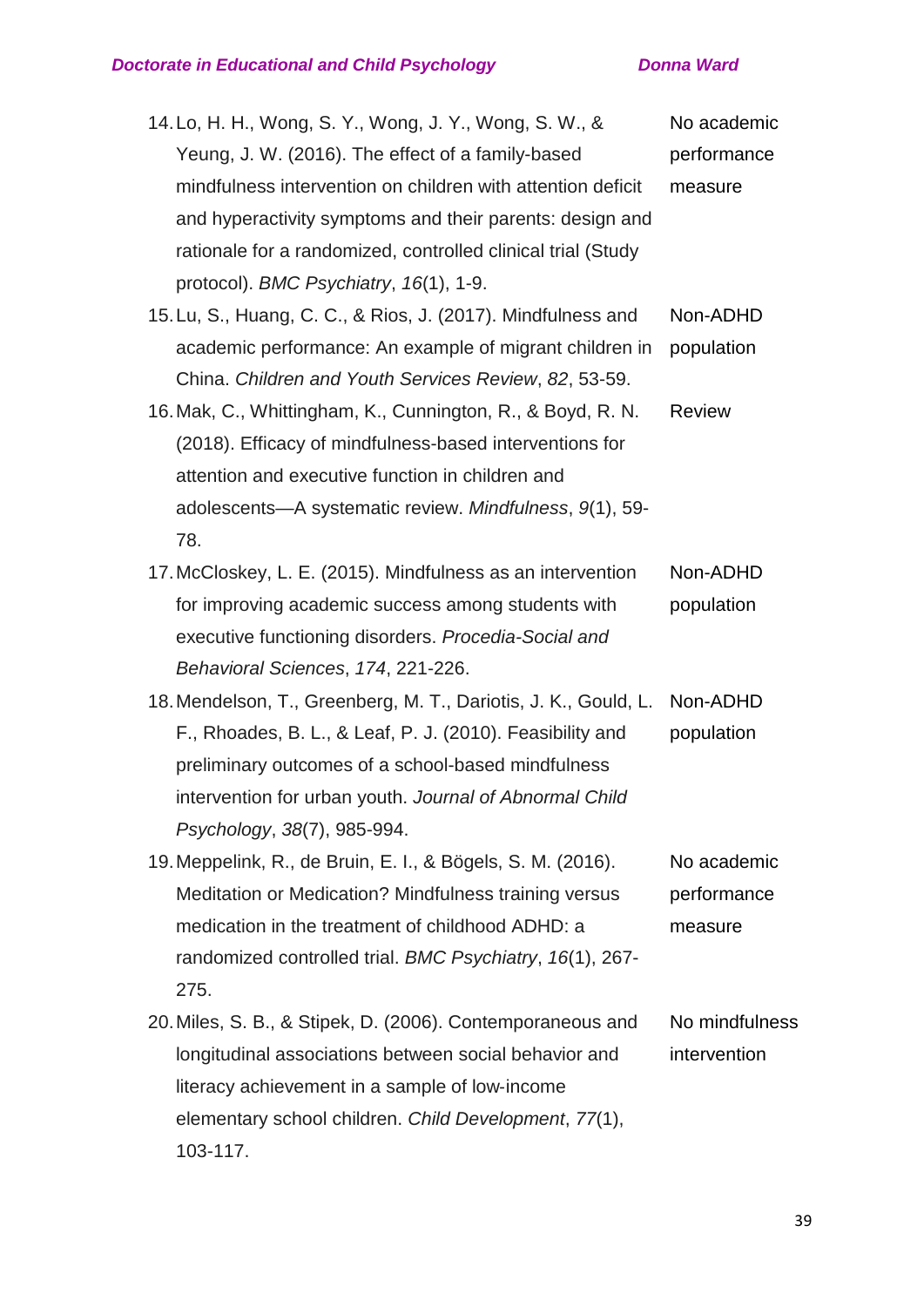| 21. Schonert-Reichl, K. A., Oberle, E., Lawlor, M. S., Abbott,    | Non-ADHD    |
|-------------------------------------------------------------------|-------------|
| D., Thomson, K., Oberlander, T. F., & Diamond, A.                 | population  |
| (2015). Enhancing cognitive and social–emotional                  |             |
| development through a simple-to-administer mindfulness-           |             |
| based school program for elementary school children: A            |             |
| randomized controlled trial. Developmental                        |             |
| Psychology, 51(1), 52-64.                                         |             |
| 22. Siebelink, N. M., Bögels, S. M., Boerboom, L. M., de          | No academic |
| Waal, N., Buitelaar, J. K., Speckens, A. E., & Greven, C.         | performance |
| U. (2018). Mindfulness for children with ADHD and                 | measure     |
| Mindful Parenting (MindChamp): Protocol of a                      |             |
| randomised controlled trial comparing a family                    |             |
| Mindfulness-Based Intervention as an add-on to care-as-           |             |
| usual with care-as-usual only. BMC Psychiatry, 18(1),             |             |
| 237-256.                                                          |             |
| 23. Tarrasch, R. (2018). The effects of mindfulness practice      | No academic |
| on attentional functions among primary school                     | performance |
| children. Journal of Child and Family Studies, 27(8),             | measure     |
| 2632-2642.                                                        |             |
| 24. Thierry, K. L., Bryant, H. L., Nobles, S. S., & Norris, K. S. | Non-ADHD    |
| (2016). Two-year impact of a mindfulness-based program            | population  |
| on preschoolers' self-regulation and academic                     |             |
| performance. Early Education and Development, 27(6),              |             |
| 805-821.                                                          |             |
| 25. Van der Gucht, K., Takano, K., Raes, F., & Kuppens, P.        | Non-ADHD    |
| (2018). Processes of change in a school-based                     | population  |
| mindfulness programme: cognitive reactivity and self-             |             |
| coldness as mediators. Cognition and Emotion, 32(3),              |             |
| 658-665.                                                          |             |
| 26. Van der Oord, S., Bögels, S. M., & Peijnenburg, D.            | No academic |
| (2012). The effectiveness of mindfulness training for             | performance |
| children with ADHD and mindful parenting for their                | measure     |